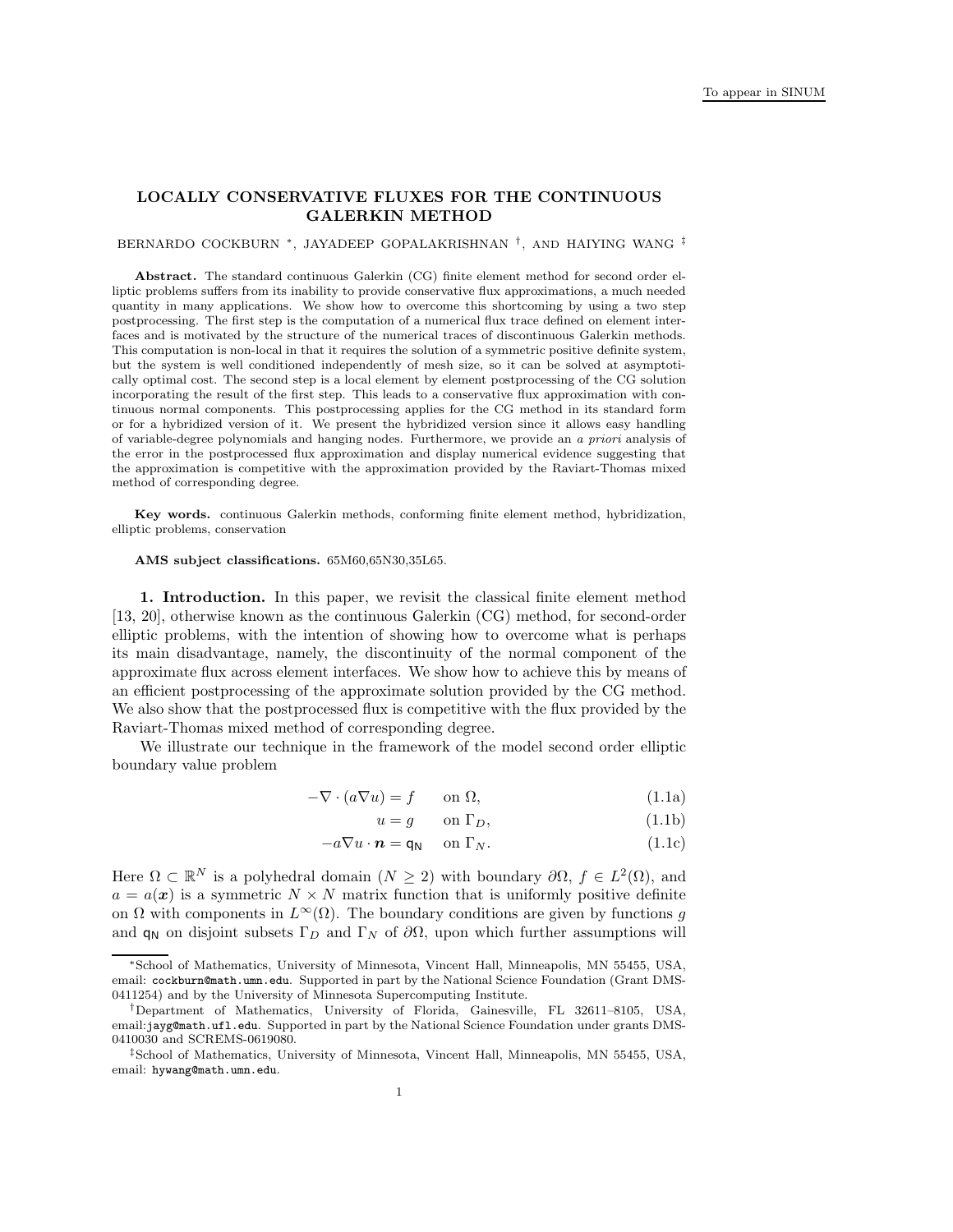be placed shortly. Here and elsewhere we use  $n$  to denote the unit outward normal on the boundary of some domain – the domain will be clear from the context, e.g., in (1.1c) it is  $\Omega$ . As is well known, this boundary value problem models a wide range of problems of practical interest from electromagnetics to heat dissipation and flow in porous media.

To facilitate the discussion of the results, let us introduce our notations for the CG method right away. Let  $\mathcal{T}_h$  denote a triangulation of the domain  $\Omega$ , which for simplicity we assume to consist of simplices. Define the space

$$
\mathsf{V}_h = \left\{ v \in \mathcal{C}^0(\Omega) : v|_K \in \mathcal{P}_k(K) \text{ for } K \in \mathcal{T}_h \right\},\tag{1.2}
$$

where  $\mathcal{C}^0(D)$  denotes the space of continuous functions on a domain D. We assume that  $\Gamma_D$  is the union of some mesh faces (edges if  $N = 2$ ) lying on  $\partial\Omega$  and that  $\Gamma_N = \partial \Omega \setminus \Gamma_D$ . We assume that g is in the space of traces on  $\Gamma_D$  of functions in  $V_h$ and set  $\mathsf{V}_h(g) = \{v \in \mathsf{V}_h : v = g \text{ on } \Gamma_D\}$ . If a Dirichlet data that is not polynomial is given, one can proceed by approximating it as usual, but we shall not consider this case. As is well known, the approximate solution  $u<sub>h</sub>$  of the CG method is the function in  $\mathsf{V}_h(g)$  determined by

$$
(a\nabla u_h, \nabla v)_{\Omega} = (f, v)_{\Omega} - \langle \mathsf{q}_\mathsf{N}, v \rangle_{\Gamma_N} \quad \text{for all } v \in \mathsf{V}_h(0). \tag{1.3}
$$

Here we have used common notations for innerproducts: For scalar functions  $w$  and  $v$ on some domain  $\mathcal{D} \subset \mathbb{R}^N$ ,  $(w, v)_{\mathcal{D}} = \int_{\mathcal{D}} w v \, dx$ , for vector functions  $(p, q)_{\mathcal{D}} = \int_{\mathcal{D}} p \cdot$  $q dx$ , and for functions on domains B formed by lower dimensional objects like union of a few mesh faces,  $\langle \eta, \zeta \rangle_B = \int_B \eta \zeta \, d\gamma$ .

It is well known that the CG approximation given by  $-a\nabla u_h$  to the flux  $q =$  $-a\nabla u$  is not conservative. The root of the problem is evident once we write (1.1a) in conservation form as div  $q = f$ . While the flux approximations from mixed and DG methods satisfy a discrete analogue of this equation, the CG flux  $-a\nabla u_h$  does not. We say that a discrete flux  $q_h$  approximating the exact flux  $q$  is *conservative* if the total outward flux across any "discrete subdomain" as measured by  $q$  and  $q_h$ coincides, or more precisely,

$$
\int_{\partial D_h} \mathbf{q} \cdot \mathbf{n} \, ds = \int_{\partial D_h} \mathbf{q}_h \cdot \mathbf{n} \, ds,\tag{1.4}
$$

for any domain  $D_h$  formed by the union of some mesh elements in  $\mathcal{T}_h$  (where n is unit outward normal on the boundary of  $D_h$ ). Conservative flux approximations are very important in many applications, e.g., in oil recovery simulations, more generally in flows through porous media, and indeed in computational fluid dynamics in general. The same is true in computational structural mechanics, where mixed and hybrid methods were devised to cope with its absence in the so-called one-field displacement method for linear elasticity (which is the CG method for elasticity) – see, e.g. the first paragraph of §3.3 in [31].

Many researchers have attempted to overcome the lack of conservativity of the CG flux by generating a better flux through postprocessing. However, a conservative  $H(\text{div}, \Omega)$ -conforming flux approximation has eluded their efforts for more than three decades. Let us briefly review what has been achieved up to date. In [33], J. Wheeler showed how to postprocess the CG solution to obtain approximations to the normal component of  $q$  at the boundary of the computational domain. In one space dimension, this procedure can be extended to compute approximations to  $q$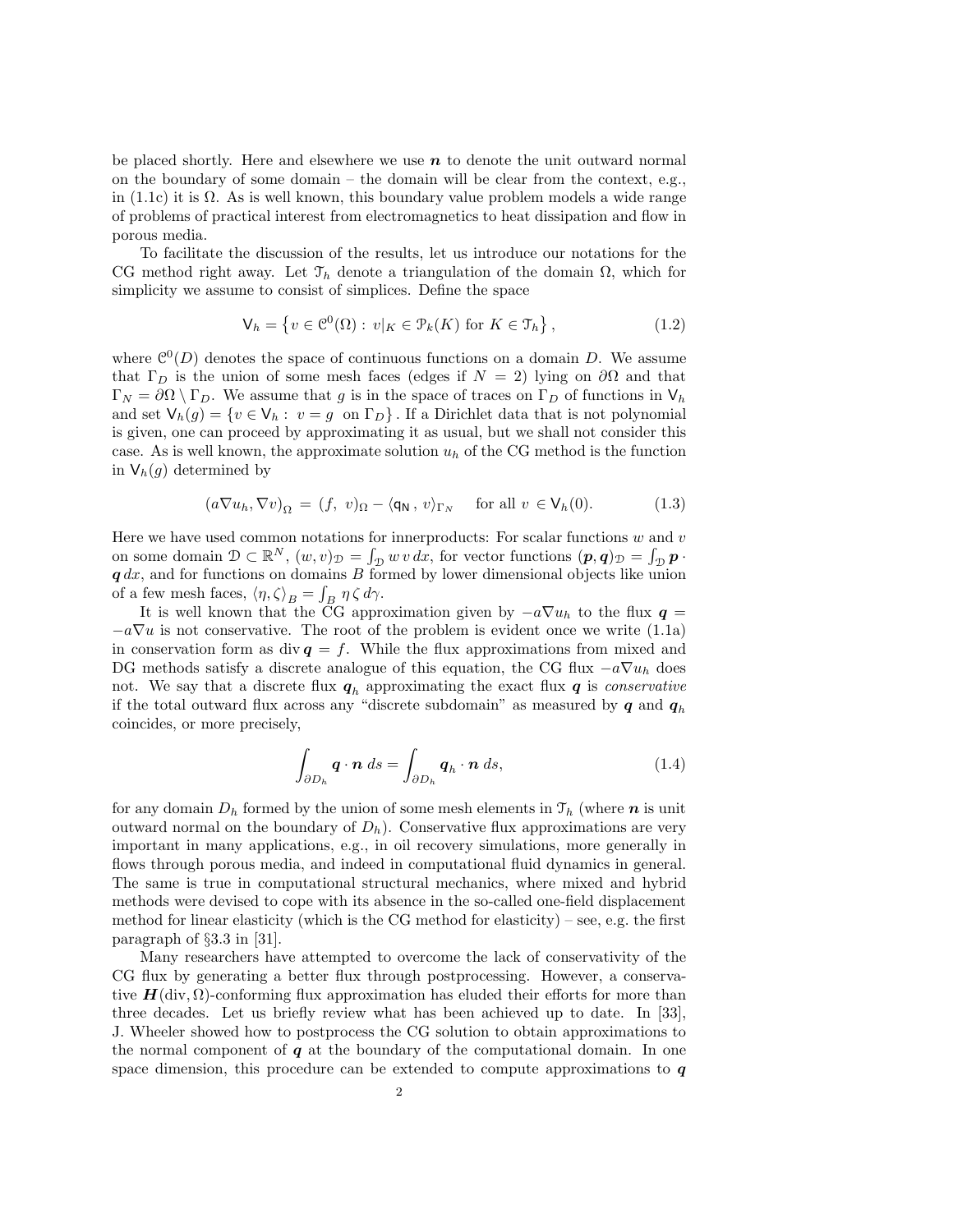at all the nodes. In fact, such approximations were proven by M. Wheeler in [34] to superconverge with order  $2k$  when using polynomial approximations of degree k. This solves the problem in the one dimensional case. In the multidimensional case however, the situation is rather different and no  $H(\text{div}, \Omega)$ -conforming approximation of q has been constructed so far. Moreover, there are only a few theoretical and numerical studies of the approximation given by J. Wheeler's procedure. In [23], it was shown that such a procedure provides an approximation that superconverges in the  $L^2(\partial\Omega)$ -norm with order  $k+1$ , for  $a \equiv 1$ , and with order  $k+1/2$ , when a is smooth (under the assumption that  $\Omega$  is a square endowed with a Cartesian mesh). In [3], the integral of the normal component of the flux on the whole boundary was proven to superconverge with order  $k + 1$  when  $\Omega$  is a curved domain and isoparametric elements are used, and with order  $2k$  when it is a polyhedron. For numerical studies, see the references cited in [25]. More importantly, in [25] the CG method was argued to have the property of local conservativity; see also [26] for an extension of this approach to the advection-diffusion and incompressible Navier-Stokes equations. In [9], the so-called superconvergent integral flux post-processing formula was revisited. The conservation property was proven and a relation to a Lagrange multiplier mixed formulation and the associated consistency implications were established. See also [10] for further work on conservative projections involving multipliers in a different context. However, none of the approaches used in [25, 9] can be employed to construct an  $H(\text{div}, \Omega)$ -conforming approximation of the flux rendering the CG method locally conservative. (The precise relation between this approach and ours is displayed right before subsection 3.2.) In [7], this approach was used (for  $a = 1$  and  $N = 2$ ) to obtain an approximation of the integral of the normal component of the flux on an internal boundary which splits the domain in two; an order of convergence of  $2k$  was proven for such approximation.

In this paper, we show how to obtain a conservative flux approximation  $q_h$  in  $H(\text{div}, \Omega)$  that renders the CG method locally conservative. This is done by postprocessing the CG solution  $u_h$  in two steps. The objective of the first is to compute a numerical trace  $\hat{q}_h$  of the flux whose normal component is single-valued on the interelement boundaries and renders locally conservative the CG method, that is, it satisfies

$$
-\sum_{K\in\mathcal{T}_h} (a\,\nabla u_h, \nabla v)_K + \sum_{K\in\mathcal{T}_h} \langle \widehat{\boldsymbol{q}}_h \cdot \boldsymbol{n}, v \rangle_{\partial K} = (f, v)_{\Omega}
$$

for all v such that  $v|_K \in \mathcal{P}_{\ell}(K)$  for all  $K \in \mathcal{T}_h$ . The form of this numerical trace is similar to that of the corresponding numerical traces of the DG methods. However, unlike the DG numerical traces, the crucial stabilization term cannot have the form of a parameter times the jump of the  $u_h$ , since in our case such jump is identically equal to zero. Instead, it is a quantity that belongs to a certain non-standard space of jumps and that depends globally on the CG approximation  $u_h$ . While the need for this term is far from obvious when approaching from the standard CG formulation, it becomes clearer from the hybridized form of the CG method, which uses a space of discontinuous functions that generate the above mentioned space of jumps on mesh faces. Because of this, we now face difficulties not encountered in DG methods: the computation of  $\hat{q}_h$  requires (i) a local basis representation of the space of jumps, and (ii) the solution of a global system in that space. We are able to overcome the former difficulty by extending some techniques developed in [17, 18]. Although the latter difficulty persists, it turns out that the stiffness matrix of the global system is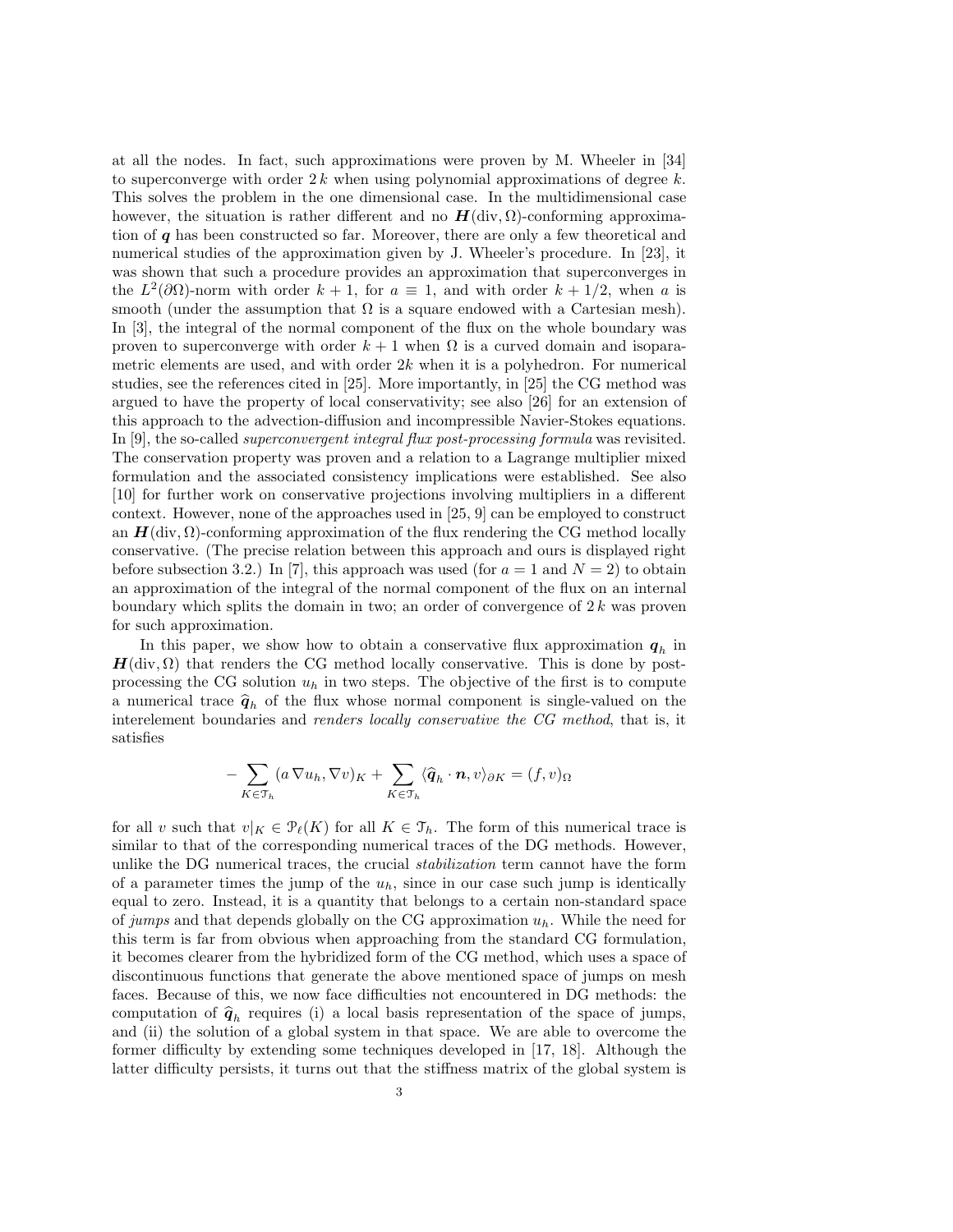symmetric, positive definite, and well conditioned. In particular, we prove that its condition number is bounded independently of meshsize, so it can be solved iteratively at asymptotically optimal cost. In [27] a similar but different way of computing a numerical trace has been proposed; see the discussion before subsection 3.3.

The second step in the postprocessing is the local element by element recovery of a conservative flux approximation  $q_h$  throughout the computational domain by a variation of the so-called Raviart-Thomas projection [29]. Similar techniques have been used by [4] in the framework of DG methods for Darcy's law and by [19] in the context of DG methods for the Navier-Stokes equations. The flux approximation  $q_h$ *coincides* with the numerical trace  $\hat{q}_h$  on element boundaries supplied by the previous step and is lifted to the interior of each element by using the  $a \nabla u_h$  in such a way that

$$
-\sum_{K\in\mathcal{T}_h} (a\nabla u_h, \nabla v)_K + \sum_{K\in\mathcal{T}_h} \langle \widehat{\boldsymbol{q}}_h \cdot \boldsymbol{n}, v \rangle_{\partial K} = \sum_{K\in\mathcal{T}_h} (\nabla \cdot \boldsymbol{q}_h, v)_K = (f, v)_\Omega
$$

for all v such that  $v|_K \in \mathcal{P}_{\ell}(K)$  for all  $K \in \mathcal{T}_h$ . We prove that the resulting approximation  $q_h$  converges to the exact flux  $q$  at the *same* order of convergence as the approximation provided by the RT mixed method of corresponding order. Moreover, since the computation of the CG solution requires solving a system that is smaller in size than the corresponding RT system, our flux computation becomes a competitive alternative.

In [32], a technique is proposed for computing a locally conservative flux approximation in the domain  $\Omega$  from its exact divergence in  $\Omega$  and an approximation of its normal component on the inter-element boundaries. It also proceeds in two steps. In the first, a locally conservative approximation to the normal component is obtained by solving a global constrained minimization problem. Then, on each element, the data on the border is lifted to the interior to obtain the desired flux; a local mixed element method is used to achieve this. The application of this technique to the CG method differs from ours in several respects. First of all, the resulting numerical trace does not render locally conservative the CG method, in the sense defined above. Moreover, to obtain it, a global constrained minimization problem is to be solved; this has to be contrasted with our unconstrained minimization problem whose stiffness matrix has a condition number bounded independently of the meshsize. Finally, to obtain what we call  $q_h$ , the approximation  $u_h$  given by the CG method is not used.

Let us compare our flux  $q_h$  with the RT flux obtained for the model problem (1.1) with  $f = 0$ ,  $\Omega = (0, 1) \times (0, 1)$ , and boundary conditions as indicated in Fig. 1.1. Here  $a = 0.001Id$  in the region  $(.25, .75) \times (.25, .75)$  and  $a = Id$  elsewhere (Id denotes the identity matrix) – see Fig. 1.1. We can think of this problem as modeling the steady state flow of a fluid through a porous medium with permeability given by  $a$ . In Fig. 1.2 we display the streamlines of the approximations to the velocity field  $-a\nabla u$  for the approximation given by RT mixed method of order 1 (left) as well as that given by a postprocessing of the CG method of order 2 (right). The results are very similar. Notice that the singularity of the flow around the corners of the low permeability region  $(.25, .25) \times (.75, .75)$  makes this a hard test problem.

We discuss the postprocessing procedure for a hybridized version of the CG method, although it can be applied directly to the standard CG formulation. This is not only because it is easier to understand the first step of the postprocessing using the hybridized formulation (as mentioned previously), but also because the hybridized method has interesting features in its own right. The hybridized CG method is obtained as a natural extension of the new perspective introduced in [15] for hybridizing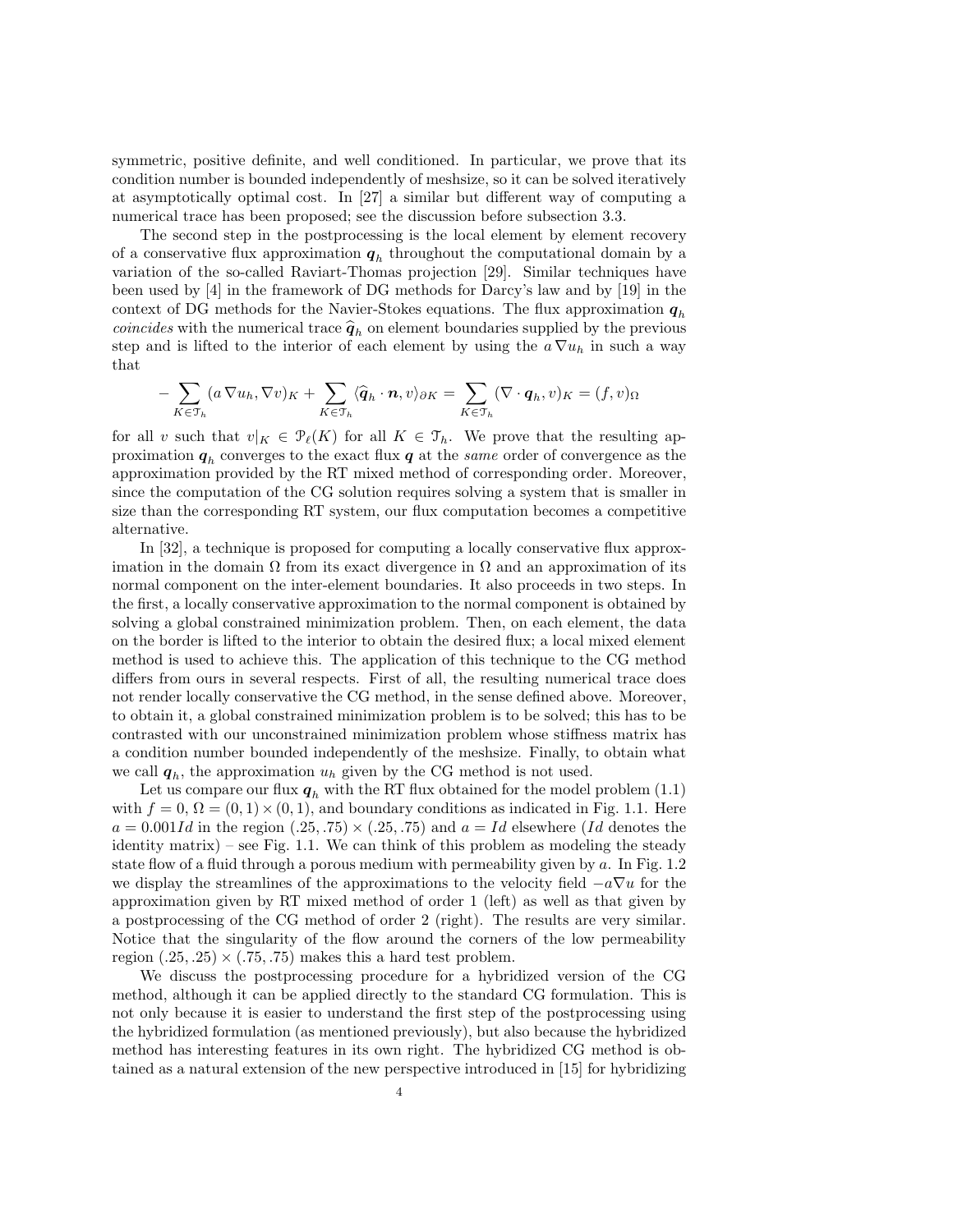

Boundary conditions:

$$
u = 0 \quad \text{on } \{(1, y) : y \in [0, 1]\},
$$

$$
\mathbf{q} \cdot \mathbf{n} = \begin{cases} -1 & \{(0, y) : y \in [0, .5)\}, \\ 0 & \{(0, y) : y \in [.5, 1]\}, \\ 0 & \{(x, 1) : x \in [0, 1]\}, \\ 0 & \{(x, 0) : x \in [0, 1]\}. \end{cases}
$$

FIG. 1.1. The computational domain  $\Omega = (0, 1)^2$  with a uniform  $8 \times 8$  mesh. The region of low permeability is indicated in dark gray.



FIG. 1.2. Streamlines of the approximate fluxes for the RT<sub>1</sub> method (left) and the RT<sub>1</sub>postprocessed  $CG_2$  method (right) obtained using a uniform  $32 \times 32$  mesh.

mixed methods. It can be briefly described in two steps. First, we express the approximate solution of the CG method  $u_h$  in terms of the data components (g and f) and a Lagrange multiplier  $\lambda_h$ . It turns out that for the CG method,  $\lambda_h$  is nothing but the restriction of  $u<sub>h</sub>$  to the faces of the elements of the triangulation. The second step consists in showing that  $\lambda_h$  can be characterized as the only element of certain set  $M_h(g)$  satisfying a weak formulation of the form

$$
a_h(\lambda_h, \mu) = b_h(\mu) \qquad \text{for all } \mu \in M_h(0). \tag{1.5}
$$

This formulation was also obtained in [5] with the purpose of devising efficient substructuring preconditioners for the CG method.

Hybridization in the context of mixed methods is different from what goes by the name of static condensation in the engineering literature, because the former gives extra information through the Lagrange multiplier, a solution component absent in static condensation. However, in the hybridized CG case, the fact that the Lagrange multiplier  $\lambda_h$  equals  $u_h$  on the element interfaces implies that hybridization and static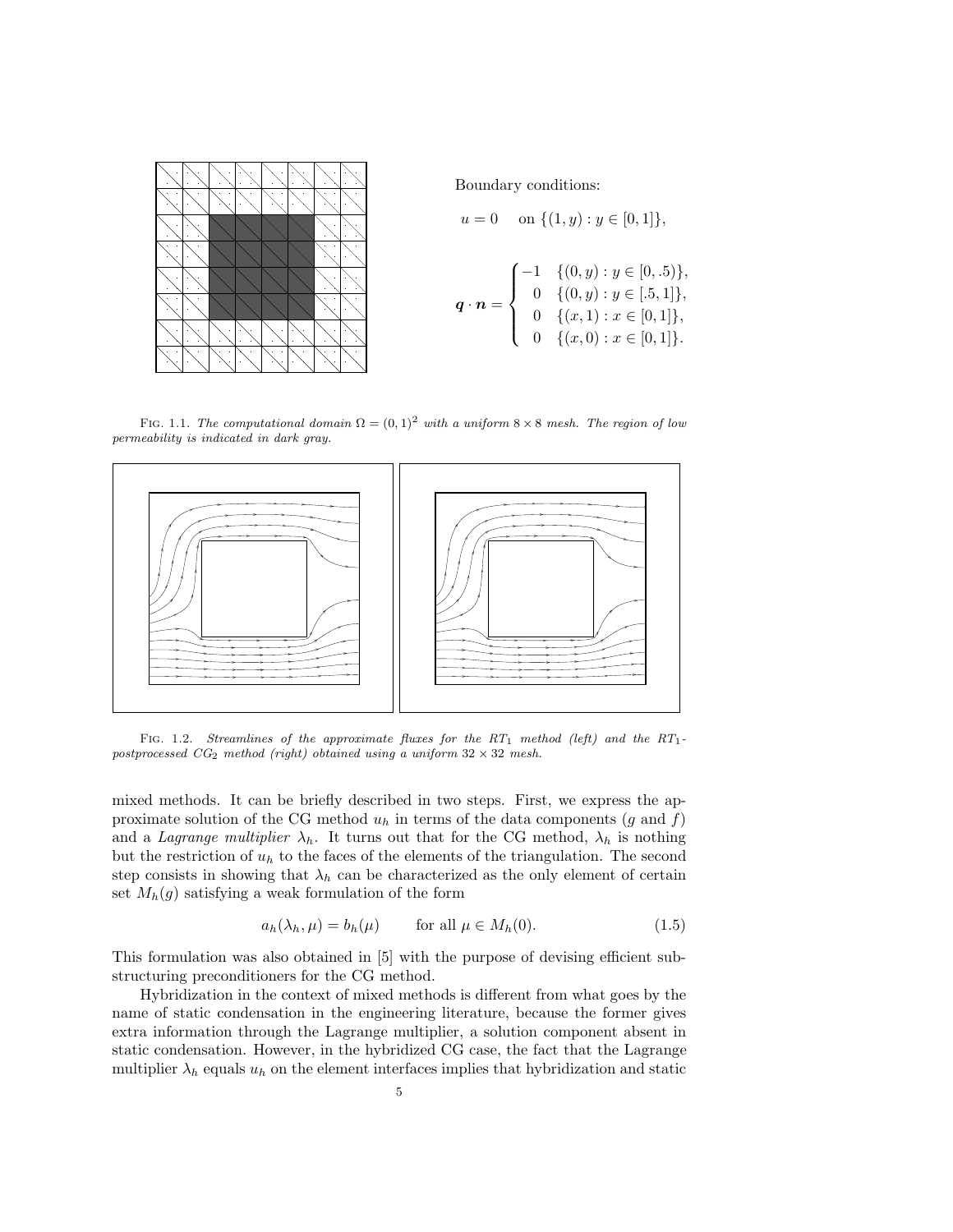condensation coincides, except when we have variable degree elements and hanging nodes. In the static condensation approach, the degrees of freedom of the approximate solution  $u_h$  must be very carefully chosen in order to ensure the required continuity across interelement boundaries. The data structures needed to enforce such continuity for variable-degree approximations and hanging nodes have attained a high degree of sophistication – see, for example,  $[21, 22]$ . On the other hand, if we use the hybridized version of the CG method (1.5), there is no need to enforce any continuity constraint at all. We apply CG on each element without caring about continuity restrictions, as the continuity is automatically enforced by the equations of the method provided we pick a suitable Lagrange multiplier space  $M_h(0)$ .

The paper is organized as follows. In Section 2, we present the hybridized CG method and briefly discuss the result characterizing  $\lambda_h$  as the unique solution of (1.5). We also discuss extensions to the variable-degree case and hanging nodes. In Section 3, we describe the construction of  $H(\text{div}, \Omega)$ -conforming approximation to the flux. We state the error estimates of the flux approximation and the results on the relationship between our method and the corresponding RT mixed method. We explain how to explicitly construct a local basis for the space required to compute a single-valued numerical flux trace. An estimate of the conditioning of the global system that arises also appears in this section. In Section 4, we give all the proofs of the theorems. A numerical study of the approximation properties of these approximations is presented in Section 5. We end with some concluding remarks in Section 6.

2. Characterization of the Lagrange multiplier. We begin this section by hybridizing the CG method. We then state, discuss and prove the main result of this section which characterizes the Lagrange multiplier, Theorem 2.1.

2.1. The hybridized CG method. To hybridize the CG method, we relax the continuity restriction and impose it back through suitably chosen new equations. Since the continuity restriction is enforced in the sets  $V_h(\cdot)$ , to relax it means to work instead with the space

$$
V_h = \left\{ v \in L^2(\Omega) : v|_K \in \mathcal{P}_k(K) \quad \text{ for all } K \in \mathcal{T}_h \right\}.
$$
 (2.1a)

The new approximation  $U_h$  in  $V_h$  must however coincide with  $u_h$ , which means, in particular, that it has to be continuous. To enforce the continuity of  $U_h$  across interelement boundaries, we force  $U_h$  to be equal to the Lagrange multiplier  $\lambda_h$  which we take in

$$
M_h(g) = \{ \mu \in \mathcal{C}^0(\mathcal{E}_h) : \mu | e \in \mathcal{P}_k(e) \text{ for all } e \in \mathcal{E}_h, \mu = g \text{ on } \Gamma_D \},\tag{2.1b}
$$

where

$$
\mathcal{E}_h = \{ e : e \text{ is a face of } K \text{ for all } K \in \mathcal{T}_h \}. \tag{2.1c}
$$

Notice that we are implicitly assuming that the triangulation  $\mathcal{T}_h$  does not have hanging nodes. To ensure that  $U_h = u_h$ , we are going to use an auxiliary variable which approximates  $\mathbf{q} \cdot \mathbf{n} = -a\nabla u \cdot \mathbf{n}$  on  $\partial K$ , for each element K. This additional variable is denoted by  $q_{n,h}$  and will be taken in the space

$$
W_h = \left\{ p \in L^2(\{\partial K : K \in \mathcal{T}_h\}) : p|_{\partial K} = v|_{\partial K} \quad \text{for } v \in V_h \right\}.
$$
 (2.1d)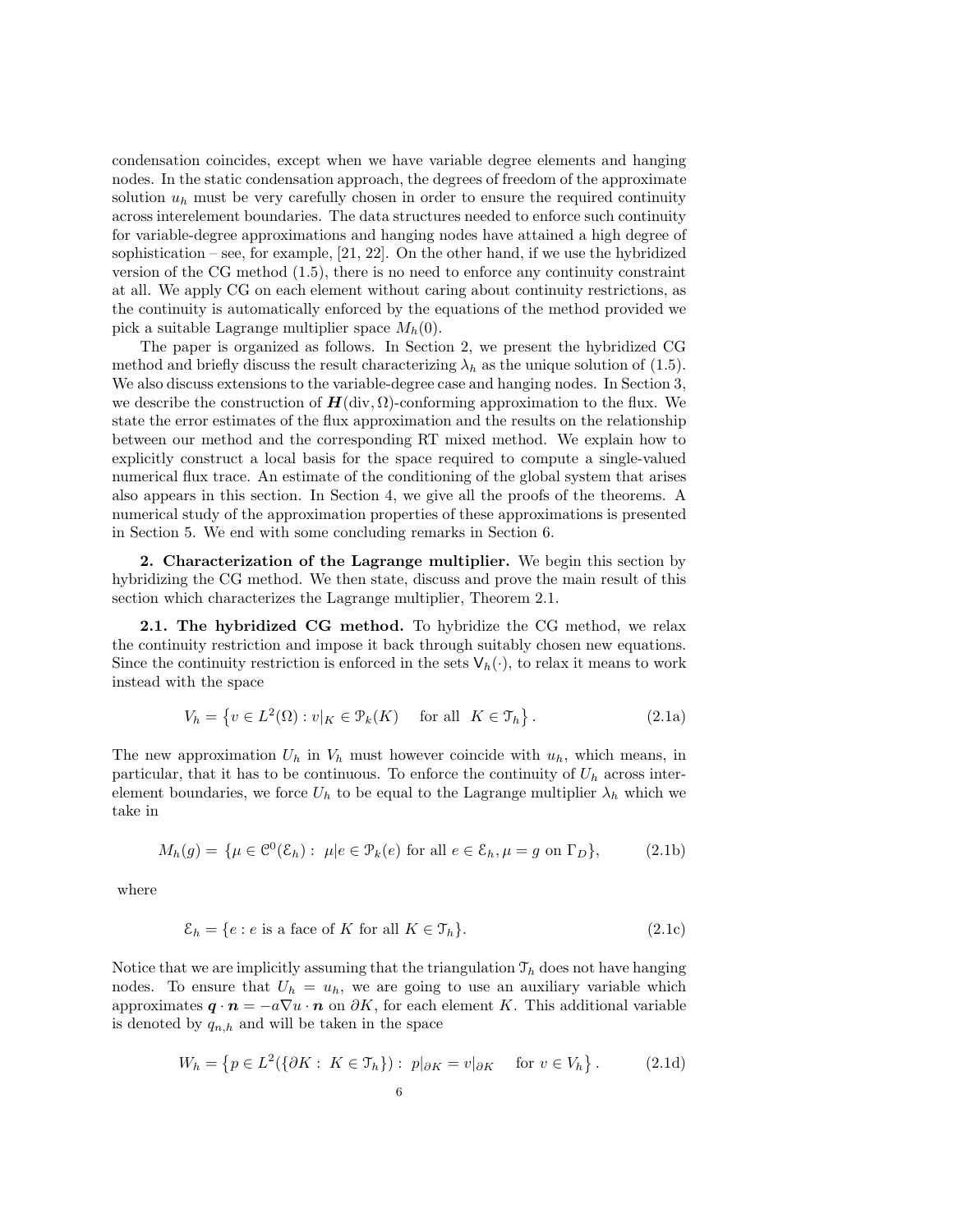Note that  $p \in W_h$  is double-valued in the interior faces of the elements  $K \in \mathcal{T}_h$ . Thus the hybridized method seeks an approximation to  $(u|_{K \in \mathcal{T}_h}, u|_{\mathcal{E}_h}, \mathbf{q} \cdot \mathbf{n}|_{\partial K, K \in \mathcal{T}_h}),$  $(U_h, \lambda_h, q_{n,h})$  in the space  $V_h \times M_h(g) \times W_h$ . It is defined by

$$
\sum_{K \in \mathcal{T}_h} \left( a \nabla U_h, \nabla v \right)_K + \sum_{K \in \mathcal{T}_h} \langle q_{n,h}, v \rangle_{\partial K} = (f, v)_{\Omega} \quad \text{for all } v \in V_h,
$$
 (2.2a)

$$
U_h = \lambda_h \qquad \text{on } \mathcal{E}_h,\tag{2.2b}
$$

$$
\sum_{K \in \mathcal{T}_h} \langle q_{n,h}, \mu \rangle_{\partial K} = \langle \mathsf{q}_{\mathsf{N}}, \mu \rangle_{\Gamma_N} \quad \text{for all } \mu \in M_h(0). \tag{2.2c}
$$

Notice that, by the definition of the space  $M_h(0)$ , (2.1b),  $\mu = v|_{\mathcal{E}_h}$  belongs to  $M_h(0)$ whenever  $v \in V_h(0)$ . This implies that the last equation can be rewritten as

$$
\langle [\![q_{n,h}]\!], v \rangle_{\mathcal{E}_h} = \langle \mathsf{q}_{\mathsf{N}} \, , \, v \rangle_{\Gamma_N} \quad \text{ for all } v \in \mathsf{V}_h(0),
$$

where the *jump* of the approximate normal component of the flux is

$$
\llbracket q_{n,h} \rrbracket := \begin{cases} q_{n,h} |_{\partial K^+} + q_{n,h} |_{\partial K^-} & \text{on the face } e = \partial K^+ \cap \partial K^-, \\ q_{n,h} & \text{on the face } e = \partial K \cap \partial \Omega. \end{cases}
$$

We thus see that it enforces a weak continuity of the inter-element boundary of the jump of this variable; this is why we call it the *jump condition*. Next, we see that this condition ensures that  $U_h = u_h$ .

PROPOSITION 2.1. There exists a unique function  $(U_h, \lambda_h, q_{n,h})$  in the space  $V_h \times M_h(g) \times W_h$  satisfying the formulation (2.2). Moreover,

$$
U_h = u_h \text{ on } \Omega \quad \text{ and } \quad \lambda_h = u_h \text{ on } \mathcal{E}_h.
$$

*Proof.* Since  $\lambda_h \in M_h(g)$  and  $U_h \in V_h$ , we have that  $U_h \in V_h(g)$ . Moreover, since  $V_h(0) \subset V_h$ , by the equation (2.2a), we have

$$
(a\nabla U_h, \nabla v)_{\Omega} + \sum_{K \in \mathcal{T}_h} \langle q_{n,h}, v \rangle_{\partial K} = (f, v)_{\Omega} \quad \text{ for all } v \in \mathsf{V}_h(0),
$$

and, by the jump condition (2.2c),

$$
(a\nabla U_h, \nabla v)_{\Omega} = (f, v)_{\Omega} - \langle \mathsf{q}_\mathsf{N}, v \rangle_{\Gamma_N} \quad \text{ for all } v \in \mathsf{V}_h(0).
$$

By the uniqueness of the approximate of the CG method, we immediately obtain that  $U_h = u_h$  on  $\Omega$  and, as a consequence, that  $\lambda_h = u_h$  on  $\mathcal{E}_h$ .

It only remains to prove that the function  $q_{n,h}$  exists and is unique. This is equivalent to proving that the trivial solution is the only solution of

$$
\sum_{K\in\mathfrak{T}_h} \langle q_{n,h}, v \rangle_{\partial K} = 0 \quad \text{ for all } v \in V_h.
$$

Since  $q_{n,h} \in W_h$ , there is a  $w \in V_h$  such that  $q_{n,h} = w$ . Taking  $v = w$  in the above equation, we conclude that  $q_{n,h} \equiv 0$ , as wanted. This completes the proof.  $\square$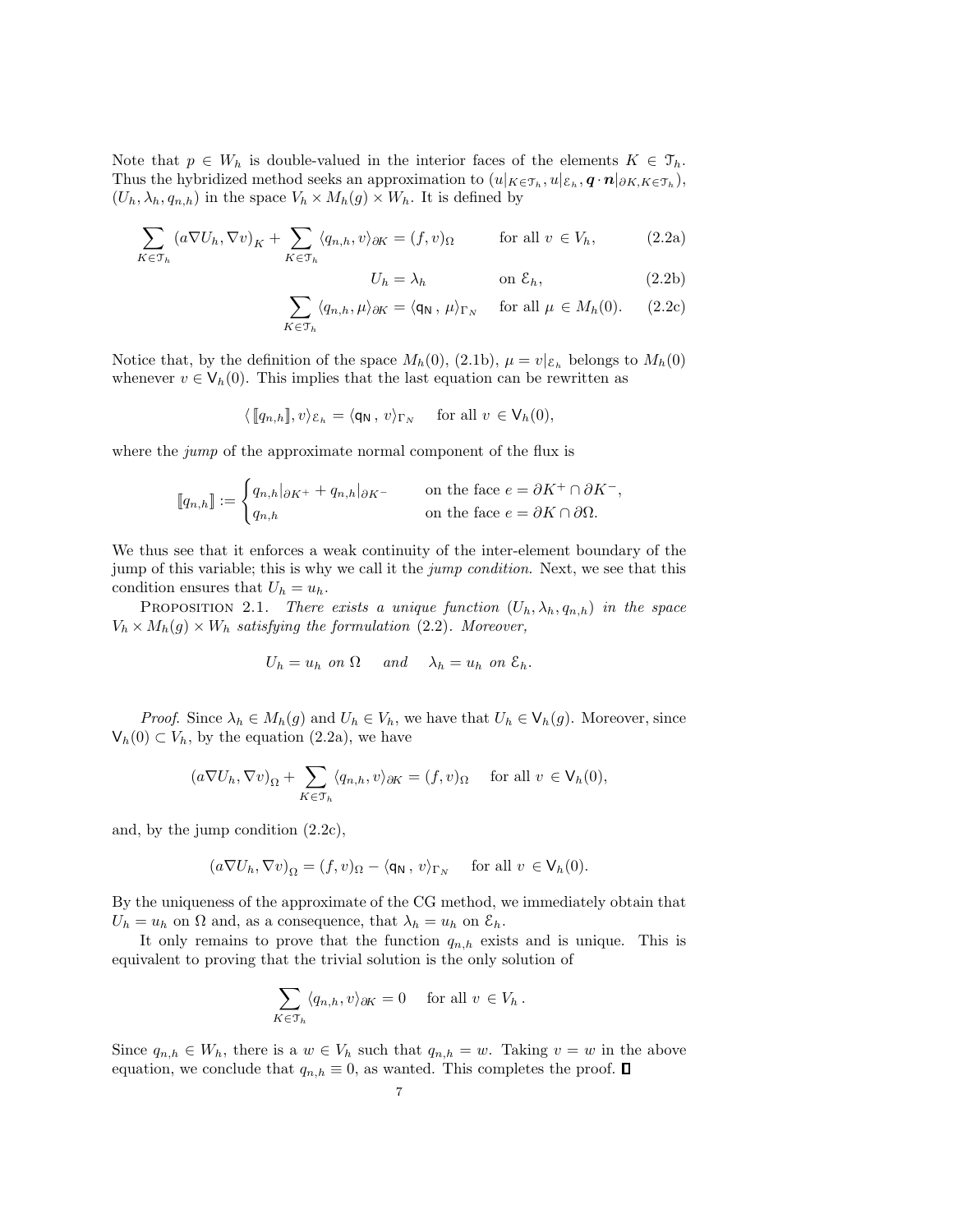**2.2.** Characterization of the Lagrange multiplier  $\lambda_h$ . Next, we show how to eliminate the unknowns  $U_h$  and  $q_{n,h}$  from the equations (2.2) and obtain a formulation only for  $\lambda_h$ . The discussion here is a straightforward generalization of well known results in domain decomposition [5] to the case when subdomains are reduced to elements. Analogous to the discrete harmonic extensions of [5], we now define a local lifting.

The lifting associates to each  $m \in M_h(\cdot)$  the pair of functions  $(\mathfrak{U}_m, \mathfrak{Q}_n m) \in$  $\mathcal{P}_k(K) \times \{v|_{\partial K} : v \in \mathcal{P}_k(K)\}\$  defined by requiring that

$$
(a\nabla \mathcal{U}\mathsf{m}\, , \nabla v)_K + \langle \mathbf{\Omega}_n \mathsf{m}\, , v \rangle_{\partial K} = 0 \qquad \text{for all } v \in \mathcal{P}_k(K) \tag{2.3a}
$$

$$
\mathfrak{Um} = \mathsf{m} \quad \text{on } \partial K. \tag{2.3b}
$$

In addition, we define a second local mapping that associates to the function  $f \in L^2(\Omega)$ the pair of functions  $(\mathfrak{U} f, \mathfrak{Q}_n f) \in \mathcal{P}_k(K) \times \{v|_{\partial K}, v \in \mathcal{P}_k(K)\}\$  defined by

$$
(a\nabla \mathcal{U}f, \nabla v)_K + \langle \mathbf{\Omega_n}f, v \rangle_{\partial K} = (f, v)_K \quad \text{ for all } v \in \mathcal{P}_k(K)
$$
 (2.4a)

$$
\mathcal{U}f = 0 \qquad \text{on } \partial K. \tag{2.4b}
$$

Notice that  $(\mathfrak{U}_m, \mathfrak{Q}_n)$  and  $(\mathfrak{U}_f, \mathfrak{Q}_n)$  are approximations to the solutions of

$$
-\operatorname{div}(a\nabla u) = 0, \qquad -\operatorname{div}(a\nabla u) = f, \quad \text{on } K,\tag{2.5a}
$$

$$
u = \mathsf{m}, \qquad u = 0, \quad \text{on } \partial K. \tag{2.5b}
$$

We are now ready to state the characterization of the CG solution in terms of the Lagrange multiplier, whose proof is at the end of this section.

THEOREM 2.1. Let  $(U_h, \lambda_h, q_{n,h})$  be the solution of the hybridized version of the CG method. Then

$$
U_h = \mathfrak{U}\lambda_h + \mathfrak{U}f \quad \text{and} \quad q_{n,h} = \mathfrak{Q}_n\lambda_h + \mathfrak{Q}_n f.
$$

Moreover, the Lagrange multiplier  $\lambda_h \in M_h(g)$  is the unique solution of

$$
\sum_{K\in\mathfrak{T}_h} (a\,\nabla\,\mathfrak{U}\lambda_h,\nabla\,\mathfrak{U}\mu\,)_K = (f,\,\mathfrak{U}\mu\,)_\Omega - \langle \mathsf{q}_\mathsf{N}\,,\,\mu \rangle_{\Gamma_N} \quad\text{ for all }\mu\in M_h(0).
$$

Like other hybridized formulations, the utility of such a result lies in its ease of computation of a "stiffness matrix" for the Lagrange multiplier. Furthermore, once  $\lambda_h$  has been obtained,  $U_h$  and  $q_{n,h}$  can be easily computed element by element using the local mappings (2.3) and (2.4).

It is interesting to note that  $q_{n,h}|_{\partial K}$  is strongly related to what was denoted by  $H<sup>h</sup>(K)$  in [25]; in fact, when the element K does not have a face lying on the boundary, these two quantities are identical. However, in [25] they are used to uncover a local conservativity property of the CG method whereas here we use them as an auxiliary means to hybridize it.

Finally, notice that Theorem 2.1 states that the functions  $q_{n,h}|_{\partial K}$  need not be actually computed to construct the matrix equations for the multiplier  $\lambda_h$ . Indeed, from the definition of the lifting  $(2.3)$ , we see that we can independently compute Um on the element  $K$  by solving

$$
(a\nabla \mathfrak{U}\mathfrak{m}, \nabla v)_K = 0
$$
 for all  $v \in \mathcal{P}_k(K)$  such that  $v = 0$  on  $\partial K$ ,  
 $\mathfrak{U}\mathfrak{m} = \mathfrak{m}$  on  $\partial K$ .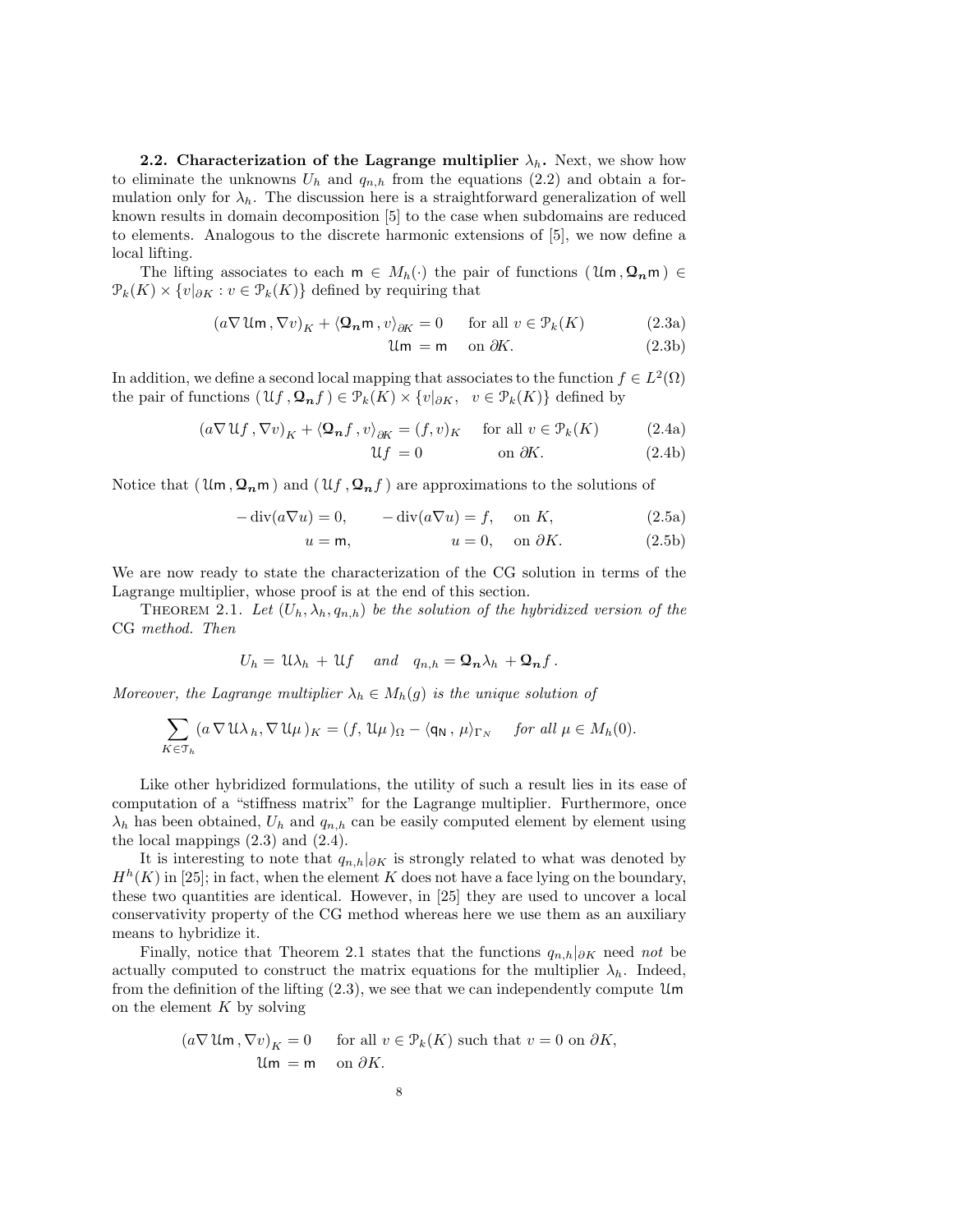This implies that Um can be written as a linear combination of

$$
\dim \mathcal{P}_k(K) - \dim \mathcal{P}_{k-3}(K) = \binom{k+N}{N} - \binom{k-3+N}{N}
$$

basis functions, when  $k \geq 3$ , of course. In two space dimension  $(N = 2)$ , this means that instead of working with a basis of  $(k+2)(k+1)/2$  functions, we can work with a basis of only  $3k$  functions. In three space dimensions, it means that instead of working with  $(k+3)(k+2)(k+1)/6$  basis functions, we only have to work with  $(3k^2+3k+2)/2$ . Thus, the computation of Um can be rendered extremely efficient, especially for high polynomial degrees  $k$ . This is especially true if the exact solution is harmonic, that is, if  $f = 0$ .

2.3. Variable-degree approximations and hanging nodes. The hybridized CG formulation is particularly attractive for variable-degree approximate spaces and meshes with hanging nodes.

We begin by briefly showing how to extend our previous results to the variabledegree case, that is, to the case in which the approximate solution  $u_h$  belongs to

$$
\mathsf{V}_h(s) = \left\{ v \in \mathcal{C}^0(\Omega) : \ v|_K \in \mathcal{P}_{k(K)}(K), \ v = s \text{ on } \Gamma_D \right\},\
$$

where the polynomial degree  $k(K)$  now varies with as K varies within  $\mathcal{T}_h$ . We can then hybridize the resulting CG method, just as we hybridized the uniform-degree CG method, if we take

$$
M_h(g) = \left\{ \mu \in \mathcal{C}^0(\mathcal{E}_h) : \mu | e \in \mathcal{P}_{k(e)}(e) \text{ for all } e \in \mathcal{E}_h, \mu = g \text{ on } \Gamma_D \right\}, \qquad (2.6)
$$
  
\n
$$
W_h = \left\{ w \in L^2(\mathcal{E}_h) : w = v|_{\partial K}, \quad v \in \mathcal{P}_{k(K)}(K) \quad \text{for all } K \in \mathcal{T}_h \right\},
$$
  
\n
$$
V_h = \left\{ v \in L^2(\mathcal{T}_h) : v|_K \in \mathcal{P}_{k(K)}(K) \quad \text{for all } K \in \mathcal{T}_h \right\}.
$$

With this, the burden of enforcing the continuity constraint is automatically dealt with by the local mappings which are defined *exactly* as before with  $k$  replaced by  $k(K)$ . While the current practice for implementing variable degree methods is via transitional basis functions and the minimum degree rule [21], the above hybridization approach removes the continuity matching considerations from the design of shape functions.

To end this subsection, let us briefly address the case of hanging nodes, which is also surprisingly simple to handle by hybridization, even in three dimensions. We only have to define the multiplier space  $M_h(g)$  in a suitable way. In fact, we can continue to define  $M_h(g)$  by (2.6) provided we redefine the set  $\mathcal{E}_h$  there. To do this, we need to introduce the notion of a *maximal face*. A face e of an element  $K \in \mathcal{T}_h$  is said to be a maximal face of the triangulation  $\mathcal{T}_h$  if it lies on  $\partial\Omega$  or whenever there is another element  $K' \in \mathcal{T}_h$  such that  $e \cap \partial K'$  has non-zero  $(N-1)$ -Lebesgue measure,  $e \cap \partial K'$  is a face of K'. An illustration is given in Fig. 2.1. The new definition of  $\mathcal{E}_h$ is simply

$$
\mathcal{E}_h = \{e : e \text{ is a maximal face of the triangulation } \mathcal{T}_h\}. \tag{2.7}
$$

## 2.4. Proof of Theorem 2.1. To prove this result, we need the following lemma.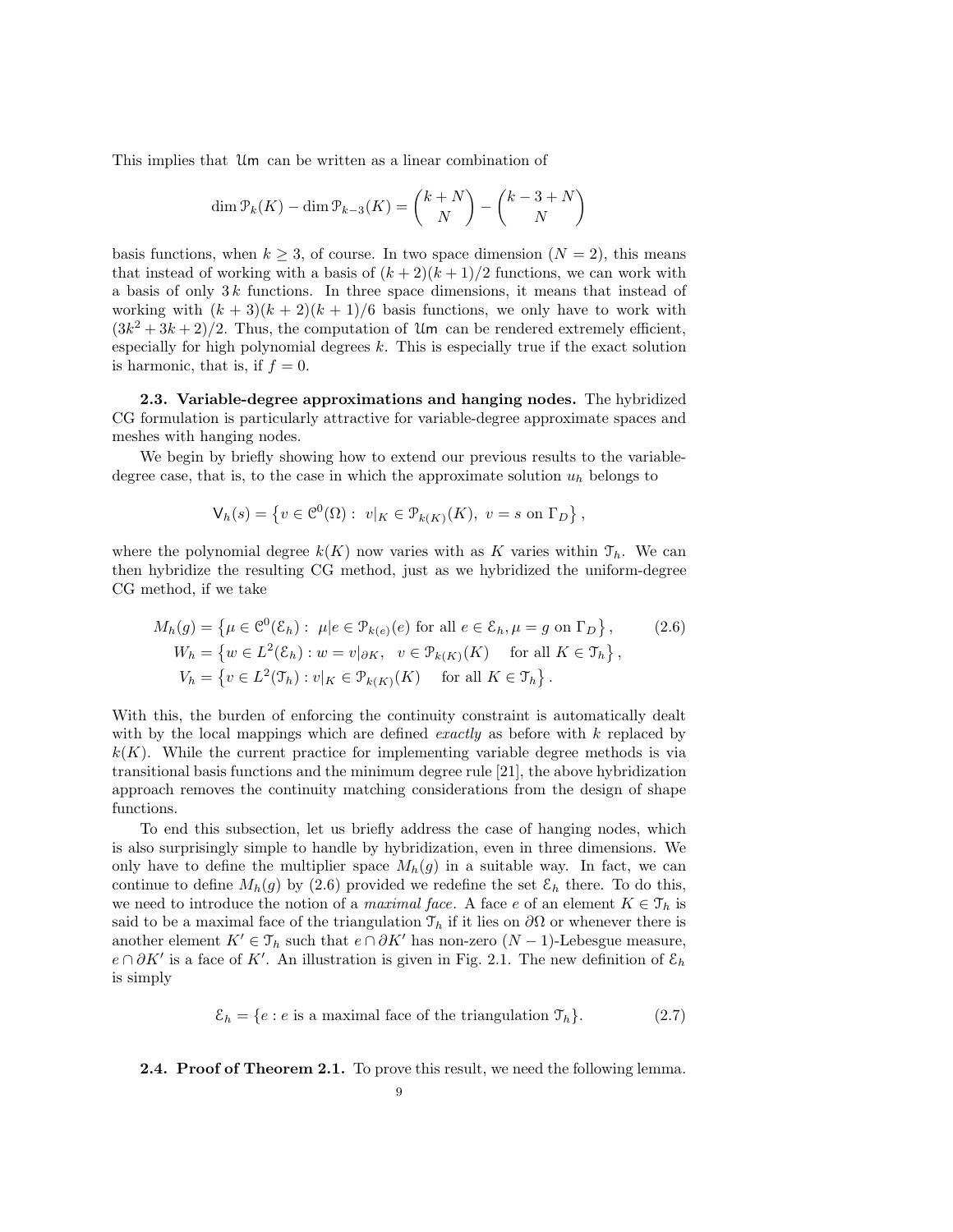

Fig. 2.1. Detail of a triangulation. The faces RQ, BR and AB are maximal whereas the faces RA and AQ are not.

LEMMA 2.2 (elementary identities). We have, for any  $m \in M_h(\cdot)$ ,  $\mu \in M_h(0)$ , and  $f \in L^2(\Omega)$ ,

(i) 
$$
-\sum_{K \in \mathcal{T}_h} \langle \mathbf{\Omega}_n \mathbf{m}, \mu \rangle_{\partial K} = \sum_{K \in \mathcal{T}_h} (a \nabla \mathfrak{U} \mathbf{m}, \nabla \mathfrak{U} \mu)_K,
$$
  
\n(ii) 
$$
-\sum_{K \in \mathcal{T}_h} \langle \mathbf{\Omega}_n f, \mu \rangle_{\partial K} = -(f, \mathfrak{U} \mu)_\Omega.
$$

Proof. We have

$$
-\sum_{K\in\mathcal{T}_h} \langle \mathbf{Q}_n \mathbf{m}, \mu \rangle_{\partial K} = -\sum_{K\in\mathcal{T}_h} \langle \mathbf{Q}_n \mathbf{m}, \mathfrak{U}\mu \rangle_{\partial K} \quad \text{by (2.3b)},
$$

$$
=\sum_{K\in\mathcal{T}_h} \left( a \nabla \mathfrak{U} \mathbf{m}, \nabla \mathfrak{U}\mu \right)_K
$$

by (2.3a). This proves the first identity.

Let us prove the second identity. We have

$$
-\sum_{K\in\mathcal{T}_h} \langle \mathbf{Q_n} f, \mu \rangle_{\partial K} = -\sum_{K\in\mathcal{T}_h} \langle \mathbf{Q_n} f, \mathcal{U}\mu \rangle_{\partial K} \qquad \text{by (2.3b)},
$$
  

$$
= -(f, \mathcal{U}\mu)_{\Omega} + \sum_{K\in\mathcal{T}_h} (a\nabla \mathcal{U} f, \nabla \mathcal{U}\mu)_K \qquad \text{by (2.4a)},
$$
  

$$
= -(f, \mathcal{U}\mu)_{\Omega} + \sum_{K\in\mathcal{T}_h} \langle \mathbf{Q_n}\mu, \mathcal{U} f \rangle_{\partial K} \qquad \text{by (2.3a)},
$$
  

$$
= -(f, \mathcal{U}\mu)_{\Omega}
$$

by (2.4b). This completes the proof.  $\square$ 

Proof of Theorem 2.1. By the definition of the local mappings, we have that

$$
U_h = \mathfrak{U}\lambda_h + \mathfrak{U}f
$$
 and  $q_{n,h} = \mathfrak{Q}_n\lambda_h + \mathfrak{Q}_n f$ .

This implies that the third equation in the definition of the hybridized version of the CG method (2.2c) can be rewritten as

$$
\sum_{K\in\mathcal{T}_h} \langle \mathbf{Q}_n \lambda_h + \mathbf{Q}_n f \, , \mu \rangle_{\partial K} = \langle \mathsf{q}_\mathsf{N} \, , \, v \rangle_{\Gamma_N} \quad \text{ for all } \mu \in M_h(0),
$$
  
10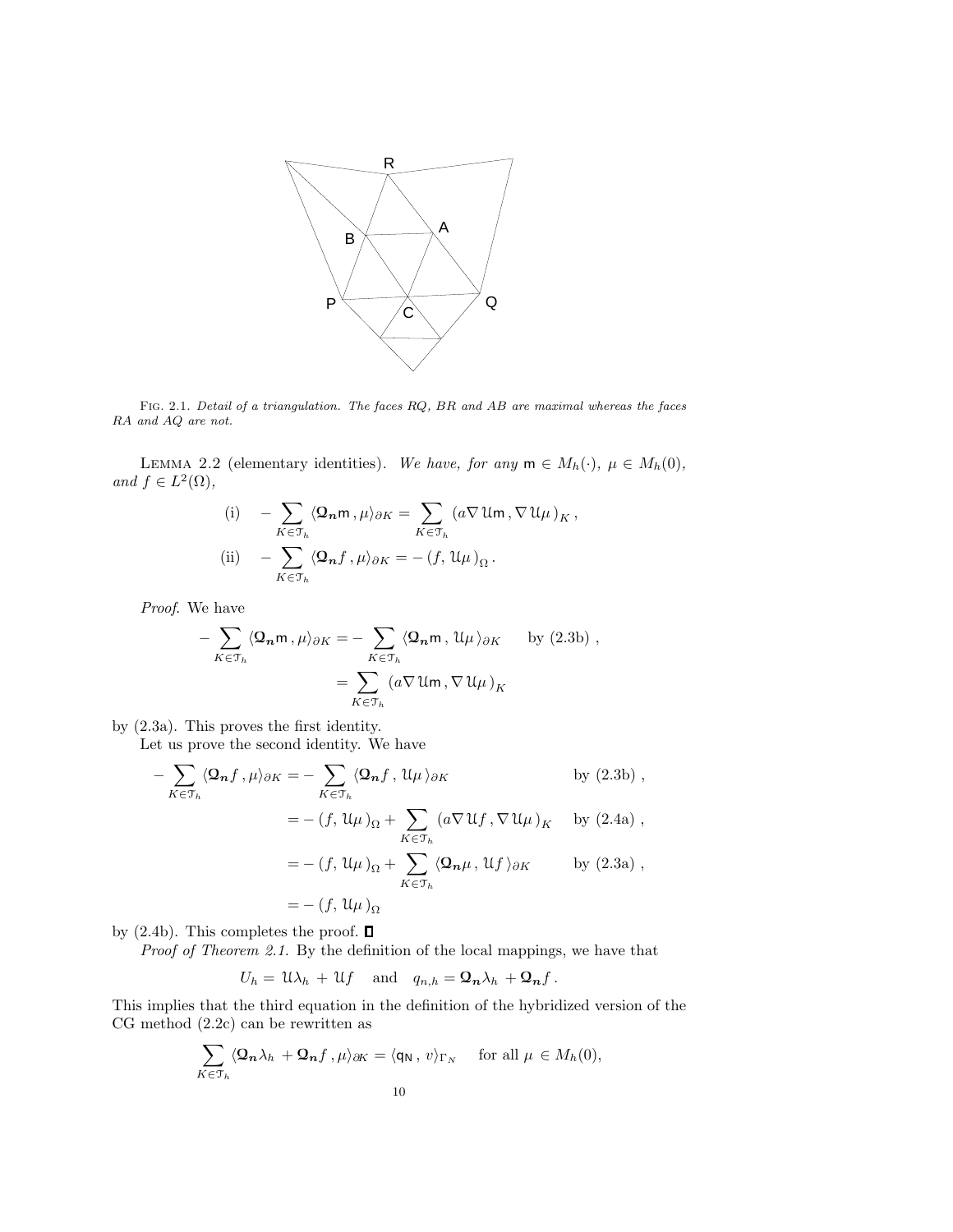or, by Lemma 2.2, as

$$
-\sum_{K\in\mathcal{T}_h}\left(a\nabla\,\mathfrak{U}\lambda_h\,,\nabla\,\mathfrak{U}\mu\,\right)_K+\left(f,\,\mathfrak{U}\mu\,\right)_{\Omega}=\langle\mathsf{q}_\mathsf{N}\,,\,v\rangle_{\Gamma_N}.
$$

This completes the proof.  $\Box$ 

3. An  $H(\text{div}, \Omega)$ -conforming approximation of the flux. In this section, we define an  $H(\text{div}, \Omega)$ -conforming approximation,  $q_h$ , to the flux  $q = -a\nabla u$ . Then we state, discuss and prove a theorem about the quality of the resulting approximation as well as the complexity of the algorithm needed to compute it. Although all considerations in this section hold for the variable degree case, for simplicity we restrict ourselves to the uniform degree case spaces defined in (2.1) with no hanging nodes.

**3.1.** The new approximation to the flux. The key step in the construction of an  $\boldsymbol{H}(\text{div}, \Omega)$ -conforming approximation  $\boldsymbol{q}_h$  is the definition of its normal component on the element interfaces. The function  $q_{n,h}$  represents an approximation to the normal component of the flux, but unfortunately it is not a single-valued function in general. Notice however that by equation (2.2a), we have

$$
\sum_{K \in \mathcal{T}_h} (a \nabla U_h, \nabla v)_K + \sum_{K \in \mathcal{T}_h} \langle q_{n,h}, v \rangle_{\partial K} = (f, v)_{\Omega} \quad \text{ for all } v \in V_h,
$$

so the possibility of constructing a single-valued function  $\hat{\boldsymbol{q}}_h$  satisfying

$$
\sum_{K \in \mathcal{T}_h} \langle \widehat{\boldsymbol{q}}_h \cdot \boldsymbol{n}, \, v \rangle_{\partial K} = \sum_{K \in \mathcal{T}_h} \langle q_{n,h}, v \rangle_{\partial K} \quad \text{for all } v \in V_h \tag{3.1}
$$

opens up. If such a  $\hat{q}_h$  could be constructed, we could then define the approximate flux  $q_h$  as follows: On any simplicial element K, we can set  $q_h$  in the Raviart-Thomas space

$$
V_{RT_{\ell}}(K) := \mathcal{P}_{\ell}(K)^N + \mathbf{x} \, \mathcal{P}_{\ell}(K),\tag{3.2a}
$$

by requiring that

$$
\langle \boldsymbol{q}_h \cdot \boldsymbol{n}, v \rangle_e = \langle \widehat{\boldsymbol{q}}_h \cdot \boldsymbol{n}, v \rangle_e \qquad \forall v \in \mathcal{P}_\ell(e), \text{ for any face } e \subset \partial K,
$$
 (3.2b)

$$
(\boldsymbol{q}_h, \boldsymbol{v})_K = -(\boldsymbol{a} \nabla U_h, \boldsymbol{v})_K \qquad \forall \boldsymbol{v} \in \mathcal{P}_{\ell-1}(K)^N. \tag{3.2c}
$$

Note that the definition (3.2) is a modification of the well known Raviart-Thomas projection, (see (3.12) later). A similar projection was suggested in [4] in the framework of the interior penalty method for Darcy's law and in [19] in the framework of LDG methods for the Navier-Stokes equations. It is not difficult to show that a  $q_h$ constructed by (3.2b) belongs to  $H(\text{div}, \Omega)$ , thanks to the single-valuedness of the normal component of the numerical trace  $\hat{q}_h$ .

Such a construction will yield a flux  $q_h$  that is conservative whenever  $\ell \leq k$ . Indeed, we can rewrite the equation (2.2a)

$$
-\sum_{K\in\mathcal{T}_h}(\boldsymbol{q}_h,\nabla v)_K+\sum_{K\in\mathcal{T}_h}\langle\boldsymbol{q}_h\cdot\boldsymbol{n},v\rangle_{\partial K}=(f,v)_\Omega
$$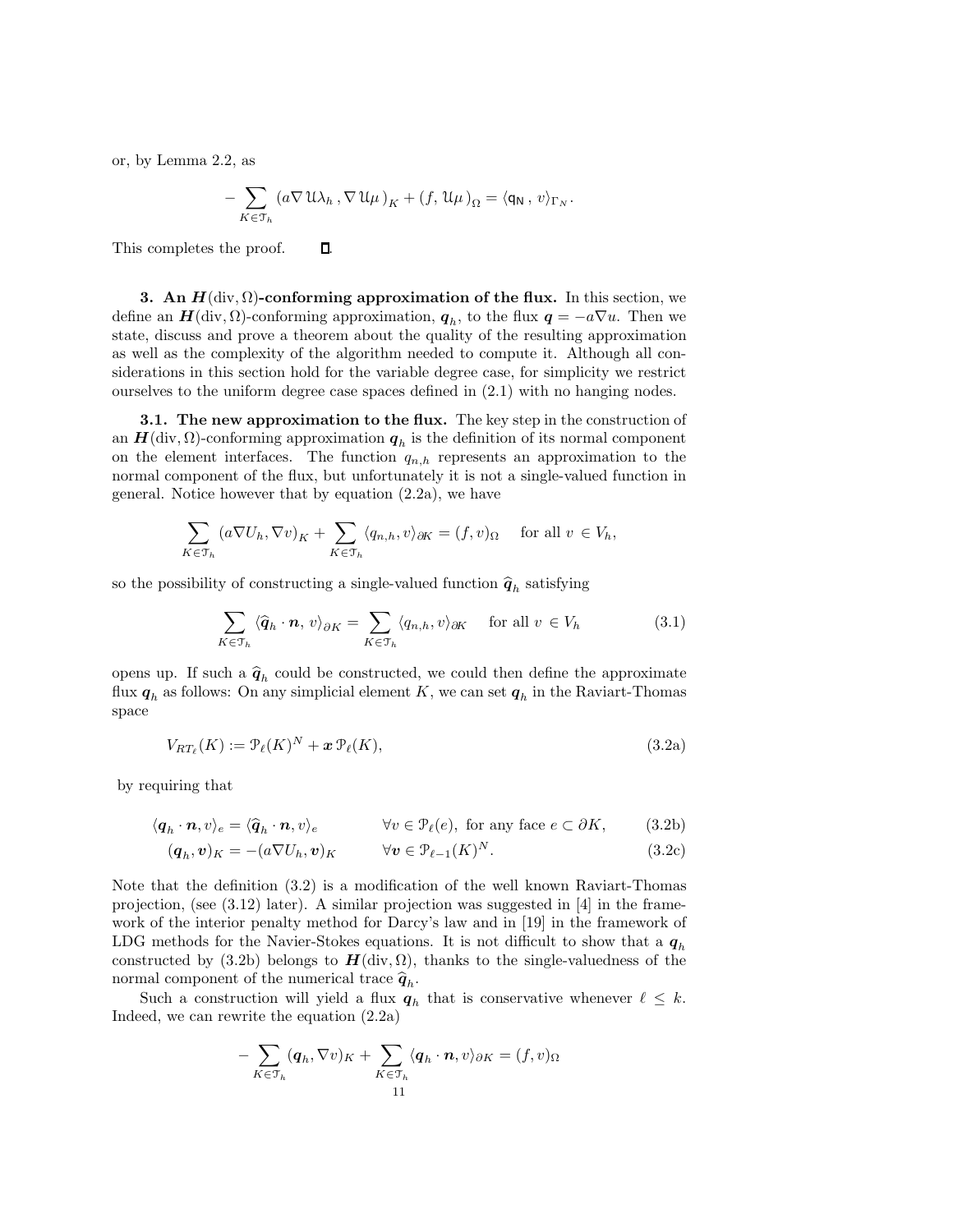for all v such that  $v|_K \in \mathcal{P}_{\ell}(K)$  for all  $K \in \mathcal{T}_h$ . Hence, if we take v to be the characteristic function of a discrete subdomain  $D_h$  formed by the union of a some elements  $K \in \mathcal{T}_h$ , we obtain

$$
\langle \boldsymbol{q}_h\cdot\boldsymbol{n},1\rangle_{\partial D_h}=(f,1)_{D_h},
$$

which is the same as the exact conservation property (1.4).

It is interesting to see that there is an extremely simple relation between the normal component of  $q_h$  and the approximation  $H^h(\cdot)$  defined in [25] or, equivalently, what is called  $\tilde{\sigma}_h$  in [9]. Indeed, if D is any union of elements  $K \in \mathcal{T}_h$ , then from the definition of  $q_h$  and that of  $H^h(D)$ , see equations (47) and (57) in [25], we have that

$$
\langle \boldsymbol{q}_h \cdot \boldsymbol{n} - H^h(D), v \rangle_{\partial D} = 0 \quad \forall v \in V_{h, D} := \{ v \in V_h \cap \mathcal{C}^0(D) \}.
$$

Since  $H<sup>h</sup>(D)|_{\partial D}$  belongs to the space of traces on  $\partial D$  of the functions in  $V_{h,D}$ , we see that  $H^h(D)$  is the L<sup>2</sup>-projection of  $q_h \cdot n$  into such space.

**3.2. The numerical trace**  $\hat{q}_h$ **.** It remains to find the numerical trace  $\hat{q}_h$ . To do that, we first notice that if  $\hat{q}_h$  is single valued, the equation (3.1) takes the form

$$
\langle \widehat{\boldsymbol{q}}_h, \; [\![v\boldsymbol{n}]\!] \rangle_{\mathcal{E}_h} = \sum_{K \in \mathfrak{T}_h} \langle q_{n,h}, v \rangle_{\partial K} \quad \text{ for all } v \in V_h.
$$

Since the flux on  $\Gamma_N$  is given to be  $q_N$ , incorporating this information into the above equation, we get

$$
\langle \widehat{\boldsymbol{q}}_h, \; [\![ v \boldsymbol{n} ]\!] \rangle_{\mathcal{E}_h \setminus \Gamma_N} = \sum_{K \in \mathcal{T}_h} \langle q_{n,h}, v \rangle_{\partial K} - \langle \mathsf{q}_\mathsf{N}, v \rangle_{\Gamma_N} \quad \text{for all } v \in V_h. \tag{3.3}
$$

In the one dimensional case  $\Omega = (0, 1)$ , this equation can be readily solved. Indeed, we have that

$$
\widehat{\mathbf{q}}_h(x_i) = \begin{cases} q_{n,h}(1^-) & \text{if } x_i = 1, \\ q_{n,h}(x_i^-) = -q_{n,h}(x_i^+) & \text{if } x_i \text{ is an interior node,} \\ -q_{n,h}(0^+) & \text{if } x_i = 0, \end{cases}
$$

where we have used the fact that, by equation  $(2.2c)$ ,  $q_{n,h}(x_i) + q_{n,h}(x_i) = 0$  on all interior nodes  $x_i$ . Let us find expressions for  $q_{n,h}$  in terms of the data f and  $u_h$ . By  $(2.2c)$ ,  $q_{n,h} = q_N$  on  $\Gamma_N$ , and we get that

$$
\widehat{\boldsymbol{q}}_h = \mathsf{q}_\mathsf{N} \quad \text{ on } \Gamma_N.
$$

To find  $q_{n,h}$  in the remaining nodes, we simply use equations (2.2a). Thus, if we let  $x_i$  be any node not lying on  $\Gamma_N$ , and let  $\varphi_i^+$  (resp.,  $\varphi_i^-$ ) be the linear function with support the interval  $I_i^+ = (x_i, x_{i+1})$  (resp.,  $I_i^- = (x_{i-1}, x_i)$ ) such that  $\varphi_i^+(x_i) = 1$  and  $\varphi_i^+(x_{i+1}) = 0$  (resp.,  $\varphi_i^-(x_i) = 1$  and  $\varphi_i^-(x_{i-1}) = 0$ ), we obtain that

$$
\widehat{\mathbf{q}}_h(x_i)=\mp\big(a\frac{d}{dx}u_h,\frac{d}{dx}\varphi_i^{\pm}\big)_{I_i^{\pm}}\pm\big(f,\varphi_i^{\pm}\big)_{I_i^{\pm}}.
$$

These expressions have been known for a long time – see the work by J. Wheeler [33] and M.F. Wheeler [34]. Moreover, in [34], it was shown that the approximation  $\hat{q}_h$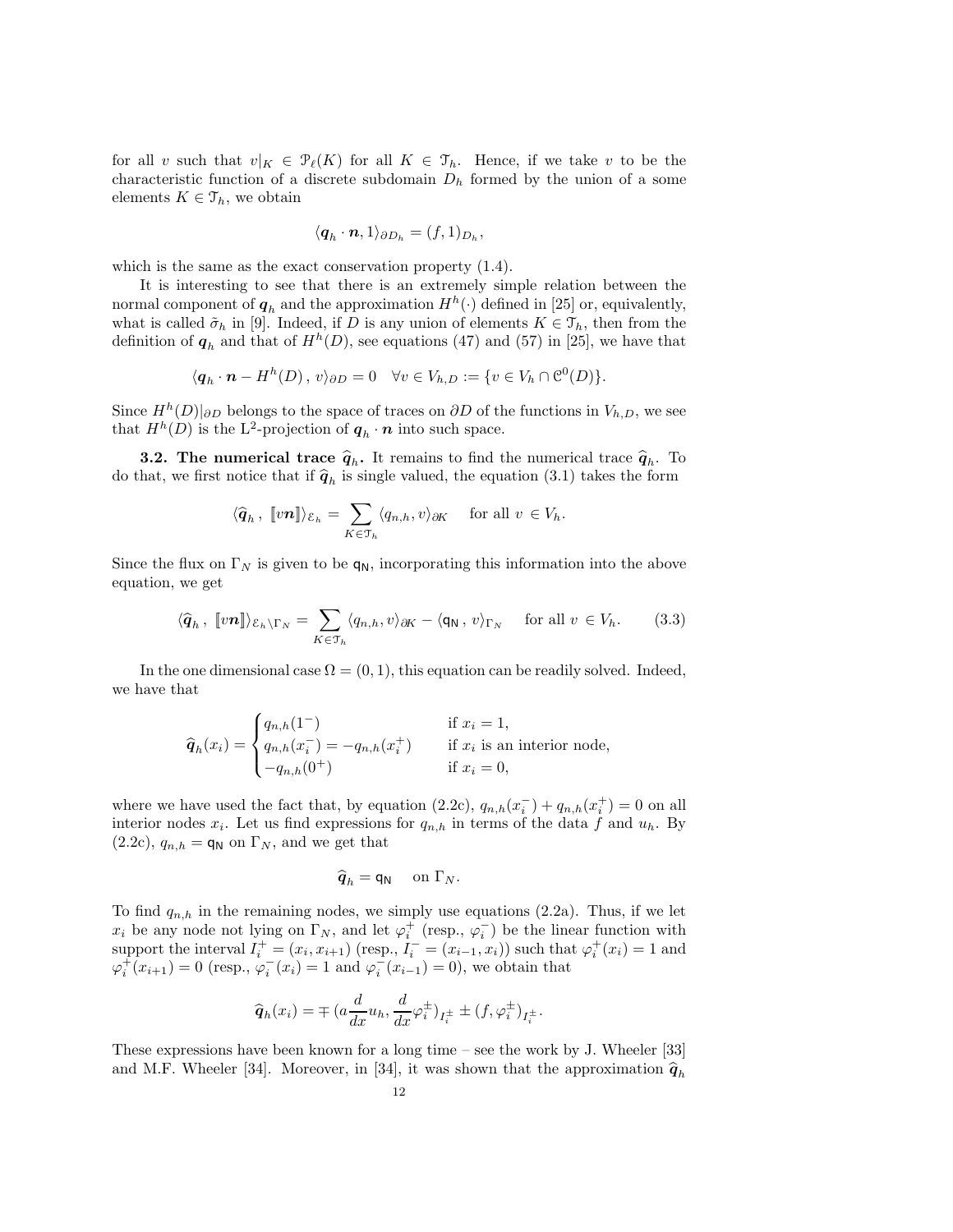Table 3.1 The  $L^2$  norm of the error  $\boldsymbol{q} - \boldsymbol{q}_h$  when the wrong flux trace is used. The parameters are the same as that described in Fig. 3.1

|      | $k=1$          |      | $k=2$        |       | $k=3$      |       |  |
|------|----------------|------|--------------|-------|------------|-------|--|
|      | order<br>error |      | error        | order |            | order |  |
| 1/8  | $0.11E + 00$   | 0.46 | $0.62E - 01$ | 0.41  | $0.40E-01$ | 0.46  |  |
| 1/16 | $0.77E - 01$   | 0.48 | $0.45E - 01$ | 0.46  | $0.29E-01$ | 0.48  |  |
| 1/32 | $0.55E-01$     | 0.49 | $0.32E - 01$ | 0.48  | $0.21E-01$ | 0.49  |  |
| 1/64 | $0.39E-01$     | 0.50 | $0.23E-01$   | 0.49  | $0.15E-01$ | 0.50  |  |

superconverges with order  $2k$  if the CG method uses polynomials of degree k and is exact, that is,

$$
\widehat{\boldsymbol{q}}_h(x_i) = -a \frac{d}{dx} u(x_i),
$$

whenever a is a constant.

Extensions of the above approach to the multi-dimensional case for obtaining approximations to the normal component of  $\hat{q}_h$  have been explored by many authors. See [9] for an overview and recent developments, [8] for early computational tricks, [11] for a fully developed technique, and [14, 28] for rigorous error estimates. Here, we do not use this approach.

Instead, we begin by noting that, from the formulation (3.3), it is clear that we can only obtain a projection of  $\hat{\boldsymbol{q}}_h$  into the space of jumps

$$
\mathfrak{J}_h = \{ [\![w\mathbf{n}]\!] |_{\mathcal{E}_h \backslash \Gamma_N} : w \in V_h \}. \tag{3.4}
$$

This may seem to suggest choosing  $\hat{q}_h$  in  $\mathfrak{J}_h$ . We have experimented with such a chains Theorem who consumed in Fig. 2.1 and Table 2.1. We choice. The results of one such experiment are reported in Fig. 3.1 and Table 3.1. We found that such a flux approximation is often reasonable away from the boundary, but near  $\partial\Omega$  the degradation of the approximation is clearly evident for some problems. Furthermore, from a theoretical standpoint, such a choice appears dubious as the space  $\mathfrak{J}_h$  does not contain the constant function. For these reasons, we do not advocate it.

The solution we found practically acceptable as well as theoretically sound proceeds by borrowing ideas from the development of the discontinuous Galerkin (DG) method. We select the following form for the numerical trace:

$$
\widehat{\boldsymbol{q}}_h = \begin{cases}\n\mathbf{q}_N \boldsymbol{n} & \text{on } \Gamma_N, \\
-\mathbf{a} \nabla U_h + \alpha \, \mathbf{J}_h & \text{on } \Gamma_D, \\
-\mathbf{a} \nabla U_h \mathbf{J} - \boldsymbol{\beta} \left[ \mathbf{a} \nabla U_h \cdot \mathbf{n} \right] + \alpha \, \mathbf{J}_h & \text{on } \mathcal{E}_h \setminus \partial \Omega,\n\end{cases}
$$
\n(3.5)

where  $\alpha$  and  $\beta$  are single valued bounded (scalar and vector, resp.) functions on  $\mathcal{E}_h \setminus \partial \Omega$ ,  $\alpha > 0$ , and  $J_h$  is an element of the space of jumps  $\mathfrak{J}_h$  to be determined. A typical choice of the parameters that we have found adequate in our numerical experiments (on uniform meshes) is  $\beta \equiv 0$  and  $\alpha \equiv 1$  (also see Theorem 3.2 for better choices of  $\alpha$  on highly non-uniform meshes). Here, we have used the now standard DG notation (cf., e.g., [2]),

$$
\{\!\!\{\,v\,\}\!\!\} = \begin{cases} \frac{1}{2} \left(v^+ + v^-\right) & \text{on } \mathcal{E}_h^\circ, \\ v & \text{on } \partial\Omega, \end{cases} \tag{3.6a}
$$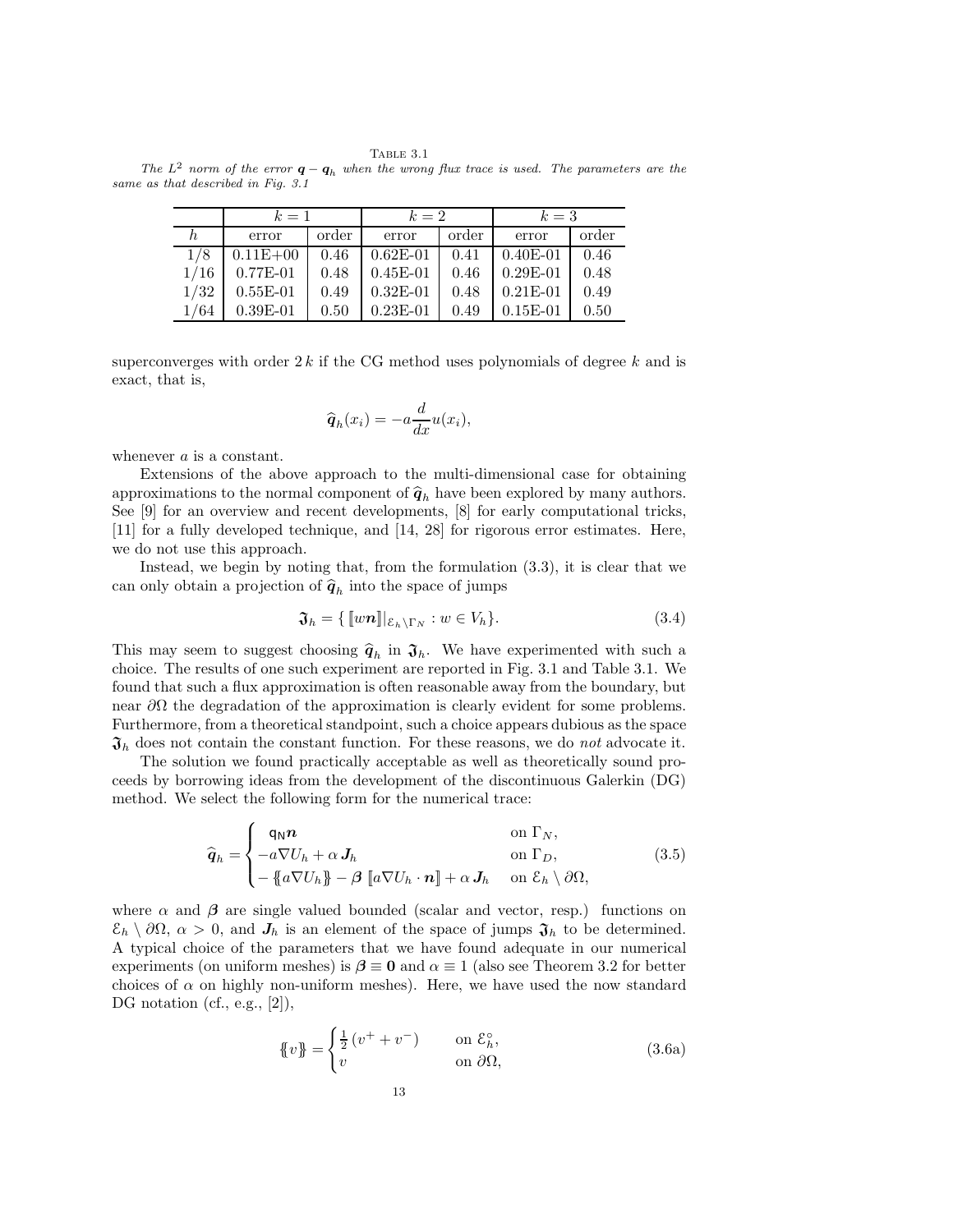

FIG. 3.1. Plots of the error  $|\boldsymbol{q} - \boldsymbol{q}_h|$  with the wrong flux trace choice on successively refined meshes. Computational details: Here  $q_h$  is obtained by (3.2) with  $\hat{q}_h$  chosen as the unique function in  $\mathfrak{J}_h$  satisfying (3.3). The parameters are  $a = Id$ ,  $f = 0$ ,  $\Omega = (0, 1) \times (0, 1)$ ,  $\Gamma_D = \{0\} \times (0, 1)$ , the polynomial degrees are  $k = 1$  and  $\ell = k - 1$  (for postprocessing), and the boundary conditions are set in such a way that the exact solution is  $u(x, y) = 1 + x$ . We see that while the error is small far from the boundary, near the boundary the error remains of order one. Therefore, we expect to see an order of convergence of  $1/2$  in the  $L^2$ -norm. This is confirmed in Table 3.1.

and

$$
\llbracket v \, \boldsymbol{n} \rrbracket = \begin{cases} v^+ \, \boldsymbol{n}^+ + v^- \, \boldsymbol{n}^- & \text{on } \mathcal{E}_h^\circ, \\ v \, \boldsymbol{n} & \text{on } \partial \Omega, \end{cases} \tag{3.6b}
$$

where for a piecewise smooth function  $v$ , the traces from either side of a mesh face (edge) e are denoted by  $v^{\pm}(x) = \lim_{\epsilon \downarrow 0} v(x - \epsilon n^{\pm})$  for all x in e (and  $n^{\pm}$  denotes the corresponding unit outward normal on e from either side).

Next, we insert the expression we have selected in (3.5) for the numerical flux  $\hat{q}_h$ into (3.3). This gives us an equation for  $J_h$ :

$$
\langle \alpha J_h, \, [vn] \rangle_{\mathcal{E}_h \backslash \Gamma_N} = \langle \, \{ a \nabla U_h \} + \beta \, [a \nabla U_h \cdot n], \, [vn] \rangle_{\mathcal{E}_h \backslash \partial \Omega} \qquad (3.7)
$$
\n
$$
+ \langle a \nabla U_h, \, v \mathbf{n} \rangle_{\Gamma_D} + \sum_{K \in \mathcal{T}_h} \langle q_{n,h}, v \rangle_{\partial K} - \langle \mathbf{q}_N, \, v \rangle_{\Gamma_N}
$$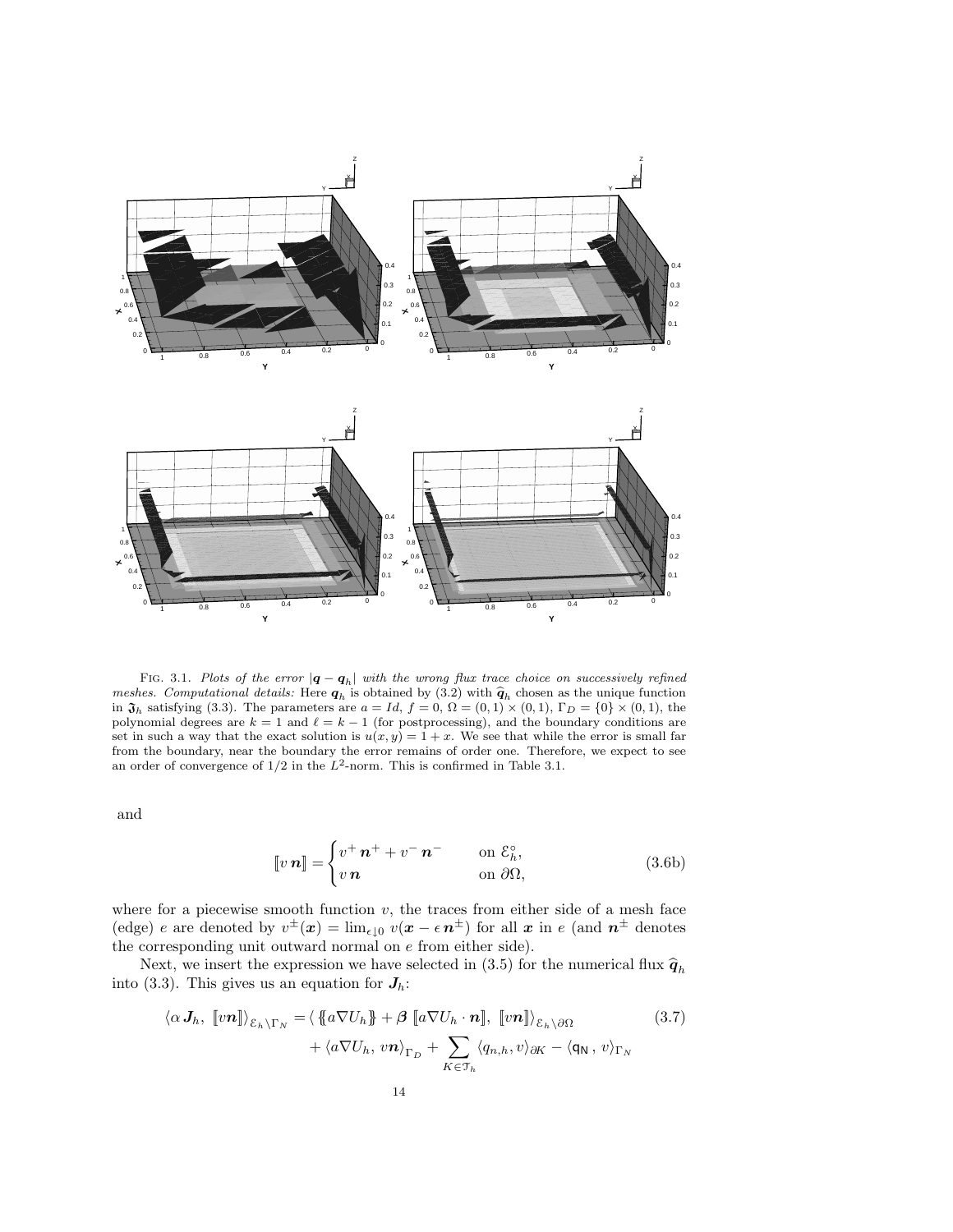The computation of  $J<sub>h</sub>$  from this equation requires solving a global, but well conditioned, system. The details involved are discussed in the next subsection. For the moment, observe that if we are using the hybridized form of the CG method and have already computed  $U_h$  and  $q_{n,h}$ , the right hand side of (3.7) can be computed using integrations only on element boundaries.

On the other hand, if we have computed  $U_h$  using a standard CG implementation without hybridization (and so do not have access to  $q_{n,h}$ ), we can still use the above postprocessing. Indeed, by using the equation  $(2.2a)$ , we can transform  $(3.7)$  to an equation that is more convenient for this case:

$$
\langle \alpha J_h, [vn] \rangle_{\mathcal{E}_h \setminus \Gamma_N} = \langle \{ a \nabla U_h \} + \beta [a \nabla U_h \cdot n], [vn] \rangle_{\mathcal{E}_h \setminus \partial \Omega} +
$$
  

$$
\langle a \nabla U_h, vn \rangle_{\Gamma_D} - \sum_{K \in \mathcal{T}_h} (a \nabla U_h, \nabla v)_K + (f, v)_\Omega - \langle q_N, v \rangle_{\Gamma_N}.
$$
  
(3.8)

Observe that whenever  $[\![vn]\!] = 0$  on  $\mathcal{E}_h \setminus \Gamma_N$ , i.e., whenever  $v \in V_h(0)$ , the righthand side of the above equation is equal to zero by the definition of the CG method, equation (1.3), and Proposition 2.1. Therefore, this equation defines  $J_h$  uniquely. When using spaces of high polynomial degrees, it is preferable to use (3.7) instead of (3.8) as the former involves faster quadratures.

This completes the definition of the numerical trace  $\hat{q}_h$ . To summarize,  $\hat{q}_h$  is defined by (3.3) wherein  $J_h$  is the unique function in  $\mathfrak{J}_h$  satisfying (3.7) or (3.8). Let us point out that this definition of the numerical trace reproduces constant fluxes. More precisely, if  $-a\nabla U_h$  is a constant vector, say c, then  $\hat{q}_h$  is also c. To see this, note that in this case we must have  $q_N = c \cdot n$  and  $f = 0$ , so that (3.8) becomes

$$
\langle \alpha J_h, \; [vn] \rangle_{\mathcal{E}_h \setminus \Gamma_N} = -\langle c, \; [vn] \rangle_{\mathcal{E}_h \setminus \Gamma_N} + \sum_{K \in \mathcal{T}_h} (c, \nabla v)_K - \langle c \cdot n \, , \, v \rangle_{\Gamma_N} = 0.
$$

This implies  $J_h \equiv 0$ , and hence  $\hat{q}_h = c$ , as claimed.

Let us end this subsection by relating our approach to compute  $\hat{q}_h$  to that proposed in [27]. In such approach, the numerical trace  $\hat{q}_h$  is taken as in (3.5) with  $\beta = 0$ and  $\alpha = 1/h$ , where  $J_h$  is taken in the space

$$
\mathfrak{J}_{h,0}=\{\llbracket w\boldsymbol{n}\rrbracket|_{\mathcal{E}_h\backslash\Gamma_N}:w|_K\in\mathfrak{P}_0(K)\;\;\forall K\in\mathfrak{T}_h\},
$$

and is defined by requiring that

$$
\langle \alpha J_h, \; [vn] \rangle_{\mathcal{E}_h \setminus \Gamma_N} = \langle \; [a \nabla U_h], \; [vn] \rangle_{\mathcal{E}_h \setminus \partial \Omega} + \langle a \nabla U_h, \, vn \rangle_{\Gamma_D} + (f, v)_{\Omega} - \langle q_N, \, v \rangle_{\Gamma_N},
$$

be satisfied for all  $v \in \mathfrak{J}_{h,0}$ . Note that our  $J_h$  also satisfies this formulation, in the case in which  $\beta = 0$  and  $\alpha = 1/h$ , since the formulation (3.8) reduces to the one under consideration when  $v \in \mathfrak{J}_h$  is restricted to  $v \in \mathfrak{J}_{h,0}$ .

**3.3.** The computation of  $J_h$ . Next, we discuss the computation of  $J_h$  through solution of  $(3.7)$  or  $(3.8)$ . First, in order to represent  $J_h$  in computations we need a basis for the space  $\mathfrak{J}_h$  of jumps. We construct a local basis for  $\mathfrak{J}_h$  extending a similar construction carried out in [17, 18] in the context of Stokes flow. Second, we need to solve for  $J_h$  from (3.7) or (3.8). We show that this can be accomplished by solving a square system whose matrix is well conditioned. Thus, we conclude that the computational complexity needed to solve for  $J_h$  is negligible with respect to that required to solve for the multiplier  $\lambda_h$ . Proofs of all results here are given in Section 4.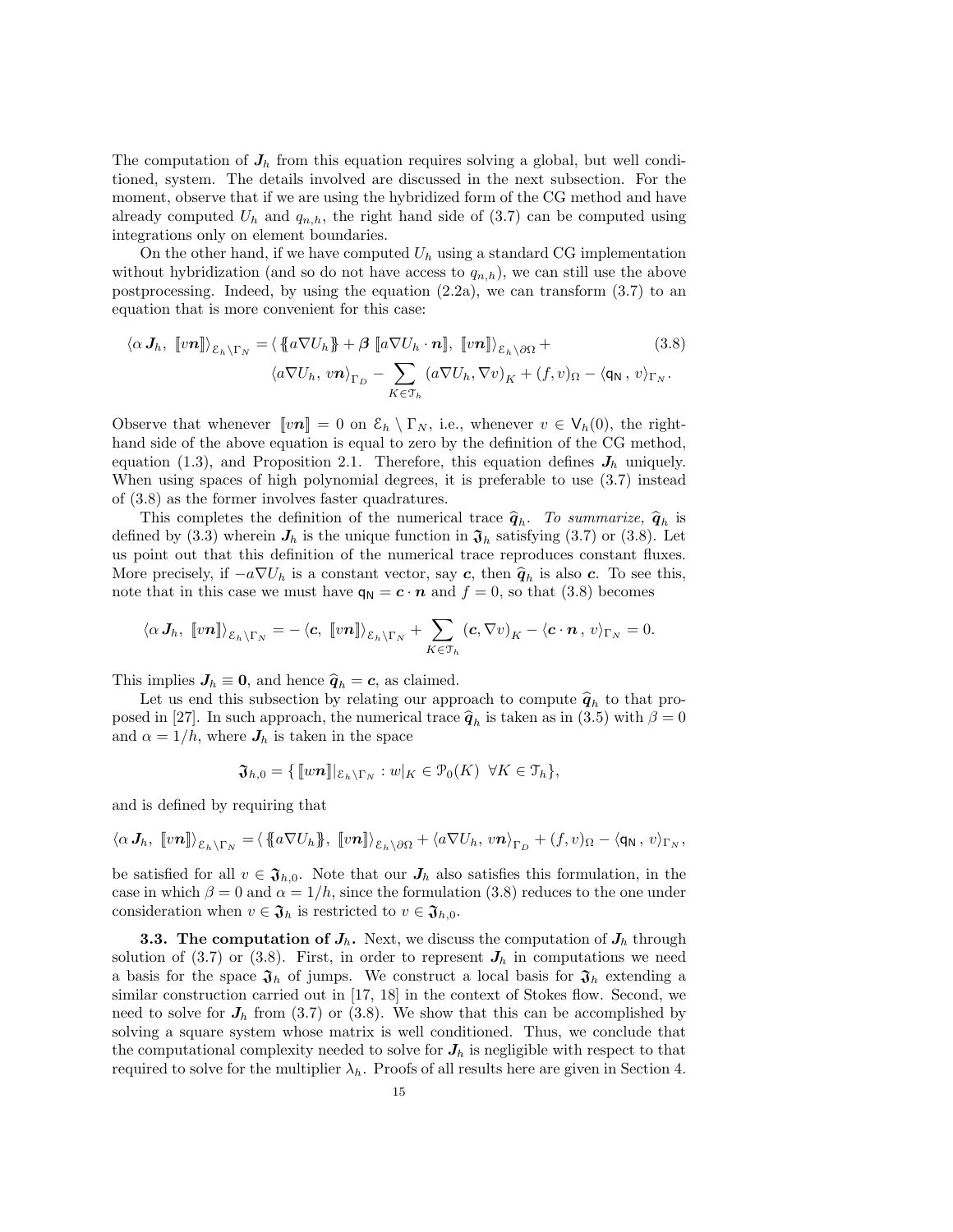

FIG. 3.2. Illustration of the elements connected to one vertex z and the omission of one  $\phi_{z,K}$ to construct a basis.

The basis is easiest to see in the lowest order case (i.e., when  $k = 1$ ). In two dimensions, this basis is closely related to the "wedge" basis functions obtained in [17]. However, in three dimensions, it is different from that given in [18], so let us begin by describing our lowest order basis in three dimensions. For a mesh vertex  $z$  and a mesh element K having z as a vertex, let  $\lambda_{\mathbf{z},K}$  denote the linear function on K which equals one on z and zero at all other vertices of K and let  $\phi_{z,K}$  denote its extension by zero from K to all  $\Omega$ . Then clearly the restrictions of  $[\![\phi_{\mathbf{z},K}\mathbf{n}]\!]$  on  $\mathcal{E}_h \setminus \Gamma_N$  are in  $\mathfrak{J}_h$ . However, they are not all linearly independent, because for any vertex z not on  $\Gamma_D$ , the sum of the functions  $[\![\phi_{\bm{z},K}\bm{n}]\!]|_{\mathcal{E}_h\setminus\Gamma_N}$  over all K sharing  $\bm{z}$  vanishes. Therefore, we must omit one function per vertex to get a basis: For each  $z$ , we define  $V_z$  as the set of functions  $\phi_{z,K}$  for all K having z as a vertex. Then for vertices z not on  $\overline{\Gamma}_D$ , we define  $V_z^*$  as the set obtained by omitting (any) one member of  $V_z$  (see Fig. 3.2), while for vertices on  $\overline{\Gamma}_D$ , we define  $V_z^* = V_z$ . Then, by a straightforward generalization of the arguments in [17, Proposition 4.2], one can prove that the set

$$
\mathfrak{B}^1=\{\llbracket\phi\,\boldsymbol{n}\rrbracket\big|_{\mathcal{E}_h\backslash\Gamma_N}:\ \phi\in V_{\boldsymbol{z}}^{\star}\ \text{for all mesh vertices}\ \boldsymbol{z}\}
$$

is linearly independent, so it forms a basis for  $\mathfrak{J}_h$ .

Next, we describe one possible extension of this basis construction to the higher order case. For any given simplex  $S \in \mathbb{R}^N$  with vertices  $x_{i,S}$ ,  $i = 1, \ldots, N + 1$ , we define the points in its principal lattice (of order  $k$ ) [13] by

$$
\boldsymbol{x}_{\boldsymbol{\alpha},S} = \sum_{j=1}^{N+1} \alpha_j \, \boldsymbol{x}_{j,S},
$$

where  $\boldsymbol{\alpha}$  is taken in  $\mathcal{A}_N^k = \{(\alpha_1, \ldots, \alpha_{N+1}) : k \alpha_j \in \{0, 1, \ldots, k\} \text{ and } \sum_{j=1}^{N+1} \alpha_j = 1\}.$ We associate to each point  $x_{\alpha,S}$ , the standard Lagrange finite element basis function  $v_{\alpha, S}$  defined as the unique function in  $\mathcal{P}_k(S)$  satisfying

$$
v_{\boldsymbol{\alpha},S}(\boldsymbol{x}_{\boldsymbol{\beta},S}) = \begin{cases} 1 & \text{if } \boldsymbol{\alpha} = \boldsymbol{\beta}, \\ 0 & \text{otherwise}, \end{cases}
$$

for all  $\alpha$  and  $\beta$  in  $\mathcal{A}_N^k$ . Let  $\phi_{\alpha,s}$  be the extension by zero to  $\Omega$  of  $v_{\alpha,s}$ . Since the basis will be constructed using the jumps of these functions across element interfaces,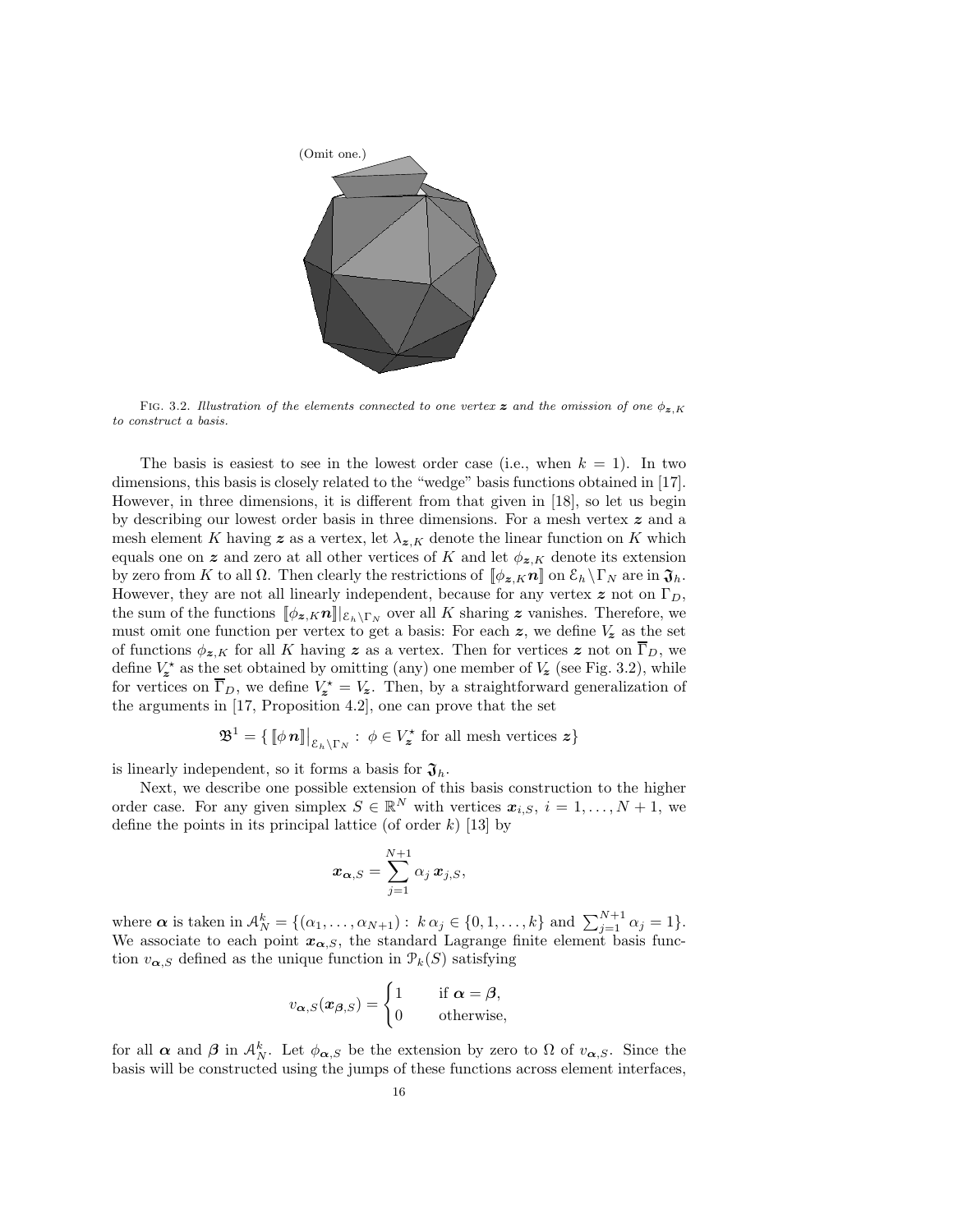we will need to separate the functions associated to the points on element interfaces, which we collect in

$$
\mathcal{G}_h^k = \{ \mathbf{x}_{\alpha,S} \in \partial K : K \in \mathcal{T}_h, \alpha \in \mathcal{A}_N^k \}. \tag{3.9}
$$

To any  $\boldsymbol{z}$  in  $\mathcal{G}_h^k$ , we associate more than one  $\phi_{\boldsymbol{\alpha},K}$  if more than one simplex shares  $\boldsymbol{z}$ . We collect these functions in  $V_z = \{\phi_{\alpha,K} : x_{\alpha,K} = z\}$  and define

$$
V_{\mathbf{z}}^{\star} = \begin{cases} V_{\mathbf{z}} & \text{if } \mathbf{z} \in \overline{\Gamma}_D, \\ V_{\mathbf{z}} \setminus \{ \phi_{\alpha^{\star}, K^{\star}} \text{ for some } \mathbf{x}_{\alpha^{\star}, K^{\star}} = \mathbf{z} \} & \text{otherwise,} \end{cases}
$$

where, like in the lowest order case, we have selected (arbitrarily) one degree of freedom (represented by the multi-index  $\alpha^*$  and  $K^*$ ) for every  $z$  in  $\mathcal{G}_h^k \setminus \overline{\Gamma}_D$ , and omitted the corresponding Lagrange function  $\phi_{\alpha^*,K^*}$ . With this notation, we have the following result, whose proof follows by generalizing the above mentioned arguments for the lowest order case.

THEOREM 3.1. The set

$$
\mathfrak{B}^k = \{ \llbracket \phi \, \boldsymbol{n} \rrbracket \big|_{\mathcal{E}_h \backslash \Gamma_N} : \phi \in V_{\boldsymbol{z}}^{\star} \text{ for all } \boldsymbol{z} \in \mathcal{G}_h^k \}
$$

is a basis for  $\mathfrak{J}_h$ .

Now that a local basis of the jump space  $\mathfrak{J}_h$  has been constructed, we can compute the representation of the jump function  $J_h$  in the basis  $\mathfrak{B}^k$  by using the equation (3.7) or (3.8). E.g., to solve for  $J_h$  using (3.7), we begin by introducing an extension operator  $T_h$  from the space of jumps  $\mathfrak{J}_h$  to the space  $V_h$ , constructed in such a way that we have

$$
\llbracket T_h(\boldsymbol{J}_h) \, \boldsymbol{n} \rrbracket \qquad = \, \boldsymbol{J}_h \quad \text{on } \mathcal{E}_h \setminus \Gamma_N, \text{ and} \tag{3.10a}
$$

$$
T_h(\boldsymbol{J}_h)\big|_{K^\star,\boldsymbol{x}_{\alpha^\star,K^\star}} = 0. \tag{3.10b}
$$

Here and elsewhere, we use the notation  $w|_{K,r}$  to denote the limit of the function  $w(x)$  as x approaches r from within K. One can easily verify that the choice

$$
T_h(\mathbf{J}_h) = \sum_{\mathbf{z} \in \mathcal{S}_h^k} \sum_{\phi \in V_{\mathbf{z}}^*} c_{\phi} \phi \quad \text{whenever} \quad \mathbf{J}_h = \sum_{\mathbf{z} \in \mathcal{S}_h^k} \sum_{\phi \in V_{\mathbf{z}}^*} c_{\phi} [\phi \, \mathbf{n}], \tag{3.11}
$$

satisfies both the properties of (3.10). Then, for any  $Y_h \in \mathfrak{J}_h$ , setting  $v = T_h(Y_h)$ in (3.7) and using (3.10a), we get that  $J_h$  satisfies

$$
\langle \alpha J_h, \mathbf{Y}_h \rangle_{\mathcal{E}_h \setminus \Gamma_N} = \langle \{ a \nabla U_h \} + \beta \left[ a \nabla U_h \cdot \mathbf{n} \right], \left[ T_h(\mathbf{Y}_h) \mathbf{n} \right] \rangle_{\mathcal{E}_h \setminus \partial \Omega} + \langle a \nabla U_h, T_h(\mathbf{Y}_h) \mathbf{n} \rangle_{\Gamma_D} + \sum_{K \in \mathcal{T}_h} \langle q_{n,h}, T_h(\mathbf{Y}_h) \rangle_{\partial K} - \langle \mathbf{q}_N, T_h(\mathbf{Y}_h) \rangle_{\Gamma_N} \equiv F(\mathbf{Y}_h).
$$

This shows that  $J_h$  is the unique solution of a square system.

The next result shows that this square system is well conditioned. Let  $[J_h]$  denote the vector of coefficients in the expansion of  $J_h$  in the basis  $\mathfrak{B}^k$ . We place some minimal assumptions on the mesh from now on. As per standard terminology, we say that the mesh  $\mathfrak{T}_h$  is shape regular if letting  $\rho_K$  be the diameter of the largest ball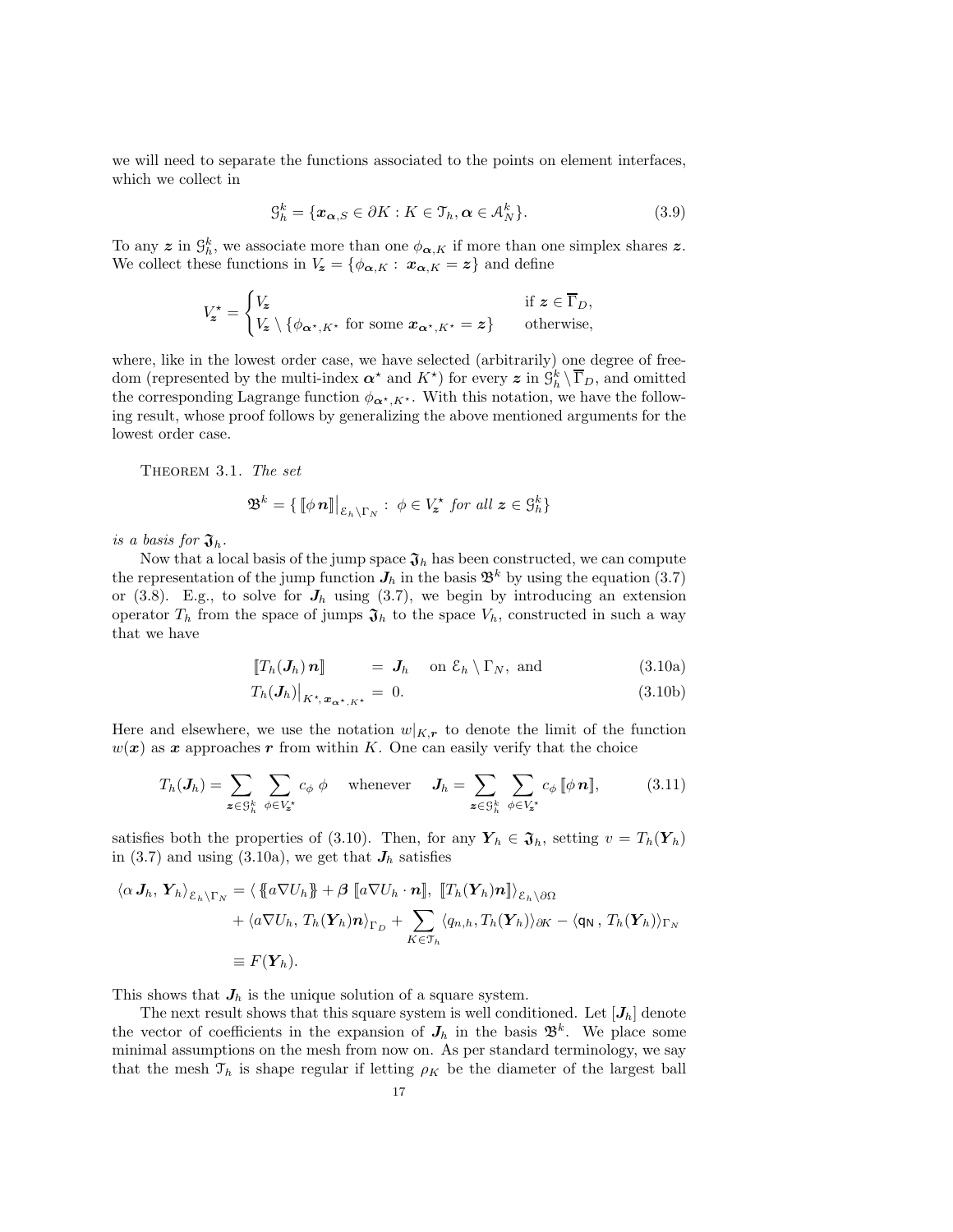contained in K, the ratios  $\gamma_K = \text{diam}(K)/\rho_K$  are uniformly bounded by some fixed constant  $\gamma$  for all K. If we use the parameter  $\alpha$  on every mesh face e to scale by the measure of the face, namely  $|e|$ , then we obtain a well conditioned matrix as stated in the following theorem.

THEOREM 3.2. Let  $M$  be the matrix defined by

$$
[\mathbf{Y}_h]^t M [\mathbf{Z}_h] = \langle \alpha \, \mathbf{Z}_h, \mathbf{Y}_h \rangle_{\mathcal{E}_h \setminus \Gamma_N} \quad \text{for all } \mathbf{Y}_h \text{ and } \mathbf{Z}_h \in \mathfrak{J}_h \,.
$$

Then, whenever

$$
\alpha|_e = \frac{\zeta|_e}{|e|} \quad on \ e \in \mathcal{E}_h \setminus \Gamma_N,
$$

for some piecewise constant function  $\zeta$  on  $\mathcal{E}_h \setminus \Gamma_N$  satisfying  $0 < \zeta_* \leq \zeta \leq \zeta^*$ , the spectral condition number of M, namely  $\kappa_M$ , is uniformly bounded by

$$
\kappa_M \leq C_0 \zeta^{\star}/\zeta_{\star},
$$

where  $C_0 > 0$  is independent of the number of mesh elements (but depends on the space dimension N, and the polynomial degree k, and the shape regularity constant  $\gamma$ ).

This theorem implies that to compute the solution  $J_h$  of (3.7) by the method of conjugate gradients, we need a number of iterations that is independent of the number of unknowns. In Table 3.2, we numerically verify this fact for  $k = 1, 2$  and 3

| ш<br>ĸ<br>٠. | ۰. |
|--------------|----|
|              |    |

Condition number of M with  $\alpha \equiv 1$  for different mesh levels using different polynomial approximations

| $\boldsymbol{h}$ |  |                                                                 |                                         | $1 \mid 1/2 \mid 1/4 \mid 1/8 \mid 1/16 \mid 1/32$              |             |
|------------------|--|-----------------------------------------------------------------|-----------------------------------------|-----------------------------------------------------------------|-------------|
| $k=1$            |  | $\parallel$ 3.4 $\parallel$ 5.7 $\parallel$ 6.8 $\parallel$ 7.3 |                                         | $\begin{array}{c} \begin{array}{c} 7.5 \end{array} \end{array}$ | 7.5         |
| $k=2$            |  |                                                                 | $\parallel$ 2.0   3.4   5.9   7.5   8.7 |                                                                 | $\mid$ 10.4 |
| $k=3$            |  | $2.1$ 5.8 5.7 8.6                                               |                                         | 11.8                                                            | 10.9        |

on a sequence of uniform meshes. Since the meshes are uniform, we have simply taken  $\alpha \equiv 1$  for this computation. Notice that, as expected, the condition numbers observed do not vary significantly as the mesh-size  $h$  is reduced. For practical computations, one often uses the method of conjugate gradients to solve for the Lagrange multiplier  $\lambda_h$ . Since, the system for  $\lambda_h$  has condition number  $O(h^{-2})$  (cf. [24]) without any preconditioner, it is clear that the cost of computing  $J_h$  is a negligible addition to the cost of solving for  $\lambda_h$ .

**3.4. Error analysis.** In this subsection, we give a priori error estimates for our new postprocessed flux approximation  $q_h$ . Recall that  $q_h$  is computed by the following steps:

- 1. Compute the CG solution  $U_h$ .
- 2. Using this  $U_h$  in (3.7), compute the unique function  $J_h$  in  $\mathfrak{J}_h$  satisfying (3.7).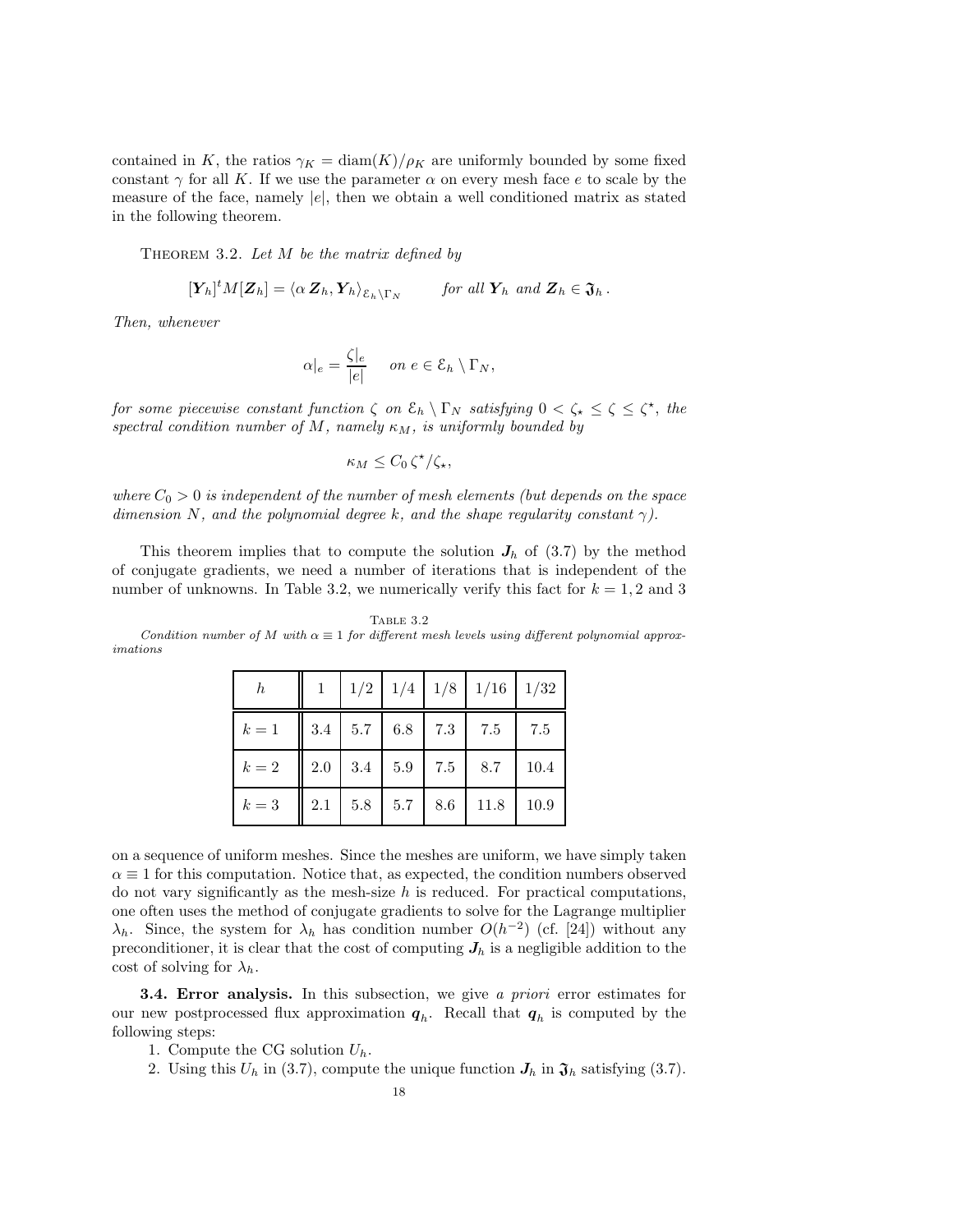- 3. Set the flux trace  $\hat{q}_h$  by substituting the  $J_h$  computed above in (3.3).
- 4. Solve for  $q_h$  element by element using (3.2), with the data set by the  $U_h$  and  $\widehat{\mathbf{q}}_h$  computed above.

Notice that the last step involves equations very similar to the well known Raviart-Thomas projection defined as follows: We denote by  $\pi_{\ell} q$  the Raviart-Thomas projection [29] of the function  $q$ , which is the unique function in

$$
V_{RT_{\ell}}(K) := \mathcal{P}_{\ell}(K)^N + \mathbf{x} \mathcal{P}_{\ell}(K),\tag{3.12a}
$$

satisfying

$$
\langle \pi_{\ell} \, \mathbf{q} \cdot \mathbf{n}, v \rangle_e = \langle \mathbf{q} \cdot \mathbf{n}, v \rangle_e \qquad \forall v \in \mathcal{P}_{\ell}(e), \text{ for any face } e \subset \partial K, \qquad (3.12b)
$$

$$
(\pi_{\ell}\,\mathbf{q},\mathbf{v})_K = (\mathbf{q},\mathbf{v})_K \qquad \forall \mathbf{v} \in \mathcal{P}_{\ell-1}(K)^N. \tag{3.12c}
$$

It is well known [6] that the domain of definition of  $\pi_{\ell}$  is slightly smaller than  $H(\text{div}, \Omega)$ . We shall tacitly assume that the exact flux q is smooth enough so that  $\pi_{\ell}$  can be applied to it (e.g., q in  $H(\text{div}, \Omega) \cap L^p(\Omega)$  with  $p > 2$  is enough when  $N = 2$ .) Because of the similarity of  $(3.12)$  with  $(3.2)$ , we shall refer to our flux approximation  $q_h$  as the  $RT_{\ell}$ -postprocessed  $CG_k$  flux.

To describe our error estimates for this flux approximation, we need the following notation. We set diam(K) =  $h_K$ , and h to be the maximum of  $h_K$  over all K in  $\mathfrak{T}_h$ . For Sobolev norms, we denote by  $\|\cdot\|_{\ell,\mathcal{D}}$  and  $|\cdot|_{\ell,\mathcal{D}}$  the  $H^{\ell}$ -norm and seminorm, respectively, on D. We also set

$$
\mathbf{\mathcal{V}}_{h,\ell}^{0} := \{ \mathbf{v} \in \mathbf{H}(\text{div},\Omega): \ \nabla \cdot \mathbf{v} = 0, \mathbf{v}|_{K} \in \mathcal{P}_{\ell}(K)^{N} \ \forall K \in \mathcal{T}_{h}, \mathbf{v} \cdot \mathbf{n}|_{\Gamma_{N}} = 0 \}, \ (3.13a)
$$

and denote by  $\mathbb{P}_{\ell}$  the weighted  $L^2$ -projection into  $\mathcal{V}_{h,\ell}^0$  defined by

$$
(a^{-1}(\mathbb{P}_{\ell}\,\boldsymbol{q}-\boldsymbol{q}),\boldsymbol{v})_{\Omega}=0\qquad\forall\boldsymbol{v}\in\mathcal{V}_{h,\ell}^{0}.\tag{3.13b}
$$

Finally, we set  $\alpha^* := \max_{e \in \mathcal{E}_h \backslash \Gamma_N} \alpha|_e$  and  $\alpha_* := \min_{e \in \mathcal{E}_h \backslash \Gamma_N} \alpha|_e$ . With these notations, we have the following result.

THEOREM 3.3. Let  $q_h$  be the RT<sub>ℓ</sub>-postprocessed CG<sub>k</sub> flux for an integer  $0 \leq \ell \leq k$ . Then the following statements hold:

1. The RT<sub>ℓ</sub>-postprocessed  $CG_k$  flux  $q_h$  is in  $H(\text{div}, \Omega)$  and satisfies

$$
\operatorname{div}(\pi_{\ell}\,\boldsymbol{q}-\boldsymbol{q}_h)=0.
$$

In particular, it satisfies the exact conservativity property  $(1.4)$ .

2. If  $\ell > 1$  and  $a(x)$  is constant on each mesh element,  $\mathbb{P}_{\ell-1}(\pi_{\ell} \mathbf{q} - \mathbf{q}_h) = 0$ .

3. The divergence of the flux approximation satisfies

$$
\|\nabla \cdot (\bm{q} - \bm{q}_h)\|_{0,\Omega} \leq C_1 h^{\min(\ell,s)+1} \|f\|_{s+1,\Omega}.
$$

4. If  $a(\mathbf{x})|_K$  is in  $W^{1,\infty}(K)$  for all mesh elements K, and the mesh  $\mathcal{T}_h$  is quasiuniform, then the following error estimate holds:

$$
\|\boldsymbol{q}-\boldsymbol{q}_h\|_{0,\Omega}\,\leq\,C_2h^{\min(k,\,\ell+1,s)}\big(|\,\boldsymbol{q}\,|_{s,\Omega}+|u|_{s,\Omega}\big).
$$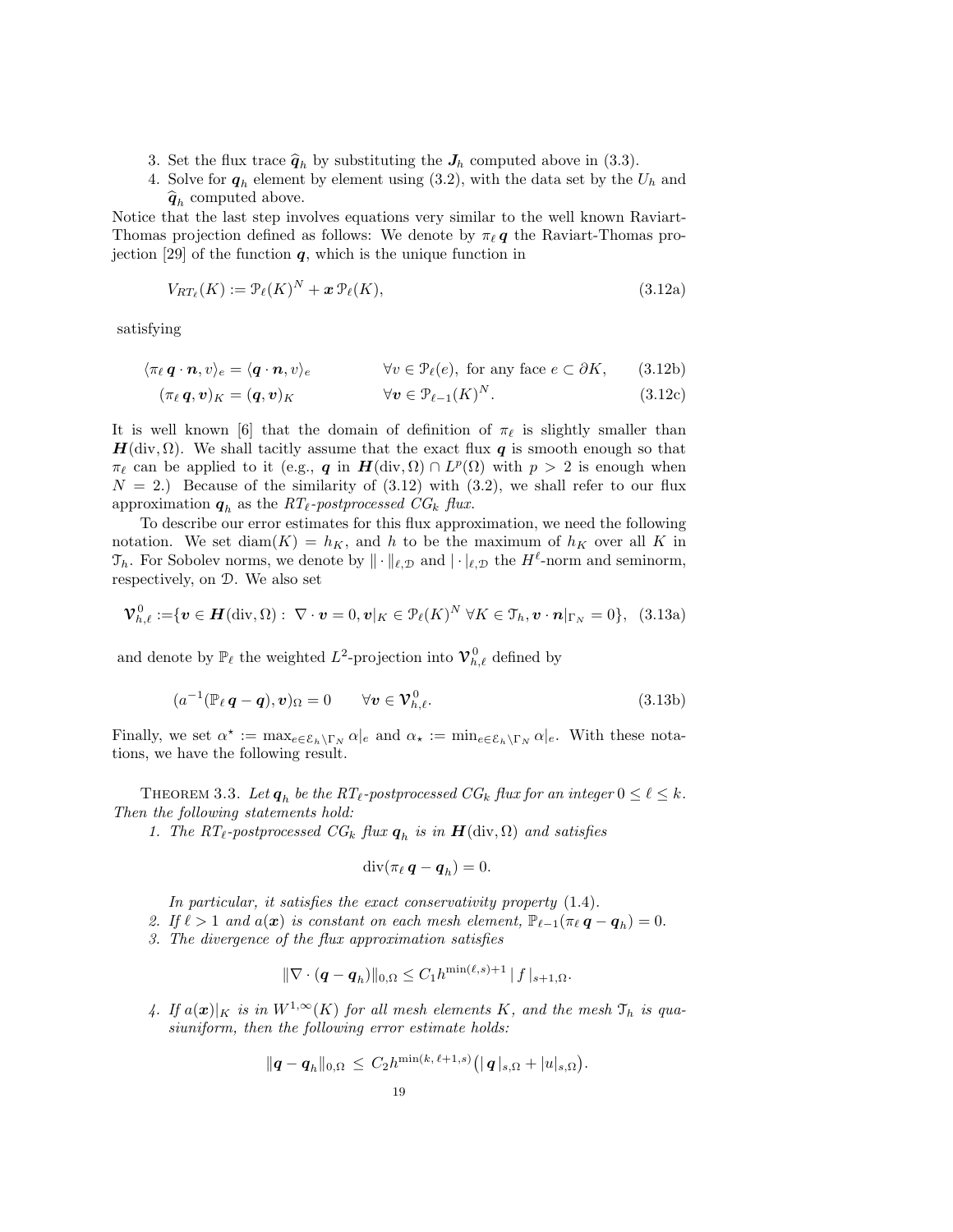In the inequalities above,  $C_1$  and  $C_2/(1+\alpha^{\star}/\alpha_{\star})$  are independent of **q** and h (but dependent on k, N,  $\beta$ , a, and  $\gamma$ ).

The first identity of the theorem can be interpreted as a superconvergence property for the divergence. Indeed, if the load  $f$  is a piecewise polynomial satisfying  $f|_K \in \mathcal{P}_{\ell}(K)$ , then the exact and discrete divergences coincide, i.e.,  $\text{div}(\mathbf{q} - \mathbf{q}_h) = 0$ , because of a well known commutativity property of  $\pi_{\ell}$ . In one space dimension, it states that the difference between  $\pi_{\ell} q$  and  $q_h$  is just a constant; moreover, if the Neumann boundary is not empty,  $\pi_{\ell} q$  and  $q_h$  are *identical*. This implies that, at each node  $x_i$  we have that

$$
\boldsymbol{q}_h(x_i) = \boldsymbol{q}(x_i),
$$

by definition of the projection  $\pi_{\ell}$ . The fact that this holds independently of how we chose the parameter  $\beta$  in (3.5) is remarkable, although this fits very well with similar results obtained in [12]. Notice also that when the Neumann boundary is empty but a is piecewise constant, the second identity states that  $\pi_{\ell} q$  and  $q_h$  are also identical, provided  $\ell \geq 1$ .

Next, we compare our approximation  $q_h$  to the corresponding Raviart-Thomas approximation. We begin by recalling the standard result that all statements of Theorem 3.3 continue to hold if we replace  $q$  by the approximation to the flux given by the  $RT_{\ell}$  method, i.e., both the standard  $RT_{k-1}$  method and our new  $RT_{k-1}$ -postprocessed  $CG_k$  method produce  $H(\text{div})$ -conforming approximations to the flux q that converge at the same order. This indicates that the  $RT_{k-1}$ -postprocessed  $CG_k$  method is competitive with the  $RT_{k-1}$  method. Indeed, to compare their computational complexities, we recall the earlier observation that the cost of the computation of our approximation  $q_h$  is negligible compared to that of solving for the Lagrange multiplier  $\lambda_h$ . The condition number of the Lagrange multiplier system in the CG case as well as the RT case [24] is  $O(h^{-2})$ , so in both cases, the cost of solving for  $\lambda_h$ dominates the cost of the computation of  $q_h$ . Thus the relative size of the stiffness matrices for the Lagrange multiplier becomes the deciding factor.

It is not difficult to see that this matrix for the  $\text{CG}_k$  method has smaller size than that of the  $RT_{k-1}$  method. Let us show this in the case of a two dimensional simply connected domain  $\Omega$ . We denote the number of mesh vertices, edges, and triangles, by  $n_e$ ,  $n_v$  and  $n_t$ , respectively. The number of degrees of freedom of the Lagrange multipliers for the CG<sub>k</sub> method is  $(k-1)n_e + n_v$  whereas it is  $kn_e$  for the RT<sub>k−1</sub> method. Since  $n_v - n_e + n_t = 1$ , we see that the Lagrange multipliers of the CG<sub>k</sub> method have  $(n_t - 1)$  fewer degrees of freedom than RT<sub>k−1</sub>. This is a significant difference in practice. The numerical experiments of Section 5 show that, for the same mesh, the approximations given by the  $RT_{k-1}$ -postprocessed  $CG_k$ method and the  $RT_{k-1}$  method are very similar. This shows that the former method may be better than the latter. A final point reinforcing this conclusion is obtained by comparing the approximation to u given by both the methods. The  $u_h$  of the CG<sub>k</sub> method converges in the  $L^2$ -norm with order  $k+1$  when the exact solution is smooth. However, the approximation to u given by the  $RT_{k-1}$  method converges only with order k. Of course, following [1], we can use the Lagrange multipliers to obtain a locally postprocessed approximation that also converges with order  $k + 1$ , but such postprocessing is not available for arbitrary values of k. Moreover, our numerical results show that for  $k \in \{0, 1, 2\}$ , the CG<sub>k</sub> and the postprocessed RT<sub>k−1</sub> methods produce roughly similar approximations to u.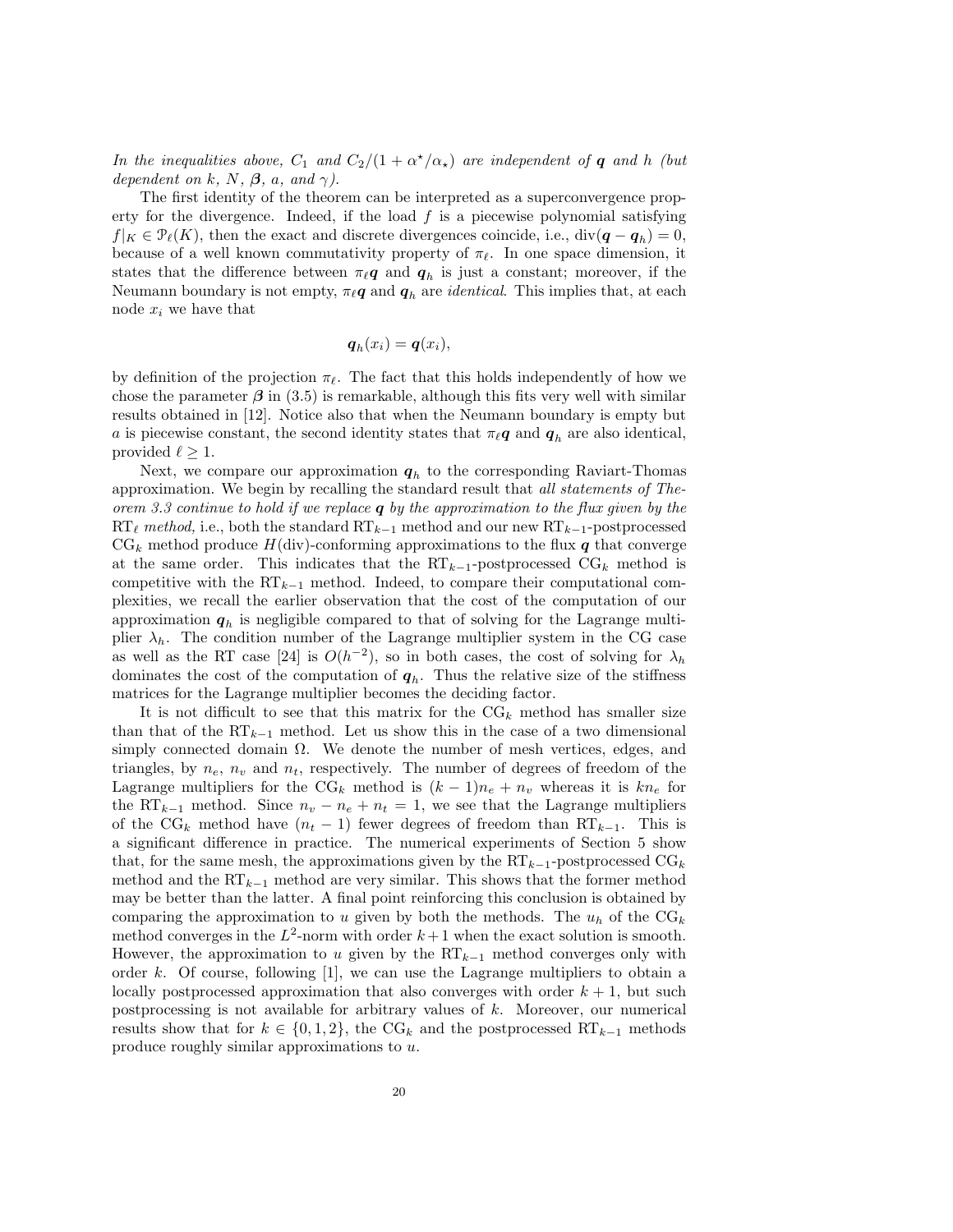### 4. Proofs.

4.1. Norm equivalences. In this subsection, we will prove the condition number estimate of Theorem 3.2 using certain norm equivalences. Recall that the extension operator  $T_h$  is defined in (3.10) and that  $[J_h]$  is the vector representation of the function  $J_h$  in the basis  $\mathfrak{B}^k$ . Define the following norms

$$
\|\bm{J}_h\|_S = \bigg(\sum_{e \in \mathcal{E}_h \backslash \Gamma_N} \frac{1}{|e|} \|\bm{J}_h\|_{0,e}^2\bigg)^{1/2} \quad \text{ and } \quad \|\bm{J}_h\|_T = \bigg(\sum_{K \in \mathcal{T}_h} \frac{1}{|K|} \|T(\bm{J}_h)\|_{0,K}^2\bigg)^{1/2},
$$

where  $|K|$  and  $|e|$  denote the measures (in their respective dimensions) of an element K and face e, respectively. The following lemma shows that the three norms  $\|\mathbf{J}_h\|_S$ ,  $||J_h||_T$ , and  $||[J_h]||_{\ell^2}^2$  are equivalent.

LEMMA 4.1. There is a constant  $C$  independent of the mesh size (but depending on the degree k, dimension N, and the shape regularity constant  $\gamma$ ) such that

$$
\frac{1}{C} \|\mathbf{J}_h\|_{T}^2 \leq \|\mathbf{J}_h\|_{S}^2 \leq C \|\mathbf{J}_h\|_{T}^2, \tag{4.1}
$$

and

$$
\frac{1}{C} \|\mathbf{J}_h\|_S^2 \leq \|[\mathbf{J}_h]\|_{\ell^2}^2 \leq C \|\mathbf{J}_h\|_S^2, \tag{4.2}
$$

for all  $J_h \in \mathfrak{J}_h$ .

*Proof.* First, let us prove the upper bound of  $(4.1)$ . Recall that by  $(3.10a)$ ,  $J_h$ and  $[T_h(\mathbf{J}_h)\mathbf{n}]$  coincide for any  $\mathbf{J}_h$  in  $\mathfrak{J}_h$ , so by standard trace inequalities,

$$
\frac{1}{|e|} \| \mathbf{J}_h \|_{0,e}^2 \le C \sum_{K \in \mathcal{K}_e} \frac{1}{|K|} \| T_h(\mathbf{J}_h) \|_{0,K}^2,
$$
\n(4.3)

where  $\mathcal{K}_e$  denotes the set of elements  $K \in \mathcal{T}_h$  such that e is a face of K. Since  $\mathcal{K}_e$ has at most two elements for any mesh face e, summing over all edges in  $\mathcal{E}_h \setminus \Gamma_N$ , we obtain the upper bound in (4.1).

Next, let us prove the lower bound of (4.1). By standard scaling arguments using the principal lattice  $\mathcal{A}_N^k$  on any mesh element K, we have

$$
\frac{C}{|K|} \|T_h(\mathbf{J}_h)\|_{0,K}^2 \leq \sum_{\alpha \in \mathcal{A}_N^k} |(T_h(\mathbf{J}_h))(x_{\alpha,K})|^2
$$

$$
= \sum_{\mathbf{z} \in \mathcal{G}_h^k \cap \partial K} T_h(\mathbf{J}_h)\big|_{K,\mathbf{z}}^2, \tag{4.4}
$$

where, as before,  $w|_{K,z}$  denote the limit of  $w(x)$  as x approaches z from within K.

We need to bound each of the terms in  $(4.4)$  using norms of  $J_h$ . Let us first consider the case when z is not on  $\Gamma_D$ . For such a z, recalling the way we constructed the basis of Theorem 3.1, note that there is a mesh element  $K^*$  such that  $\mathbf{z} = \mathbf{x}_{\alpha^*, K^*}$ where the limit  $T_h(\mathbf{J}_h)|_{K^*,\mathbf{z}}$  is zero – see (3.10b). Using this fact, it is easy to see that we can write  $T_h(\mathbf{J}_h)|_{K,\boldsymbol{z}}$  as the telescoping sum

$$
T_h(\mathbf{J}_h)|_{K,\mathbf{z}} = \sum_{i=1}^m \left[ T_h(\mathbf{J}_h)|_{K_i,\mathbf{z}} - T_h(\mathbf{J}_h)|_{K_{i+1},\mathbf{z}} \right],
$$
\n(4.5)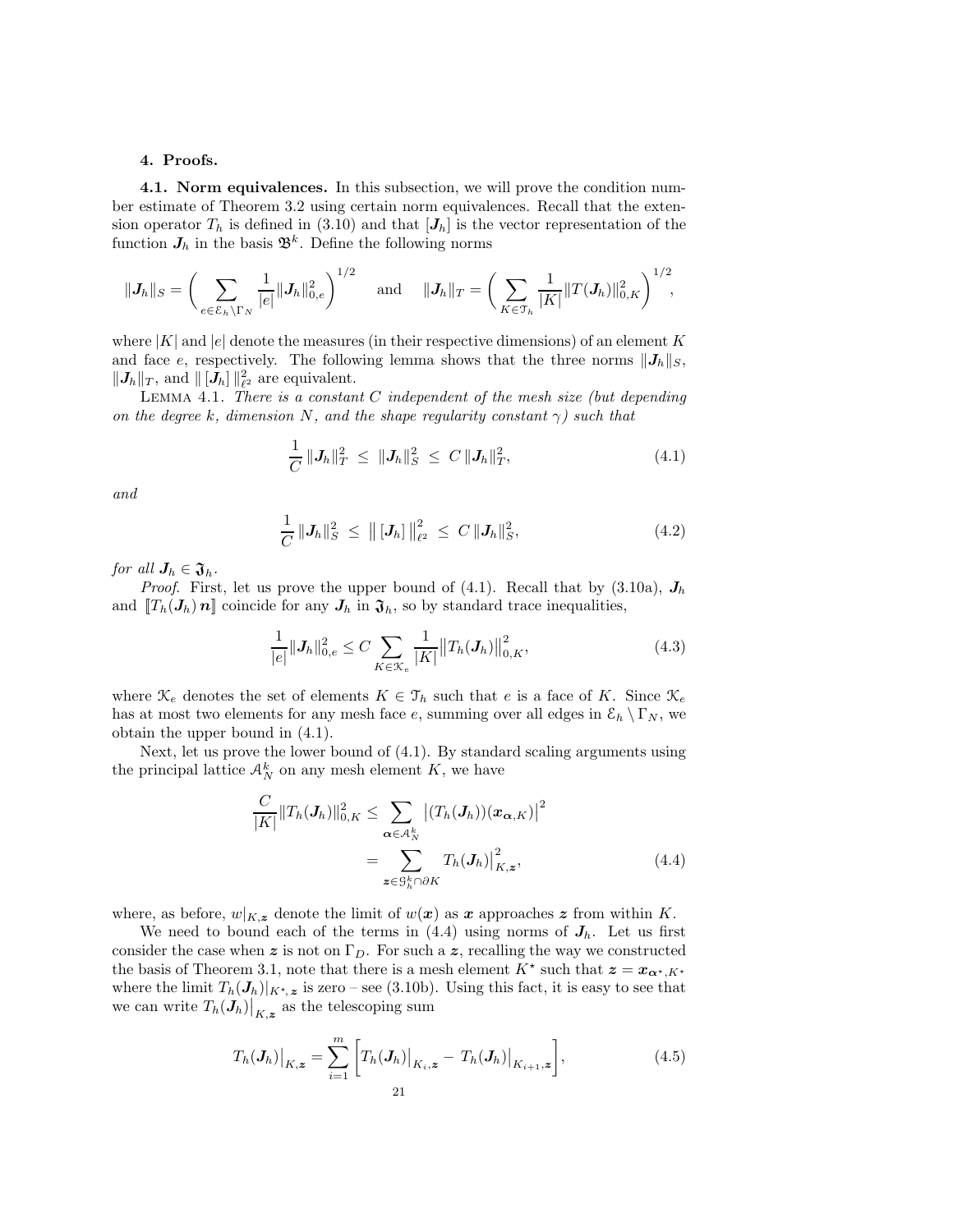for some collection of mesh elements  $K_i$  such that  $\boldsymbol{z}$  is in  $\bar{K}_i$ ,  $K_1 = K$ ,  $K_{m+1} = K^*$ , and  $K_i \cap K_{i+1}$  is a mesh face in  $\mathcal{E}_h \setminus \Gamma_N$ . If z lies on  $\Gamma_D$ , we can still write a similar sum as long as we omit the last term (as there is no  $K^*$  for such  $z$ ) and choose  $K_m$ such that it has a face on  $\partial\Omega$ . By (3.10a), the absolute value of the i<sup>th</sup> summand inside the square brackets in (4.5) equals the magnitude of the limit of  $J_h$  as we approach z from within the mesh face  $K_i \cap K_{i+1}$ . Expressing each of the terms in the sum in (4.4) in terms of  $J_h$  this way, we obtain

$$
\frac{C}{|K|}||T_h(\mathbf{J}_h)||_{0,K}^2 \leq \sum_{\mathbf{z}\in\mathcal{S}_h^k\cap\partial K} \sum_{e\in\mathcal{F}_{\mathbf{z}}} \frac{1}{|e|}||\mathbf{J}_h||_{0,e}^2,
$$
\n(4.6)

where  $\mathcal{F}_z$  denotes the set of all mesh faces e in  $\mathcal{E}_h \setminus \Gamma_N$  such that  $z \in \overline{e}$ . Note that in obtaining the above inequality, we have used the fact that for every  $z$ , the number  $m$  in  $(4.5)$  can be bounded uniformly in terms of the shape regularity constants. Summing over all mesh elements  $K$ , we obtain the lower bound of  $(4.1)$ .

It now remains to prove (4.2). Recall that a standard norm equivalence asserts the existence of a constant  $C$  (depending on the shape regularity of  $K$ , but otherwise independent of K) such that for all  $w \in \mathcal{P}_k(K)$ ,

$$
\frac{1}{C|K|}||w||_{0,K}^2 \leq \sum_{\alpha \in A_N^k} |w(\mathbf{x}_{\alpha,K})|^2 \leq \frac{C}{|K|}||w||_{0,K}^2.
$$

Applying this with  $w = T_h(\mathbf{J}_h)|_K$ , and observing that in the expansion for  $T_h(\mathbf{J}_h)$ in (3.11), the coefficients  $\{c_{\phi}\}\$ are the nonzero values of  $T_h(\mathbf{J}_h)$  at the points  $\mathbf{x}_{\alpha,K}$ , we obtain

$$
\frac{1}{C|K|}||T_h(\mathbf{J}_h)||_{0,K}^2 \leq \sum_{\mathbf{z}\in\mathcal{S}_h^k\cap\partial K} \sum_{\phi\in V_{\mathbf{z}}^*} c_{\phi}^2 \leq \frac{C}{|K|}||T_h(\mathbf{J}_h)||_{0,K}^2. \tag{4.7}
$$

The upper inequality above implies

$$
\sum_{\mathbf{z}\in\mathcal{S}_{h}^{k}\cap\partial K}\sum_{\phi\in V_{\mathbf{z}^*}}c_{\phi}^2 \leq \frac{C}{|K|}\|T_h(\mathbf{J}_h)\|_{0,K}^2, \quad \text{by (4.7)},
$$
\n
$$
\leq C \sum_{\mathbf{z}\in\mathcal{S}_{h}^{k}\cap\partial K}\sum_{e\in\mathcal{F}_{\mathbf{z}}} \frac{1}{|e|}\|\mathbf{J}_h\|_{0,e}^2, \quad \text{by (4.6)}.
$$

If we sum this inequality over all mesh elements  $K$ , the resulting left hand side dominates  $\| [J_h] \|_{\ell^2}^2$ . Hence we have proven that

$$
\| [J_h] \|_{\ell^2}^2 \le C \sum_{e \in \mathcal{E}_h \backslash \Gamma_N} \frac{1}{|e|} \| J_h \|_{0,e}^2.
$$
 (4.8)

Returning to (4.7) and using its lower inequality, we also have

$$
\frac{1}{|e|} \|\mathbf{J}_h\|_{0,e}^2 \leq C \sum_{K \in \mathcal{K}_e} \frac{1}{|K|} \|T_h(\mathbf{J}_h)\|_{0,K}^2, \quad \text{by (4.3)},
$$
\n
$$
\leq C \sum_{K \in \mathcal{K}_e} \sum_{\mathbf{z} \in \mathcal{G}_h^k \cap \partial K} \sum_{\phi \in V_{\mathbf{z}^*}} c_\phi^2, \quad \text{by (4.7)}.
$$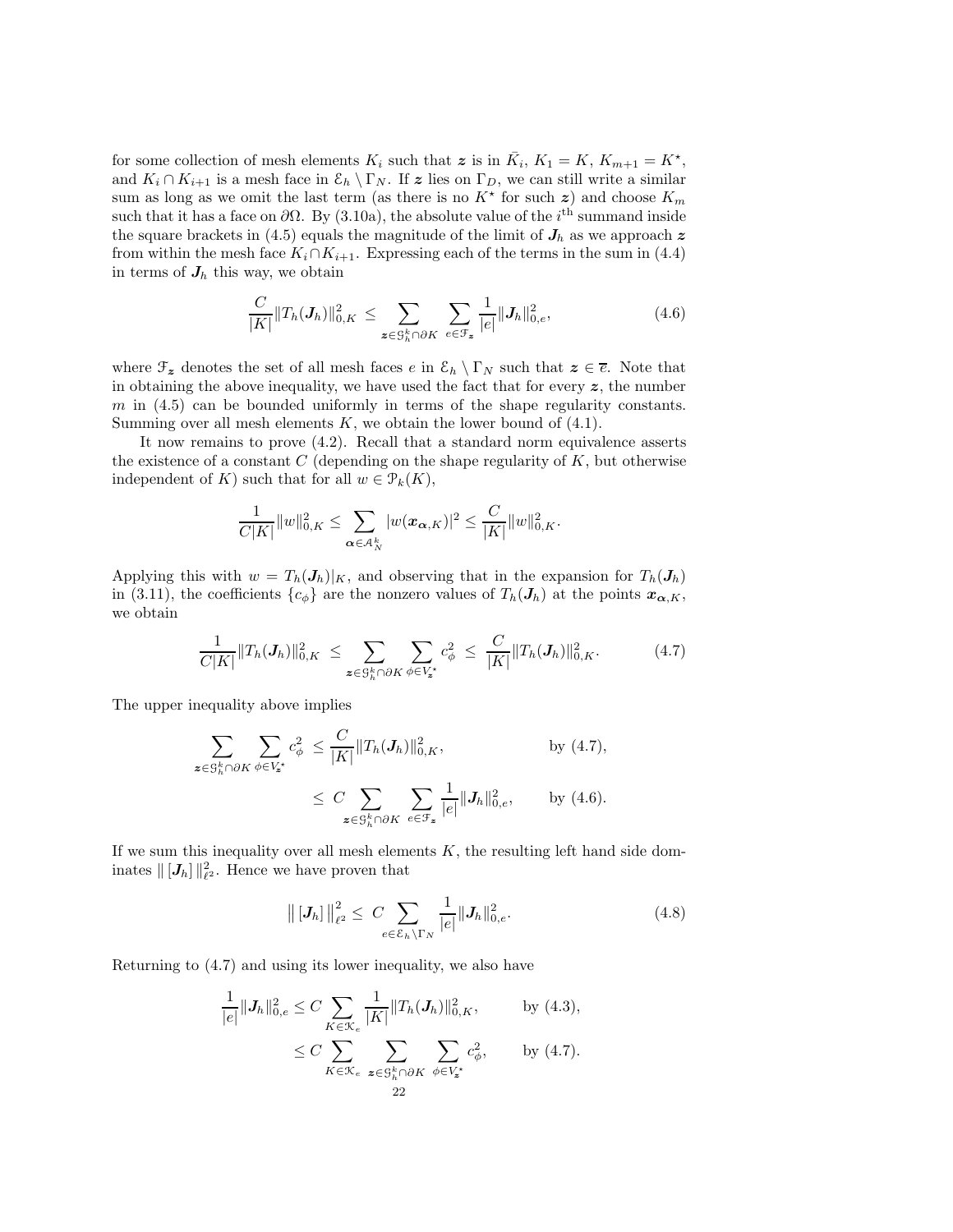Summing this inequality over all edges e in  $\mathcal{E}_h \setminus \Gamma_N$  and noting that the resulting number of repetitions in  $c^2_\phi$  can be uniformly bounded, we obtain

$$
\sum_{e \in \mathcal{E}_h \backslash \Gamma_N} \frac{1}{|e|} \|J_h\|_{0,e}^2 \le C \big\| [J_h] \big\|_{\ell^2}^2.
$$
 (4.9)

Combining (4.9) and (4.8), the proof of (4.2) is finished.  $\Box$ 

*Proof of Theorem 3.2.* Since the matrix  $M$  is symmetric and positive definite, its spectral condition number  $\kappa_M$  is given by

$$
\kappa_M = \left(\max_{\mathbf{Y}_h \in \mathfrak{F}_h} \frac{\langle \alpha \mathbf{Y}_h, \mathbf{Y}_h \rangle_{\mathcal{E}_h \setminus \Gamma_N}}{\|[\mathbf{Y}_h] \|_{\ell^2}^2}\right) \bigg/ \left(\min_{\mathbf{Y}_h \in \mathfrak{F}_h} \frac{\langle \alpha \mathbf{Y}_h, \mathbf{Y}_h \rangle_{\mathcal{E}_h \setminus \Gamma_N}}{\|[\mathbf{Y}_h] \|_{\ell^2}^2}\right).
$$
(4.10)

By the assumptions in the theorem on  $\alpha$ ,

$$
\zeta_{\star}\bigg(\sum_{e\in\mathcal{E}_h\backslash\Gamma_N}\frac{1}{|e|}\|\mathbf{Y}_h\|_{0,e}^2\bigg) \leq \langle\alpha\,\mathbf{Y}_h\,,\,\mathbf{Y}_h\rangle_{\mathcal{E}_h\backslash\Gamma_N} \leq \zeta^{\star}\bigg(\sum_{e\in\mathcal{E}_h\backslash\Gamma_N}\frac{1}{|e|}\|\mathbf{Y}_h\|_{0,e}^2\bigg).
$$

Applying (4.2) of Lemma 4.1 to the above inequality, we obtain

$$
\frac{\zeta_{\star}}{C} \left\| \left[ \boldsymbol{Y}_h \right] \right\|^2 \leq \langle \alpha \, \boldsymbol{Y}_h \, , \, \boldsymbol{Y}_h \rangle_{\mathcal{E}_h \setminus \Gamma_N} \leq \, C \zeta^{\star} \left\| \left[ \boldsymbol{Y}_h \right] \right\|^2.
$$

Using this in (4.10), we find that  $\kappa_M \leq C^2 \zeta^* / \zeta_*$ .  $\Box$ 

4.2. Proof of the flux error estimates. This subsection is devoted to proving the error estimates of Theorem 3.3. The error in the divergence is easy to analyze, but the proof of the  $L^2$ -estimate is more involved. Proceeding as in the analysis of [16] of the hybridized Raviart-Thomas method, we start with the error equations.

Proof of Theorem 3.3. We divide this proof into seven steps.

**Step 1.** Obtaining the error equations: If we set  $q_{\nabla,h} := -a\nabla U_h$ , on each element  $K \in \mathcal{T}_h$ , from the equations (2.2a), and (2.2b) defining the hybridized continuous Galerkin method and from the equation (3.1) relating  $q_{n,h}$  with the numerical trace  $\hat{\boldsymbol{q}}_h$ , it follows that

$$
(a^{-1}\mathbf{q}_{\nabla,h}, \mathbf{v})_K - (U_h, \nabla \cdot \mathbf{v})_K = -\langle \lambda_h, \mathbf{v} \cdot \mathbf{n} \rangle_{\partial K},
$$

$$
-(\mathbf{q}_{\nabla,h}, \nabla w)_K + \langle \widehat{\mathbf{q}}_h, w\mathbf{n} \rangle_{\partial K} = (f, w)_K,
$$

for any  $(v, w) \in \mathcal{P}_k(K)^N \times \mathcal{P}_k(K)$ . As a consequence, by the definition of  $q_h$  given by equations (3.2), we obtain that, for  $\ell \leq k$ ,

$$
(a^{-1}\mathbf{q}_h, \mathbf{v})_K - (U_h, \nabla \cdot \mathbf{v})_K = -\langle \lambda_h, \mathbf{v} \cdot \mathbf{n} \rangle_{\partial K} + (a^{-1}(\mathbf{q}_h - \mathbf{q}_{\nabla,h}), \mathbf{v})_K, \quad (4.11a)
$$

$$
-(\boldsymbol{q}_h, \nabla w)_K + \langle \boldsymbol{q}_h, w\boldsymbol{n} \rangle_{\partial K} = (f, w)_K, \tag{4.11b}
$$

for any  $(v, w) \in \mathcal{P}_k(K)^N \times \mathcal{P}_\ell(K)$ . The error equations are derived by comparing these equations to the equations satisfied by the exact solution  $(q, u)$ , namely

$$
(a^{-1}\mathbf{q}, \mathbf{v})_K - (u, \nabla \cdot \mathbf{v})_K = -\langle u, \mathbf{v} \cdot \mathbf{n} \rangle_{\partial K},
$$

$$
-(\mathbf{q}, \nabla w)_K + \langle \mathbf{q}, w\mathbf{n} \rangle_{\partial K} = (f, w)_K,
$$

$$
23
$$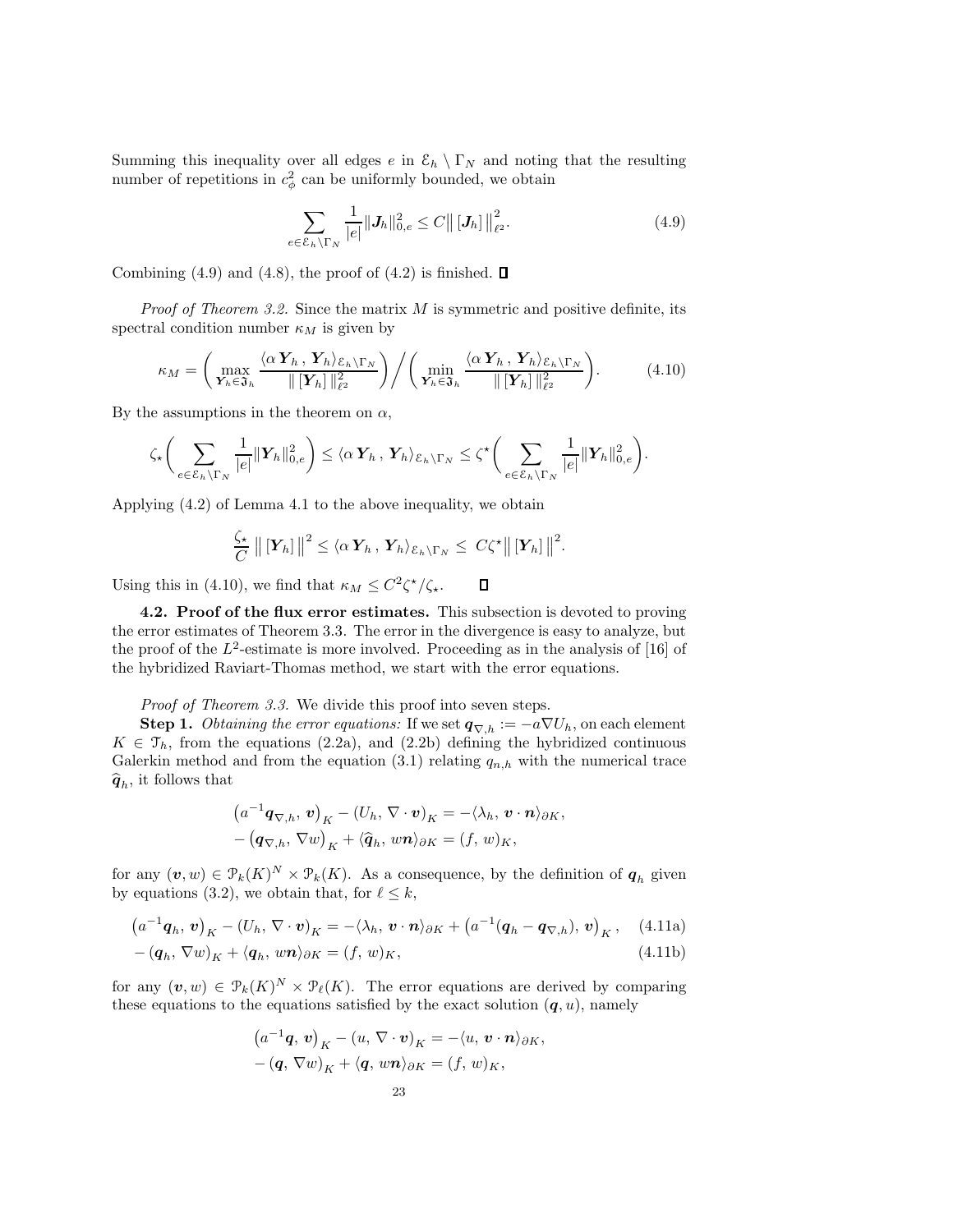for any  $(\boldsymbol{v}, w) \in V_{RT_{\ell}}(K) \times \mathcal{P}_{\ell}(K)$ . They imply, as a consequence of the definition of the Raviart-Thomas projection  $\pi_{\ell}$  given in (3.12), that

$$
(a^{-1}\pi_{\ell}\mathbf{q},\mathbf{v})_{K} - (u,\nabla\cdot\mathbf{v})_{K} = -\langle u,\mathbf{v}\cdot\mathbf{n}\rangle_{\partial K} + (a^{-1}(\pi_{\ell}\mathbf{q}-\mathbf{q}),\mathbf{v})_{K},\quad(4.12a)
$$

$$
-(\pi_{\ell}\mathbf{q}, \nabla w)_{K} + \langle \pi_{\ell}\mathbf{q}, w\mathbf{n} \rangle_{\partial K} = (f, w)_{K},
$$
\n(4.12b)

for any  $(\boldsymbol{v}, w) \in V_{RT_{\ell}}(K) \times \mathcal{P}_{\ell}(K)$ .

Thus, if we define the errors of the approximation as

$$
e_{q} = \pi_{\ell} q - q_{h}, \quad e_{u} = u - U_{h}, \quad e_{\lambda} = u - \lambda_{h},
$$

we see, after subtracting the equations (4.11) from the equations (4.12), that they satisfy

$$
(a^{-1}\mathbf{e}_{\mathbf{q}}, \mathbf{v})_{K} - (e_{u}, \nabla \cdot \mathbf{v})_{K} = -\langle e_{\lambda}, \mathbf{v} \cdot \mathbf{n} \rangle_{\partial K} - (a^{-1}(\mathbf{q}_{h} - \mathbf{q}_{\nabla,h}), \mathbf{v})_{K} + (a^{-1}(\pi_{\ell} \mathbf{q} - \mathbf{q}), \mathbf{v})_{K},
$$
\n(4.13a)

$$
-(\mathbf{e}_q, \nabla w)_K + \langle \mathbf{e}_q \cdot \mathbf{n}, w \rangle_{\partial K} = 0. \tag{4.13b}
$$

for any  $(\boldsymbol{v}, w) \in (V_{RT_{\ell}}(K) \cap \mathcal{P}_k(K)^N) \times \mathcal{P}_{\ell}(K)$  for  $\ell \leq k$ .

Step 2. Analyzing errors in the divergence of the flux: Integrating (4.13b) by parts, we obtain

$$
(\nabla \cdot \mathbf{e}_q, w)_K = 0 \quad \forall w \in \mathcal{P}_{\ell}(K).
$$

Since  $\nabla \cdot \mathbf{e}_{q} \in \mathcal{P}_{\ell}(K)$ , we immediately get that

$$
\nabla \cdot \mathbf{e}_{q} \equiv 0 \quad \text{on } K,
$$

which is the first identity of Theorem 3.3. (It is obvious that  $e_q$  is in  $H(\text{div}, \Omega)$ .)

The first inequality of Theorem 3.3 from the fact that

$$
\nabla \cdot (\boldsymbol{q} - \boldsymbol{q}_h) = \nabla \cdot (\boldsymbol{q} - \pi_\ell \, \boldsymbol{q}) = (Id - \mathsf{P}_\ell) \, f,
$$

where  $P_{\ell}$  is the L<sup>2</sup>-projection into the space of functions w such that  $w_K \in \mathcal{P}_{\ell}(K)$ for all  $K \in \mathcal{T}_h$ . Notice that in the last step, we used the commutativity property  $\nabla \cdot \pi_{\ell} = P_{\ell} \nabla \cdot$  (see e.g. [6, 16, 22]).

Step 3. Establishing the second identity: If in the error equation (4.13a), we select  $\boldsymbol{v} \in \mathcal{P}_{\ell-1}^N(K)$ , we find that whenever  $a(\boldsymbol{x})$  is constant on K,

$$
(a^{-1}\mathbf{e}_{q},\mathbf{v})_{K}-(e_{u},\nabla\cdot\mathbf{v})_{K}=-\langle e_{\lambda},\mathbf{v}\cdot\mathbf{n}\rangle_{\partial K},
$$

where we used the equation (3.2c) of the definition of  $q_h$  and the equation (3.12c) of the definition of  $\pi_{\ell}$ . This readily implies that

$$
(a^{-1}\mathbf{e}_{q},\mathbf{v})_{\Omega}-\sum_{K\in\mathfrak{I}_{h}}(e_{u},\nabla\cdot\mathbf{v})_{K}=-\sum_{e\in\mathcal{E}_{h}}\langle e_{\lambda},\ [v\cdot\mathbf{n}]\rangle_{e},
$$

and so

$$
(a^{-1}\mathbf{e}_{\mathbf{q}},\mathbf{v})_{\Omega} = -\langle e_{\lambda},\mathbf{v}\cdot\mathbf{n}\rangle_{\Gamma_D} = 0 \quad \forall \mathbf{v} \in \mathbf{V}_{h,\ell-1}^0,
$$
  
24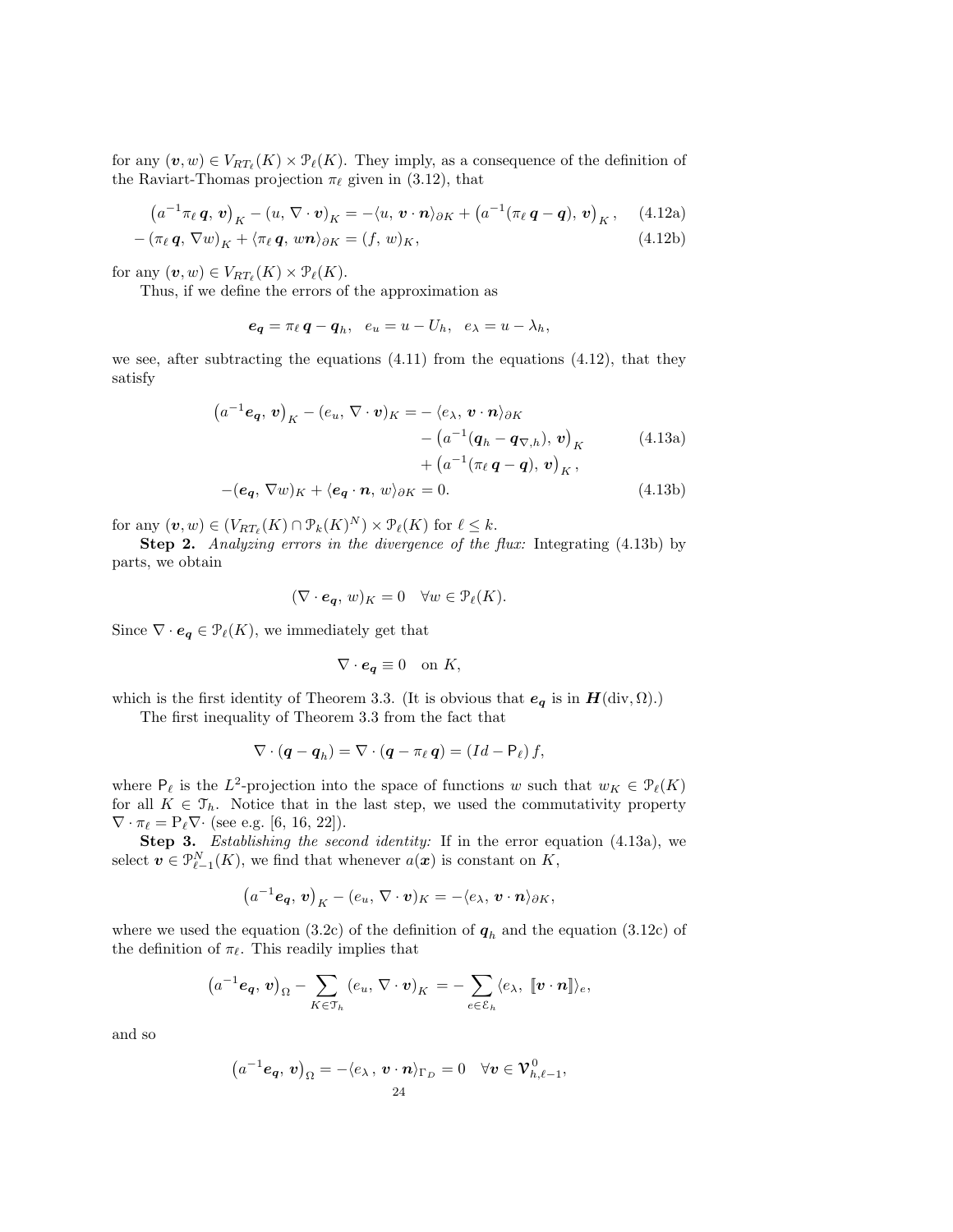since we are assuming that  $g|_e \in \mathcal{P}_k(e)$  for each face e on  $\Gamma_D$ . The second identity of Theorem 3.3 immediately follows from this and the definition of the projection  $\mathbb{P}_{\ell-1}$ given by  $(3.13)$ .

Step 4. Splitting errors in the flux: It remains to prove the second inequality of Theorem 3.3. To do this, we begin by noting that since  $e_q \in V_{h,\ell}^0$ , we can choose  $v = e_q$  in the error equation (4.13a). Doing this and summing over all the elements  $K \in \mathcal{T}_h$ , we obtain

$$
(a^{-1}e_{\bm{q}},e_{\bm{q}})_{\Omega} = -(a^{-1}(\bm{q}_h - \bm{q}_{\nabla,h}), e_{\bm{q}})_{\Omega} + (a^{-1}(\pi_\ell \, \bm{q} - \bm{q}), e_{\bm{q}})_{\Omega}.
$$

Introducing  $\pi_{\ell} \mathbf{q}_{\nabla,h}$  into the right hand side,

$$
(a^{-1}e_q, e_q)_{\Omega} = -\left(a^{-1}(\boldsymbol{q}_h - \pi_{\ell}\boldsymbol{q}_{\nabla,h}), e_q\right)_{\Omega} - \left(a^{-1}(\pi_{\ell}\boldsymbol{q}_{\nabla,h} - \boldsymbol{q}_{\nabla,h}), e_q\right)_{\Omega}
$$
  
+ 
$$
\left(a^{-1}(\pi_{\ell}\boldsymbol{q} - \boldsymbol{q}), e_q\right)_{\Omega}
$$
  
= 
$$
-\left(a^{-1}(\boldsymbol{q}_h - \pi_{\ell}\boldsymbol{q}_{\nabla,h}), e_q\right)_{\Omega} - \left(a^{-1}(Id - \pi_{\ell})(\boldsymbol{q} - \boldsymbol{q}_{\nabla,h}), e_q\right)_{\Omega}.
$$

Applying the Cauchy-Schwarz inequality,

$$
C||e_{\mathbf{q}}||_{0,\Omega} \leq ||\mathbf{q}_h - \pi_\ell \mathbf{q}_{\nabla,h}||_{0,\Omega} + ||(Id - \pi_\ell)(\mathbf{q} - \mathbf{q}_{\nabla,h})||_{0,\Omega}.
$$
 (4.14)

We now estimate each of the terms on the right hand side separately in the next two steps.

**Step 5.** Estimating  $||\boldsymbol{q}_h - \pi_\ell \boldsymbol{q}_{\nabla,h}||_{0,\Omega}$ : In order to estimate this term, we rewrite the equations (3.2b) and (3.2c) defining  $q_h$  as

$$
(\boldsymbol{q}_h - \pi_\ell \boldsymbol{q}_{\nabla,h}, \boldsymbol{v})_K = 0, \qquad \forall \boldsymbol{v} \in \mathcal{P}_{\ell-1}(K)^N,
$$
  

$$
\langle (\boldsymbol{q}_h - \pi_\ell \boldsymbol{q}_{\nabla,h}) \cdot \boldsymbol{n}, \, w \rangle_e = \langle (\widehat{\boldsymbol{q}}_h - \boldsymbol{q}_{\nabla,h}) \cdot \boldsymbol{n}, \, w \rangle_e, \quad \forall w \in \mathcal{P}_{\ell}(e) \text{ and all faces } e \subset \partial K.
$$

Then, a standard scaling argument gives

$$
\|\boldsymbol{q}_h - \pi_\ell \boldsymbol{q}_{\nabla,h}\|_{0,K}^2 \leq Ch_K \|(\widehat{\boldsymbol{q}}_h - \boldsymbol{q}_{\nabla,h}) \cdot \boldsymbol{n}\|_{0,\partial K}^2.
$$

Summing over all mesh elements and using the definition of the numerical trace  $\hat{q}_h$ given by equation (3.5),

$$
\begin{split} \|\boldsymbol{q}_{h} - \pi_{\ell} \boldsymbol{q}_{\nabla,h} \|_{0,\Omega}^{2} &\leq C \sum_{K \in \mathcal{T}_{h}} h_{K} \bigg( \left\| (\boldsymbol{\beta} \cdot \boldsymbol{n} - \frac{1}{2}) \left[ \boldsymbol{q}_{\nabla,h} \cdot \boldsymbol{n} \right] + \alpha \, \boldsymbol{J}_{h} \cdot \boldsymbol{n} \right\|_{0,\partial K \setminus \partial \Omega}^{2} \\ &+ \left\| \alpha \, \boldsymbol{J}_{h} \cdot \boldsymbol{n} \right\|_{0,\partial K \cap \Gamma_{D}}^{2} + \left\| \boldsymbol{q}_{\mathsf{N}} - \boldsymbol{q}_{\nabla,h} \cdot \boldsymbol{n} \right\|_{0,\partial K \cap \Gamma_{N}}^{2} \bigg) \\ &\leq C \, h \, (T_{1} + T_{2}), \end{split} \tag{4.15}
$$

where

$$
T_1 := \left\| \left[ \mathbf{q}_{\nabla,h} \cdot \boldsymbol{n} - \pi_{\ell} \boldsymbol{q} \cdot \boldsymbol{n} \right] \right\|_{0,\mathcal{E}_h \setminus \Gamma_D}^2 \quad \text{and} \quad T_2 := \left\| \alpha \boldsymbol{J}_h \cdot \boldsymbol{n} \right\|_{0,\mathcal{E}_h \setminus \Gamma_N}^2.
$$

The term  $T_1$  can be easily estimated by an inverse inequality:

$$
T_1 \leq Ch^{-1} \|\mathbf{q}_{\nabla,h} - \pi_{\ell}\mathbf{q}\|_{0,\Omega}^2 \leq Ch^{-1} \big( |u - U_h|_{1,\Omega}^2 + \|\mathbf{q} - \pi_{\ell}\mathbf{q}\|_{0,\Omega}^2 \big). \tag{4.16}
$$

The other term  $T_2$  requires more work.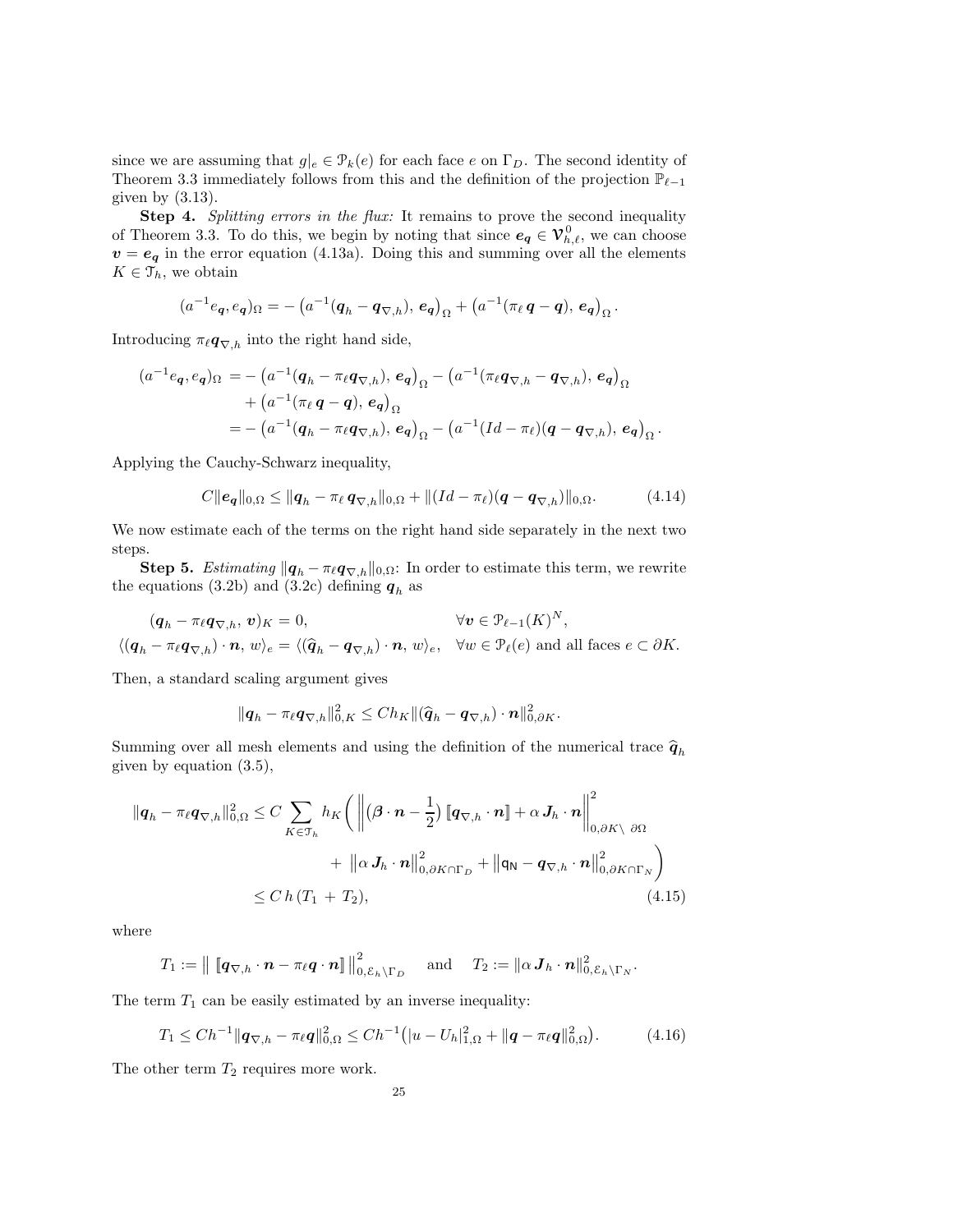To estimate  $T_2$ , we rewrite the definition of the jump  $J_h$ , namely (3.8), as

$$
\langle \alpha J_h, [vn] \rangle_{\mathcal{E}_h \setminus \Gamma_N} = \langle [q_{\nabla, h} \cdot n], [v] \rangle - \beta \cdot [vn] \rangle_{\mathcal{E}_h \setminus \partial \Omega} + \sum_{K \in \mathcal{T}_h} (f - \nabla \cdot q_{\nabla, h}, v)_K = \langle [q_{\nabla, h} \cdot n], [v] \rangle - \beta \cdot [vn] \rangle_{\mathcal{E}_h \setminus \partial \Omega} + \sum_{K \in \mathcal{T}_h} (\nabla \cdot (\pi_k q - q_{\nabla, h}), v)_K,
$$

for all  $v \in V_h$ . Choosing  $v = T_h(J_h)$  and using the property (3.10a) of the operator  $\mathcal{T}_h,$  we get

$$
\begin{aligned} \langle \alpha \, \boldsymbol{J}_h \, , \, \boldsymbol{J}_h \rangle_{\mathcal{E}_h \setminus \Gamma_N} &= \langle \, \llbracket \boldsymbol{q}_{\nabla,h} \cdot \boldsymbol{n} \rrbracket, \, \, \llbracket T_h(\boldsymbol{J}_h) \rrbracket \rangle_{\mathcal{E}_h^{\circ}} - \langle \, \llbracket \boldsymbol{q}_{\nabla,h} \cdot \boldsymbol{n} \rrbracket, \, \, \boldsymbol{\beta} \cdot \boldsymbol{J}_h \rangle \rangle_{\mathcal{E}_h^{\circ}} \\ &+ \sum_{K \in \mathfrak{T}_h} (\nabla \cdot (\pi_k \boldsymbol{q} - \boldsymbol{q}_{\nabla,h}), \, T_h(\boldsymbol{J}_h))_K. \end{aligned}
$$

Using (4.1) of Lemma 4.1 after applying suitable inverse inequalities, we obtain

$$
\langle \alpha J_h, J_h \rangle_{\mathcal{E}_h \setminus \Gamma_N} \leq C \left( \left\| \left[ \mathbf{q}_{\nabla,h} \cdot \mathbf{n} \right] \right\|_{0,\mathcal{E}_h^{\circ}} + h^{1/2} \|\nabla \cdot (\pi_k \mathbf{q} - \mathbf{q}_{\nabla,h})\|_{0,\Omega} \right) \|\mathbf{J}_h\|_{0,\mathcal{E}_h \setminus \Gamma_N}.
$$

This implies that

$$
T_2 \leq C \frac{\alpha^{\star}}{\alpha_{\star}} \left( \left\| \left[ \mathbf{q}_{\nabla,h} \cdot \boldsymbol{n} \right] \right\|_{0,\mathcal{E}_h^{\circ}}^2 + h \left\| \nabla \cdot (\pi_k \boldsymbol{q} - \boldsymbol{q}_{\nabla,h}) \right\|_{0,\Omega}^2 \right).
$$

Treating the first term inside the parentheses above as in the proof of (4.16), and applying an inverse inequality to the second, we get

$$
T_2 \leq C h^{-1} \big( |u - U_h|_{1,\Omega}^2 + \|\boldsymbol{q} - \pi_\ell \boldsymbol{q}\|_{0,\Omega}^2 + \|\boldsymbol{q} - \pi_k \boldsymbol{q}\|_{0,\Omega}^2 \big).
$$

Using the estimates for  $T_1$  and  $T_2$  in (4.15), we conclude that

$$
C \|\mathbf{q}_h - \pi_\ell \mathbf{q}_{\nabla,h}\|_{0,\Omega}^2 \le |u - U_h|_{1,\Omega}^2 + \|\mathbf{q} - \pi_\ell \mathbf{q}\|_{0,\Omega}^2 + \|\mathbf{q} - \pi_k \mathbf{q}\|_{0,\Omega}^2. \tag{4.17}
$$

Step 6. Estimating  $||(Id - \pi_{\ell})(\boldsymbol{q} - \boldsymbol{q}_{\nabla,h})||_{0,\Omega}$ : On an element K, using the well known approximation property of  $\pi_{\ell}$  [6, 29]

$$
|| (Id - \pi_{\ell})(\boldsymbol{q} - \boldsymbol{q}_{\nabla,h}) ||_{0,K} \leq Ch_K |\boldsymbol{q} - \boldsymbol{q}_{\nabla,h}|_{1,K} \leq Ch_K ||\boldsymbol{a}||_{W^1_{\infty}(K)} ||\nabla \boldsymbol{u} - \nabla U_h||_{1,K}.
$$

Now using any projector  $\Pi_K$  well defined on  $L^2(K)^N$  with standard approximation properties, e.g. the one constructed in [30], we have

$$
\begin{aligned} \|(Id - \pi_{\ell})(\boldsymbol{q} - \boldsymbol{q}_{\nabla,h})\|_{0,K} &\leq Ch_K \big(\|\nabla u - \Pi_K \nabla u\|_{1,K} + \|\Pi_K (\nabla u - \nabla U_h)\|_{1,K}\big) \\ &\leq C\big(h_K \|\nabla u - \Pi_K \nabla u\|_{1,K} + \|\Pi_K (\nabla u - \nabla U_h)\|_{0,K}\big) \\ &\leq C\big(h_K \|\nabla u - \Pi_K \nabla u\|_{1,K} + \|\nabla u - \nabla U_h\|_{0,K}\big). \end{aligned}
$$

Thus, we obtain

$$
||(Id - \pi_{\ell})(\boldsymbol{q} - \boldsymbol{q}_{\nabla,h})||_{0,\Omega} \leq Ch^{\min(s,k)}|u|_{s+1,\Omega}.
$$
\n(4.18)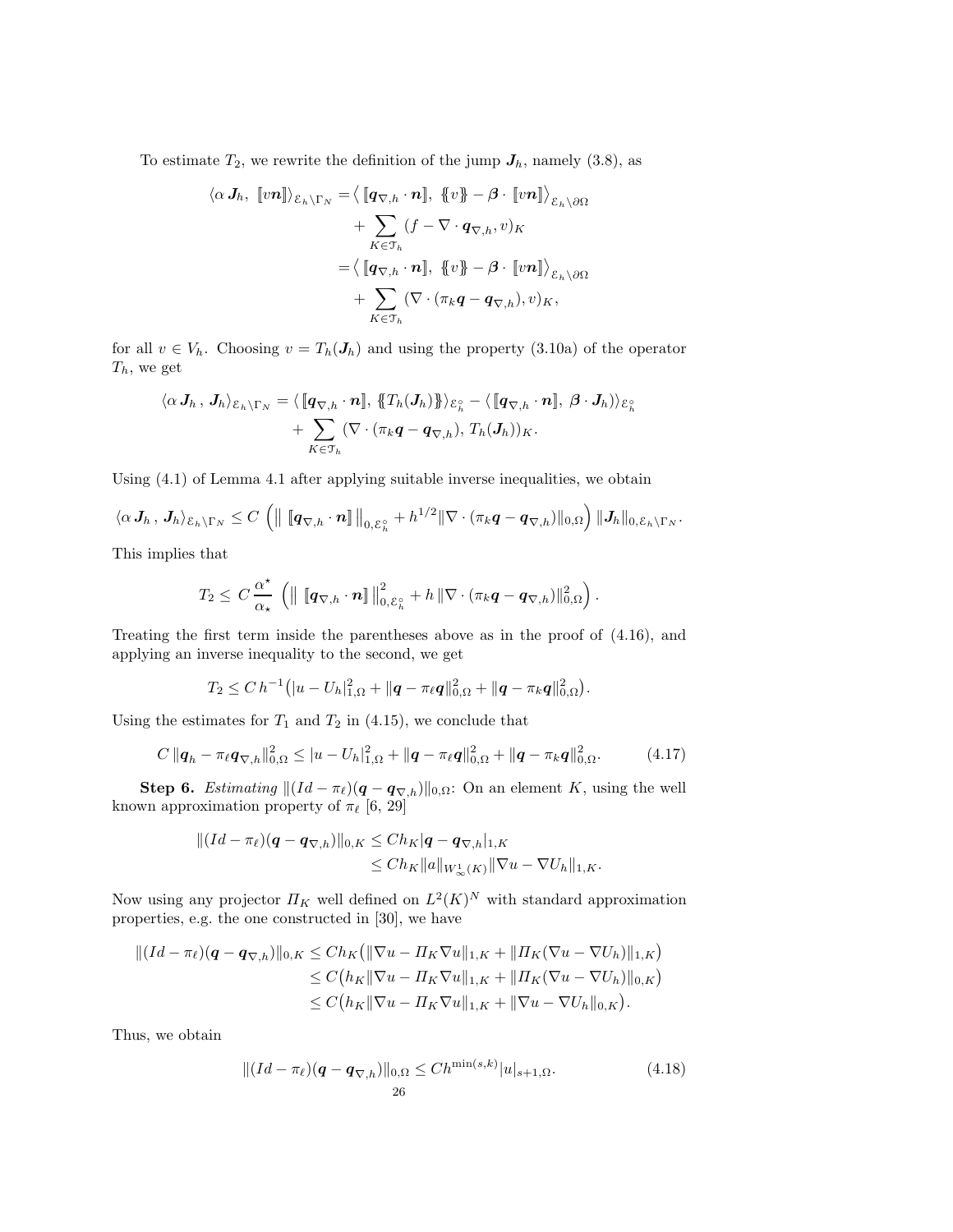**Step 7.** Completing the proof of Theorem 3.3: Now we use the results of the previous two steps, namely (4.17) and (4.18), in the splitting (4.14) of the error term. Then we obtain

$$
C||e_{q}||_{0,\Omega} \leq |u - U_{h}|_{1,\Omega} + ||q - \pi_{\ell} q||_{0,\Omega} + ||q - \pi_{\ell} q||_{0,\Omega} + h^{\min(s,k)}|u|_{s+1,\Omega}.
$$

and the estimate of  $q_h$  immediately follows from the standard approximation results

$$
|u - U_h|_{1,\Omega} \le Ch^{\min\{k,s\}} |u|_{s+1,\Omega},
$$
  

$$
||q - \pi_m q||_{0,\Omega} \le Ch^{\min\{m+1,s\}} |q|_{s,\Omega},
$$

 $\Box$ This concludes the proof.

5. Numerical results. In this section, we carry out some numerical experiments to verify the theoretical results when the exact solution is smooth (Test 1) and to test the performance of the method when the exact solution has a singularity (Test 2). For the sake of simplicity, we use uniform meshes and pick  $\beta = 0$  in the definition of the numerical trace  $\hat{q}_h$ , (3.5).

In what follows, by the approximation given by the "RT<sub> $\ell$ </sub> method" we mean the pair  $(q_h, U_h)$  obtained as follows. The function  $(q_h, u_h, \lambda_h)$  is the solution of the hybridized Raviart-Thomas method whose Lagrange multipliers are piecewise polynomials of degree  $\ell$ . The function  $U_h$  is obtained from  $(u_h, \lambda_h)$  by using the local postprocessing described in [1]. The resulting pair  $(q_h, U_h)$  is then compared to the solution of our RT<sub>ℓ</sub>-postprocessed CG<sub>k</sub> method, for which  $\boldsymbol{q}_h$  is the RT<sub>ℓ</sub>-postprocessed  $CG_k$  flux and  $U_h$  is the solution of the CG method with piecewise polynomials of degree k.

Test 1. We take

$$
a=\left(\begin{array}{cc} x+2 & x+y \\ x+y & y+2 \end{array}\right)
$$

and then  $q$  and  $f$  so that the exact solution is

$$
u(x, y) = \sin(\pi x) \sin(\pi y).
$$

The history of convergence of the approximations given by the  $RT_{k-1}$  and the RT<sub>ℓ</sub>-postprocessed CG<sub>k</sub> methods, for  $\ell \in \{k-1,k\}$ , are displayed in Tables 5.1, 5.2 and 5.3 for  $k = 1, 2$ , and 3, respectively. Plots of these results are also displayed in Fig. 5.1 for an easier comparison.

We see that the approximation given by the  $RT_{\ell}$ -postprocessed CG<sub>k</sub> method converges with the orders predicted by Theorem 3.3. Observe that the errors of the divergence between the  $RT_{k-1}$  and the  $RT_{k-1}$ -postprocessed  $CG_k$  methods are exactly the same, as predicted by the theory. Moreover, as can be clearly seen from Fig. 5.1, the approximations of the  $RT_{k-1}$  and the  $RT_{k-1}$ -postprocessed  $CG_k$  methods are comparable in accuracy. We also see that the approximate flux provided by the  $RT_{k-1}$ -postprocessed  $CG_k$  is better than the approximation  $-a\nabla U_h$  provided by the  $CG_k$  method. Finally, note that if we increase  $\ell$  by one more degree than  $k-1$  in  $RT_{\ell}$ -postprocessing, there is no improvement – in fact, the approximate flux given by the  $RT_k$ -postprocessed  $CG_k$  method produces an approximate flux that is worse than that provided by the  $RT_{k-1}$ -postprocessed  $CG_k$  method.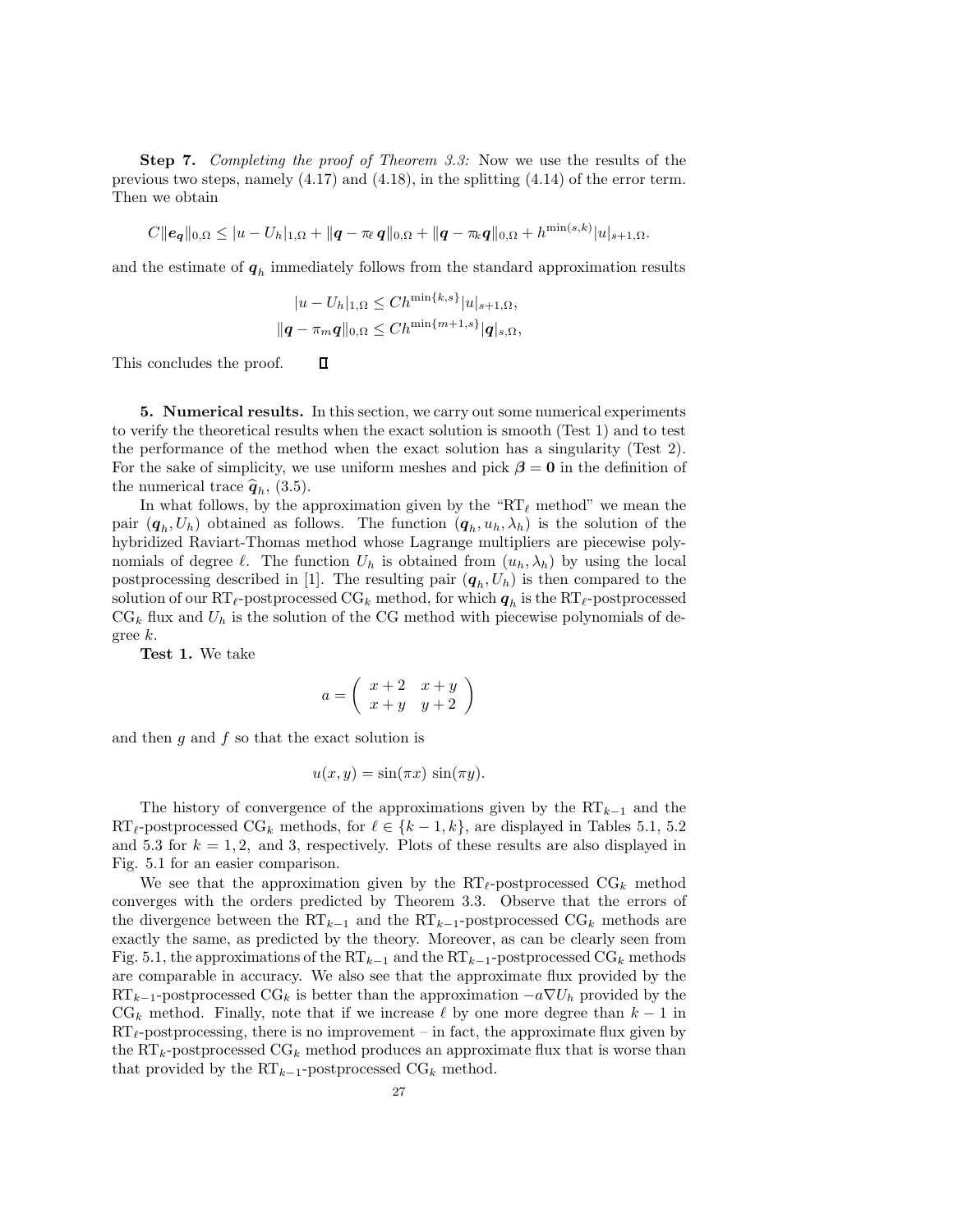TABLE  $5.1$ Comparison of the history of convergence of the  $RT_0$  and the postprocessed  $CG_1$  methods.

| grid                                | $  e_{U_h}  _0$ |                          | $\ e_{\text{div}\mathbf{q}_{\text{h}}}\ _0$ |       | $\ \bm{e}_{\bm{q}_h}\ _0$ |       | $\ e_a\nabla U_h\ _0$ |                          |
|-------------------------------------|-----------------|--------------------------|---------------------------------------------|-------|---------------------------|-------|-----------------------|--------------------------|
| level                               | error           | order                    | error                                       | order | error                     | order | error                 | order                    |
| $RT_0$ method                       |                 |                          |                                             |       |                           |       |                       |                          |
| $\mathbf{1}$                        | $.42e + 0$      |                          | $.18e + 2$                                  |       | $.35e + 1$                |       | $.44e + 1$            |                          |
| $\overline{2}$                      | $.12e+0$        | 1.77                     | $.11e + 2$                                  | 0.69  | $.27e + 1$                | 0.39  | $.29e + 1$            | 0.59                     |
| 3                                   | $.35e-1$        | 1.81                     | $.58e + 1$                                  | 0.95  | $.14e + 1$                | 0.96  | $.15e + 1$            | 0.95                     |
| $\overline{4}$                      | $.90e-2$        | 1.95                     | $.30e + 1$                                  | 0.99  | $.69e+0$                  | 0.99  | $.76e+0$              | 0.99                     |
| $\overline{5}$                      | $.23e-2$        | 1.99                     | $.15e+1$                                    | 1.00  | $.35e+0$                  | 1.00  | $.38e + 0$            | 1.00                     |
| 6                                   | $.57e-3$        | 2.00                     | $.74e+0$                                    | 1.00  | $.17e + 0$                | 1.00  | $.19e + 0$            | 1.00                     |
| $\overline{7}$                      | $.14e-3$        | 2.00                     | $.37e+0$                                    | 1.00  | $.87e-1$                  | 1.00  | $.95e-1$              | 1.00                     |
| $RT_0$ -postprocessed $CG_1$ method |                 |                          |                                             |       |                           |       |                       |                          |
| $\mathbf{1}$                        | $.50e + 0$      |                          | $.18e + 2$                                  |       | $.38e + 1$                |       | $.61e + 1$            |                          |
| $\overline{2}$                      | $.27e + 0$      | 0.89                     | $.11e + 2$                                  | 0.69  | $.30e + 1$                | 0.33  | $.42e + 1$            | 0.54                     |
| 3                                   | $.94e-1$        | 1.52                     | $.58e + 1$                                  | 0.95  | $.16e + 1$                | 0.96  | $.25e + 1$            | 0.76                     |
| $\overline{4}$                      | $.26e-1$        | 1.83                     | $.30e + 1$                                  | 0.99  | $.74e+0$                  | 1.09  | $.13e+0$              | 0.92                     |
| $\overline{5}$                      | $.69e-2$        | 1.95                     | $.15e + 1$                                  | 1.00  | $.36e+0$                  | 1.05  | $.66e+0$              | 0.98                     |
| $\boldsymbol{6}$                    | $.17e-2$        | 1.98                     | $.74e+0$                                    | 1.00  | $.18e + 0$                | 1.02  | $.33e+0$              | 0.99                     |
| $\overline{7}$                      | $.43e-3$        | 2.00                     | $.37e+0$                                    | 1.00  | $.87e-1$                  | 1.01  | $.17e + 0$            | 1.00                     |
|                                     |                 |                          | $RT_1$ -postprocessed $CG_1$ method         |       |                           |       |                       |                          |
| $\mathbf{1}$                        | $.50e + 0$      | $\overline{\phantom{0}}$ | $.90e + 1$                                  |       | $.83e + 1$                |       | $.61e + 1$            | $\overline{\phantom{0}}$ |
| $\overline{2}$                      | $.27e+0$        | 0.89                     | $.28e + 1$                                  | 1.70  | $.60e + 1$                | 0.47  | $.42e + 1$            | 0.54                     |
| 3                                   | $.94e-1$        | 1.52                     | $.73e+0$                                    | 1.93  | $.37e + 1$                | 0.67  | $.25e + 1$            | 0.76                     |
| $\overline{4}$                      | $.26e-1$        | 1.83                     | $.19e+0$                                    | 1.98  | $.20e + 1$                | 0.91  | $.13e + 1$            | 0.92                     |
| $\overline{5}$                      | $.69e-2$        | 1.95                     | $.46e-1$                                    | 2.00  | $.10e + 1$                | 0.98  | $.66e+0$              | 0.98                     |
| 6                                   | $.17e-2$        | 1.98                     | $.12e-1$                                    | 2.00  | $.51e+0$                  | 1.00  | $.33e+0$              | 0.99                     |
| $\overline{7}$                      | $.43e-3$        | 2.00                     | $.29e-2$                                    | 2.00  | $.25e+0$                  | 1.00  | $.17e+0$              | 1.00                     |

Test 2. Now we work on a problem in which the solution has singularities produced by drastic changes in the permeability  $a$ , see Fig. 1.1 in the introduction. We compare the the streamlines of the approximate flux obtained by the  $RT_{k-1}$ postprocessed  $CG_k$  method and that of the  $RT_{k-1}$  method around the left upper corner of the rock in Figs. 5.2, 5.3 and 5.4. We see that the presence of the singularity at the corner induces small distortions in the streamlines. However, even in this hard case, the flux produced by the RT<sub>k−1</sub> method and the solution given by the RT<sub>k−1</sub>postprocessed  $CG_k$  method are remarkably similar.

**6. Concluding remarks.** We have shown that a new postprocessing of the  $CG_k$ solution gives rise to an  $H(\text{div})$ -conforming approximation to the flux which renders the CG method locally conservative. The postprocessing belongs to the Raviart-Thomas space of degree  $k - 1$  and displays convergence properties similar to the approximation given by the Raviart-Thomas method of degree k−1 itself. By counting the degrees of freedom we have established that the computational effort needed to obtain the new postprocessed flux is less than that of the Raviart-Thomas method.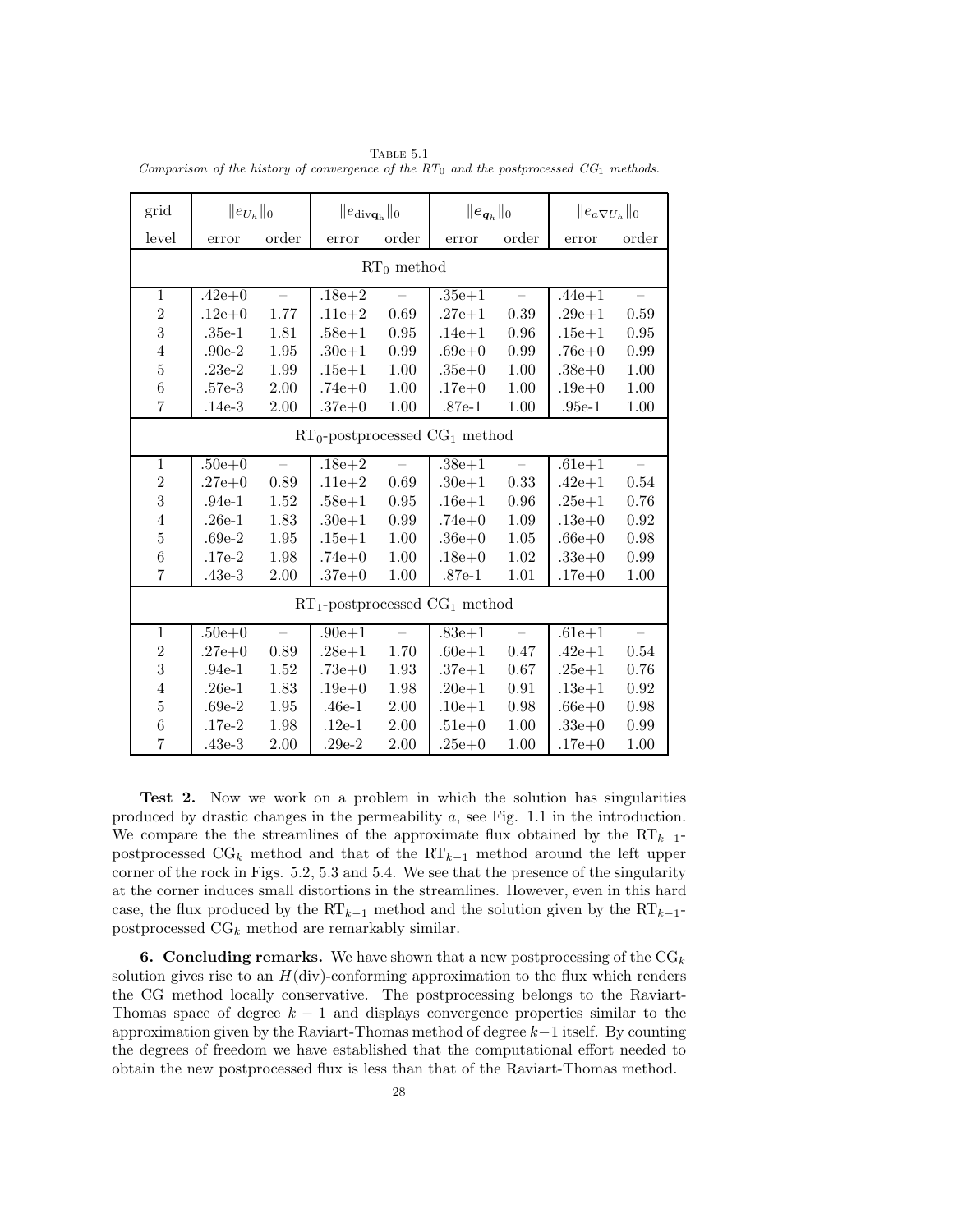TABLE  $5.2$ Comparison of the history of convergence of the  $RT_1$  and the postprocessed  $CG_2$  methods.

| grid             | $  e_{U_h}  _0$                     |                          | $\ e_{\text{div}\mathbf{q}_{h}}\ _{0}$ |          | $\ \bm{e}_{\bm{q}_h}\ _0$           |          | $\ e_a \nabla U_h\ _0$ |          |
|------------------|-------------------------------------|--------------------------|----------------------------------------|----------|-------------------------------------|----------|------------------------|----------|
| level            | error                               | order                    | error                                  | order    | error                               | order    | error                  | order    |
|                  |                                     |                          | $RT_1$ -method                         |          |                                     |          |                        |          |
| $\mathbf{1}$     | $.16e + 0$                          |                          | $.90e + 1$                             |          | $0.23e + 1$                         |          | $.42e + 1$             |          |
| $\sqrt{2}$       | $.28e-1$                            | 2.49                     | $.28e + 1$                             | 1.70     | $0.50e + 0$                         | 2.17     | $.12e + 1$             | 1.87     |
| 3                | $.37e-2$                            | 2.94                     | $.73e+0$                               | 1.93     | $0.13e + 0$                         | 1.94     | $.30e + 0$             | 1.95     |
| $\overline{4}$   | $.47e-3$                            | 2.96                     | $.19e+0$                               | 1.98     | $0.33e-1$                           | 1.98     | $.76e-1$               | 1.99     |
| $\overline{5}$   | $.60e-4$                            | 2.98                     | $.46e-1$                               | 2.00     | $0.83e-2$                           | 1.99     | $.19e-1$               | 2.00     |
| $\boldsymbol{6}$ | .75e-5                              | 2.99                     | $.12e-1$                               | 2.00     | $0.21e-2$                           | 2.00     | $.47e-2$               | 2.00     |
| $\overline{7}$   | $.94e-6$                            | 3.00                     | $.29e-2$                               | 2.00     | $0.52e-3$                           | $2.00\,$ | $.12e-2$               | $2.00\,$ |
|                  | $RT_1$ -postprocessed $CG_2$ method |                          |                                        |          |                                     |          |                        |          |
| $\mathbf{1}$     | $.24e+0$                            |                          | $.90e + 1$                             |          | $.25e + 1$                          |          | $.40e + 1$             |          |
| $\,2$            | $.35e-1$                            | 2.77                     | $.28e + 1$                             | 1.70     | $.76e + 0$                          | 1.73     | $.13e+1$               | 1.64     |
| 3                | $.46e-2$                            | 2.93                     | $.73e+0$                               | 1.93     | $.16e + 0$                          | 2.25     | $.37e+0$               | 1.79     |
| $\overline{4}$   | $.56e-3$                            | 3.04                     | $.19e+0$                               | 1.98     | $.35e-1$                            | 2.17     | $.97e-1$               | 1.93     |
| $\overline{5}$   | $.69e-4$                            | 3.02                     | $.46e-1$                               | 2.00     | $.85e-2$                            | 2.07     | $.25e-1$               | 1.98     |
| $\,$ 6 $\,$      | $.86e-5$                            | 3.01                     | $.12e-1$                               | 2.00     | $.21e-2$                            | $2.02\,$ | $.62e-2$               | 1.99     |
| $\overline{7}$   | $.11e-5$                            | 3.00                     | $.29e-2$                               | $2.00\,$ | $.52e-3$                            | 2.00     | $.15e-2$               | 2.00     |
|                  |                                     |                          |                                        |          | $RT_2$ -postprocessed $CG_2$ method |          |                        |          |
| $\mathbf{1}$     | $.24e+0$                            | $\overline{\phantom{0}}$ | $.29e + 1$                             |          | $.66e + 1$                          |          | $.40e + 1$             |          |
| $\overline{2}$   | $.35e-1$                            | 2.77                     | $.54e+0$                               | 2.40     | $.21e + 1$                          | 1.65     | $.13e+1$               | 1.64     |
| $\overline{3}$   | $.46e-2$                            | 2.93                     | $.72e-1$                               | 2.92     | $.67e+0$                            | 1.64     | $.37e+0$               | 1.79     |
| $\overline{4}$   | $.56e-3$                            | 3.04                     | $.91e-2$                               | 2.98     | $.18e + 0$                          | 1.89     | $.97e-1$               | 1.93     |
| $\overline{5}$   | $.69e-4$                            | 3.02                     | $.11e-2$                               | 2.99     | $.46e-1$                            | 1.97     | $.25e-1$               | 1.98     |
| $\boldsymbol{6}$ | $.86e-5$                            | $3.01\,$                 | $.14e-3$                               | 3.00     | $.12e-1$                            | 1.99     | $.62e-2$               | 1.99     |
| $\overline{7}$   | $.11e-5$                            | 3.00                     | $.18e-4$                               | 3.00     | $.29e-2$                            | 2.00     | $.15e-2$               | 2.00     |

We have also shown how to hybridize the CG method making it easier to treat variable degree approximation spaces and hanging nodes.

The study of the effect of the numerical trace parameter  $\beta$  on the quality of the approximation and the extension of this approach to linear elasticity are subjects of ongoing research.

Acknowledgments. The authors would like to thank the reviewers for bringing to their attention the papers [7] and [26]. They would also like to thank Clint Dawson and Graham F. Carey for bringing to their attention the papers [27, 32] and [9, 28, 10, 14, 11, 8], respectively.

# REFERENCES

<sup>[1]</sup> D. N. ARNOLD AND F. BREZZI, Mixed and nonconforming finite element methods: implementation, postprocessing and error estimates, RAIRO Modél. Math. Anal. Numér., 19 (1985), pp. 7–32.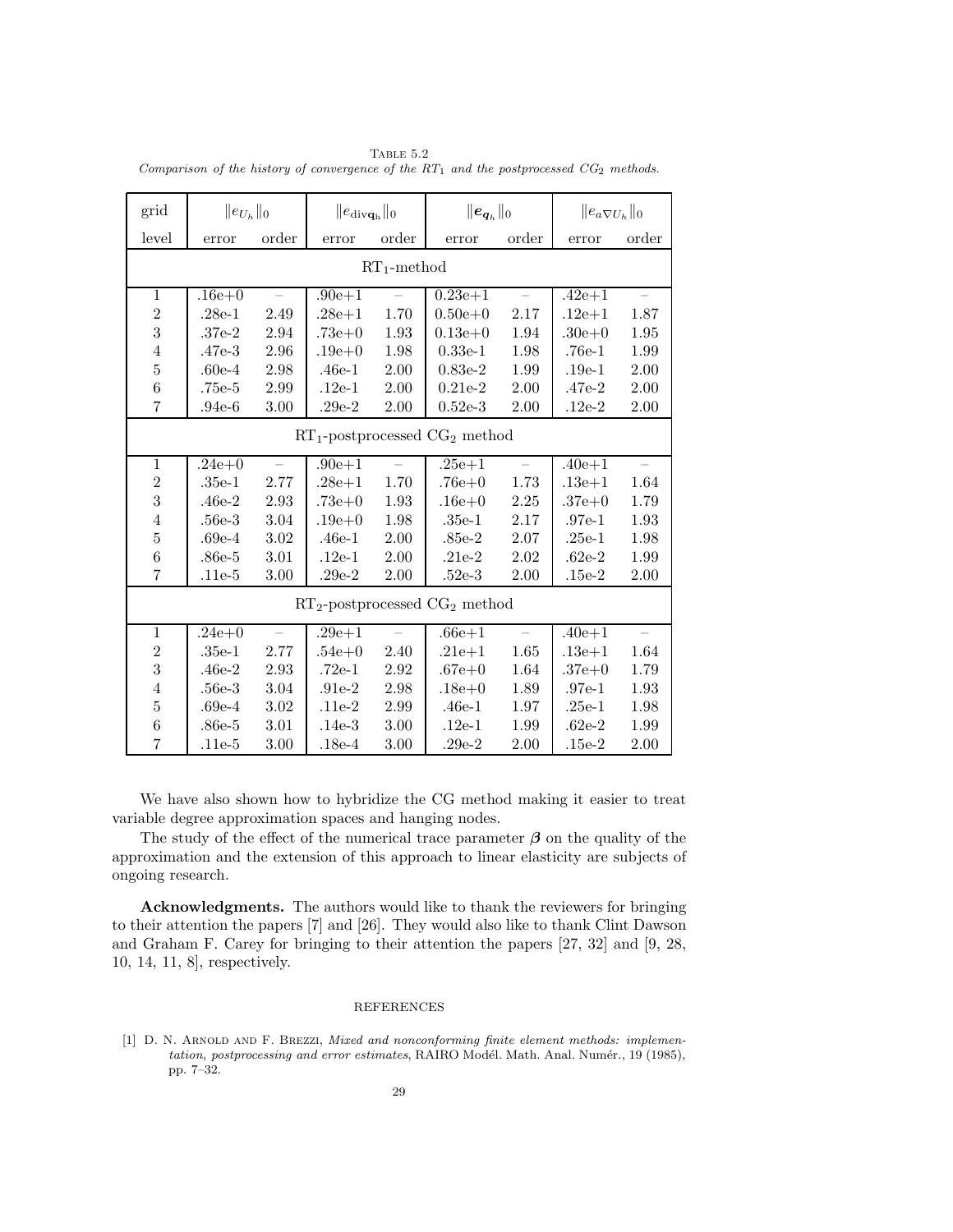TABLE  $5.3$ Comparison of the history of convergence of the  $RT_2$  and the postprocessed  $CG_3$  methods.

| grid                    | $  e_{U_h}  _0$ |          | $\ e_{\text{div}\mathbf{q}_{h}}\ _{0}$ |       | $\ \bm{e}_{\bm{q}_h}\ _0$           |          | $\ e_a \nabla U_h\ _0$ |          |
|-------------------------|-----------------|----------|----------------------------------------|-------|-------------------------------------|----------|------------------------|----------|
| level                   | error           | order    | error                                  | order | error                               | order    | error                  | order    |
| $RT_2$ -method          |                 |          |                                        |       |                                     |          |                        |          |
| $\mathbf{1}$            | $.12e + 0$      |          | $.29e + 1$                             |       | $0.47e + 0$                         |          | $.35e + 1$             |          |
| $\,2$                   | $.85e-2$        | 3.84     | $.54e+0$                               | 2.40  | $0.85e-1$                           | 2.46     | $.50e+0$               | 2.78     |
| $\overline{\mathbf{3}}$ | $.60e-3$        | 3.84     | $.72e-1$                               | 2.92  | $0.11e-1$                           | 2.92     | $.72e-1$               | 2.81     |
| $\overline{4}$          | $.39e-4$        | 3.94     | $.91e-2$                               | 2.98  | $0.14e-2$                           | 2.98     | $.94e-2$               | 2.94     |
| $\bf 5$                 | $.25e-5$        | 3.98     | $.11e-2$                               | 2.99  | $0.18e-3$                           | 2.99     | $.12e-2$               | 2.98     |
| $\,6$                   | $.16e-6$        | 3.99     | $.14e-3$                               | 3.00  | $0.22e-4$                           | 3.00     | $.15e-3$               | 2.99     |
| $\overline{7}$          | $.97e-8$        | 4.00     | $.18e-4$                               | 3.00  | $0.28e-5$                           | 3.00     | $.19e-4$               | 3.00     |
|                         |                 |          |                                        |       | $RT_2$ -postprocessed $CG_3$ method |          |                        |          |
| $\mathbf{1}$            | $.96e-1$        |          | $.29e + 1$                             |       | $.14e + 1$                          |          | $.20e + 1$             |          |
| $\overline{2}$          | $.63e-2$        | 3.93     | $.54e+0$                               | 2.40  | $.20e + 0$                          | 2.82     | $.27e+0$               | 2.90     |
| 3                       | $.35e-3$        | 4.15     | $.72e-1$                               | 2.92  | $.21e-1$                            | 3.23     | $.35e-1$               | 2.94     |
| $\overline{4}$          | $.20e-4$        | 4.12     | $.91e-2$                               | 2.98  | $.22e-2$                            | 3.29     | $.43e-2$               | 3.00     |
| $\bf 5$                 | $.12e-5$        | 4.06     | $.11e-2$                               | 2.99  | $.23e-3$                            | 3.23     | $.54e-3$               | $3.01\,$ |
| $\,$ 6 $\,$             | .75e-7          | 4.02     | $.14e-3$                               | 3.00  | $.26e-4$                            | 3.15     | $.67e-4$               | 3.01     |
| $\overline{7}$          | $.47e-8$        | 4.01     | $.18e-4$                               | 3.00  | $.31e-5$                            | 3.09     | $.83e-5$               | $3.00\,$ |
|                         |                 |          |                                        |       | $RT_3$ -postprocessed $CG_3$ method |          |                        |          |
| $\mathbf{1}$            | $.96e-1$        | $\equiv$ | $.16e + 1$                             |       | $.31e + 1$                          | $\equiv$ | $.20e + 1$             | $\equiv$ |
| $\sqrt{2}$              | $.63e-2$        | 3.93     | $.90e-1$                               | 4.12  | $.48e + 0$                          | 2.71     | $.27e + 0$             | 2.90     |
| 3                       | $.35e-3$        | 4.15     | $.59e-2$                               | 3.93  | $.63e-1$                            | 2.93     | $.35e-1$               | 2.94     |
| $\overline{4}$          | $.20e-4$        | 4.12     | $.37e-3$                               | 3.98  | $.79e-2$                            | $3.00\,$ | $.43e-2$               | 3.00     |
| $\overline{5}$          | $.12e-5$        | 4.06     | $.24e-4$                               | 4.99  | $.98e-3$                            | 3.01     | $.54e-3$               | 3.01     |
| $\,6$                   | .75e-7          | 4.02     | $.15e-5$                               | 4.00  | $.12e-3$                            | $3.01\,$ | $.67e-4$               | 3.01     |
| $\overline{7}$          | $.47e-8$        | 4.01     | $.93e-7$                               | 3.98  | $.15e-4$                            | 3.00     | $.83e-5$               | 3.00     |

- [2] D. N. ARNOLD, F. BREZZI, B. COCKBURN, AND L. D. MARINI, Unified analysis of discontinuous Galerkin methods for elliptic problems, SIAM J. Numer. Anal., 39 (2002), pp. 1749–1779.
- [3] J. BARRETT AND C. ELLIOTT, Total flux estimates for a finite-element approximation of elliptic equations, IMA J. Numer. Anal., 7 (1987), pp. 129–148.
- [4] P. BASTIAN AND B. RIVIÈRE, Superconvergence and H(div) projection for discontinuous Galerkin methods, Internat. J. Numer. Methods Fluids, 42 (2003), pp. 1043–1057.
- [5] J. H. Bramble, J. E. Pasciak, and A. H. Schatz, The construction of preconditioners for elliptic problems by substructuring. I, Math. Comp., 47 (1986).
- [6] F. BREZZI AND M. FORTIN, Mixed and Hybrid finite element methods, Springer Verlag, 1991.
- [7] F. BREZZI, T. J. R. HUGHES, AND E. SULI, Variational approximation of flux in conforming finite element methods for elliptic partial differential equations: a model problem, Atti Accad. Naz. Lincei Cl. Sci. Fis. Mat. Natur. Rend. Lincei (9) Mat. Appl., 12 (2001), pp. 159–166 (2002).
- [8] G. Carey, Derivative calculation from finite element solutions, Comput. Methods Appl. Mech. Engng., 35 (1982), pp. 1–14.
- [9]  $\_\_\_\_\$  Some further properties of the superconvergent flux projection, Comput. Methods Appl. Mech. Engng., 18 (2002), pp. 241–250.
- [10] G. F. Carey, G. Bicken, V. Carey, C. Berger, and J. Sanchez, Locally constrained projections on grids, Internat. J. Numer. Methods Engrg., 50 (2001), pp. 549–577.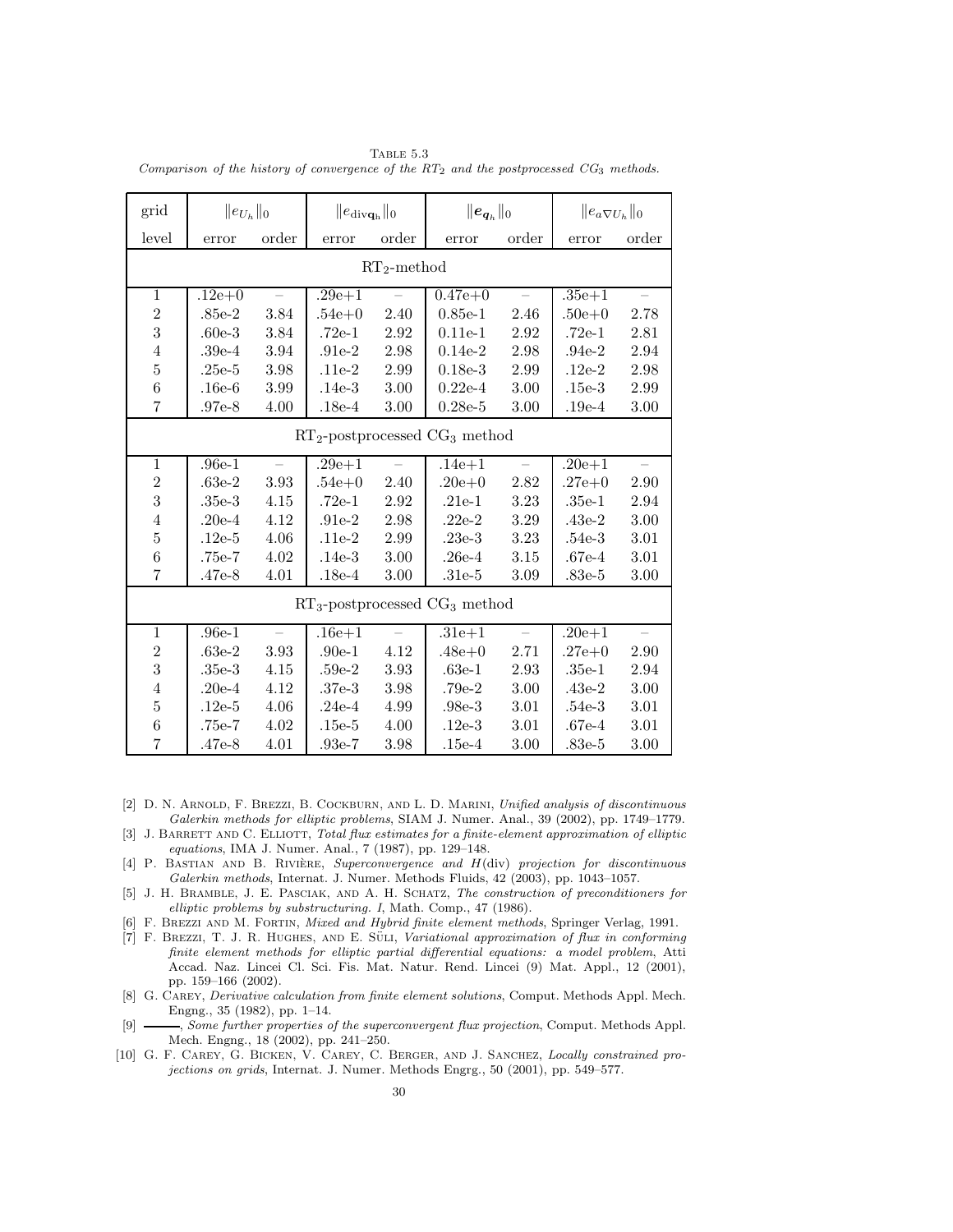- [11] G. F. CAREY, S.-S. CHOW, AND M. K. SEAGER, Approximate boundary-flux calculations, Comput. Methods Appl. Mech. Engrg., 50 (1985), pp. 107–120.
- [12] F. Celiker and B. Cockburn, Superconvergence of the numerical traces of discontinuous Galerkin and hybridized mixed methods for convection-diffusion problems in one space dimension, Math. Comp., 67 (2007), pp. 67–96.
- [13] P. G. CIARLET, The Finite Element Method for Elliptic Problems, North-Holland Publishing Company, Amsterdam, 1978.
- [14] S.-S. Chow, G. F. Carey, and R. D. Lazarov, Natural and postprocessed superconvergence in semilinear problems, Numer. Methods Partial Differential Equations, 7 (1991), pp. 245– 259.
- [15] B. COCKBURN AND J. GOPALAKRISHNAN, A characterization of hybridized mixed methods for second order elliptic problems, SIAM J. Numer. Anal., 42 (2004), pp. 283–301.
- [16]  $\longrightarrow$ , Error analysis of variable degree mixed methods for elliptic problems via hybridization, Math. Comp., 74 (2005), pp. 1653–1677 (electronic).
- [17]  $\longrightarrow$ , Incompressible finite elements via hybridization. Part I: The Stokes system in two space dimensions, SIAM J. Numer. Anal., 43 (2005), pp. 1627–1650.
- [18]  $\longrightarrow$ , Incompressible finite elements via hybridization. Part II: The Stokes system in three space dimensions, SIAM J. Numer. Anal., 43 (2005), pp. 1651–1672.
- [19] B. COCKBURN, G. KANSCHAT, AND D. SCHÖTZAU, A locally conservative LDG method for the incompressible Navier-Stokes equations, Math. Comp., 74 (2005), pp. 1067–1095.
- [20] R. Courant, Variational methods for the solution of problems of equilibrium and vibrations, Bull. Amer. Math. Soc., 49 (1943), pp. 1–23.
- [21] L. Demkowicz, 2D hp-adaptive finite element package (2Dhp90). version 2.0, Technical Report 02–06, Texas Institute for Computational and Applied Mathematics, 2002.
- [22] L. DEMKOWICZ AND A. BUFFA,  $H^1$ ,  $H$ (curl) and  $H$ (div)-conforming projection-based interpolation in three dimensions. Quasi-optimal p-interpolation estimates, Comput. Methods Appl. Mech. Engrg., 194 (2005), pp. 267–296.
- [23] J. DOUGLAS, JR., T. DUPONT, AND M. F. WHEELER, A Galerkin procedure for approximating the flux on the boundary for elliptic and parabolic boundary value problems, RAIRO Modél. Math. Anal. Numér., (1974), pp. 47-59.
- [24] J. Gopalakrishnan, A Schwarz preconditioner for a hybridized mixed method, Comput. Methods Appl. Math., 3 (2003), pp. 116–134.
- [25] J. T. R. Hughes, G. Engel, L. Mazzei, and M. Larson, The continuous Galerkin method is locally conservative, J. Comput. Phys., 163 (2000), pp. 467–488.
- [26] J. T. R. Hughes and G. N. Wells, Conservation properties for the Galerkin and stabilised forms of the advection-diffusion and incompressible Navier-Stokes equations, Comput. Methods Appl. Mech. Engrg., 194 (2005), pp. 1141–1159.
- [27] M. Larson and A. Niklasson, A conservative flux for the continuous Galerkin method based on discontinuous enrichment, Calcolo, 41 (2004), pp. 65–76.
- [28] A. I. Pehlivanov, R. D. Lazarov, G. F. Carey, and S.-S. Chow, Superconvergence analysis of approximate boundary-flux calculations, Numer. Math., 63 (1992), pp. 483–501.
- [29] P. A. Raviart and J. M. Thomas, A mixed finite element method for second order elliptic problems, in Mathematical Aspects of Finite Element Method, I. Galligani and E. Magenes, eds., Lecture Notes in Math. 606, Springer-Verlag, New York, 1977, pp. 292–315.
- [30] L. R. SCOTT AND S. ZHANG, Finite element interpolation of nonsmooth functions satisfying boundary conditions, Math. Comp., 54 (1990), pp. 483–493.
- [31] E. STEIN AND M. RÜTTER, Finite Element Methods for Elasticity with Error-Controlled Discretization and Model Adaptivity, in Encyclopedia of Computational Mechanics, R. d. B. E. Stein and T. Hughes, eds., vol. 2, John Wiley & Sons, Ltd., England, 2004, pp. 5–58.
- [32] S. SUN AND M. WHEELER, Projections of velocity data for the compatibility with transport, Comput. Methods Appl. Mech. Engng., 195 (2006), pp. 653–673.
- [33] J. A. WHEELER, Simulation of heat transfer from a warm pipe buried in permafrost, 74th. National Meeting of the American Institute of Chemical Engineers, New Orleans, (March, 1973).
- [34] M. F. WHEELER, A Galerkin procedure for estimating the flux for two-point boundary value problems, SIAM J. Numer. Anal., 11 (1974), pp. 764–768.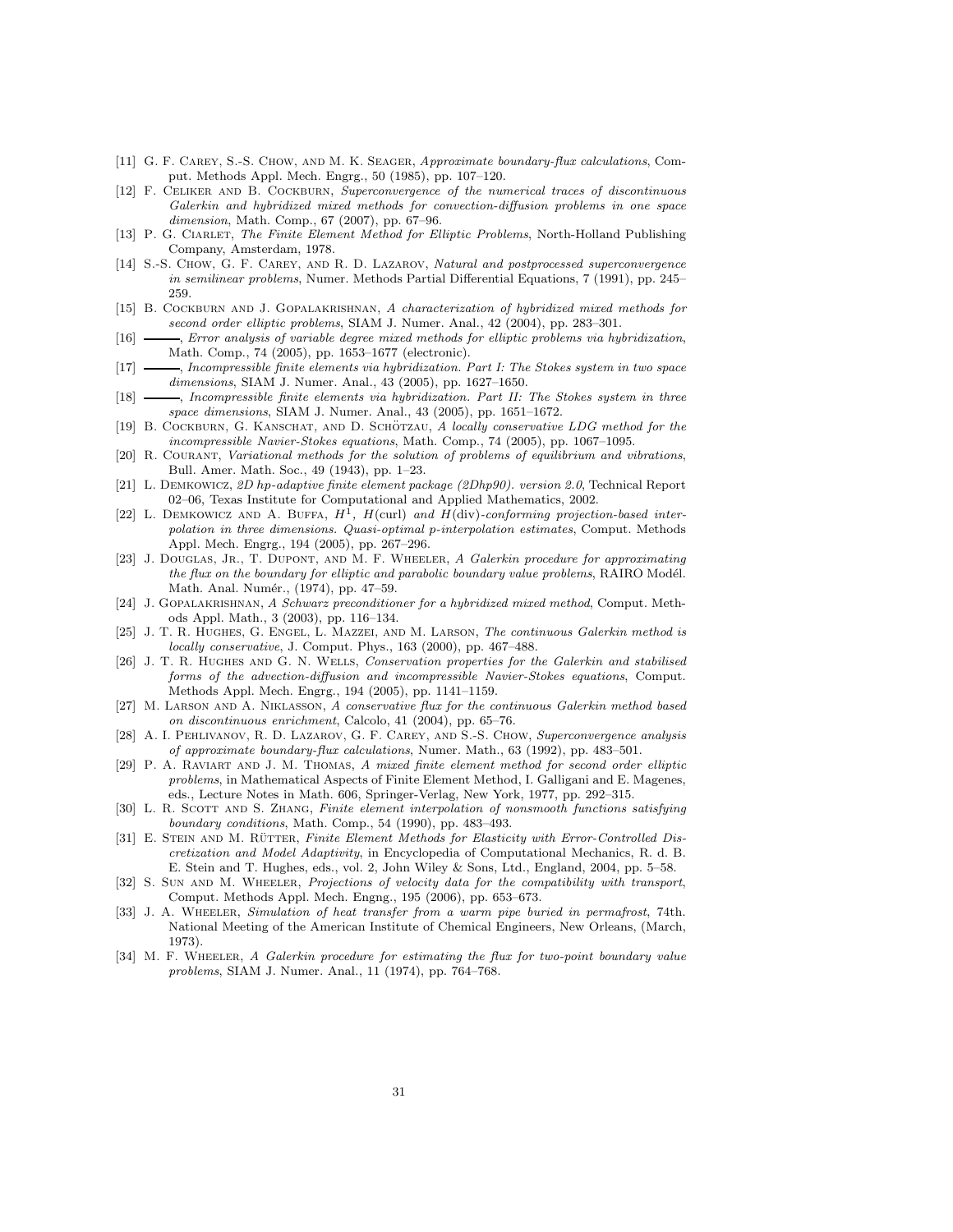

FIG. 5.1. History of convergence for  $u_h$  (left) and  $q_h$  (right), for  $k = 1$  (first row),  $k = 2$ (second row) and  $k = 3$  (third row). Note: CGk-a(gradUh) is  $a\nabla U_h$  from  $CG_k$ ,  $k = 1, 2$  or 3.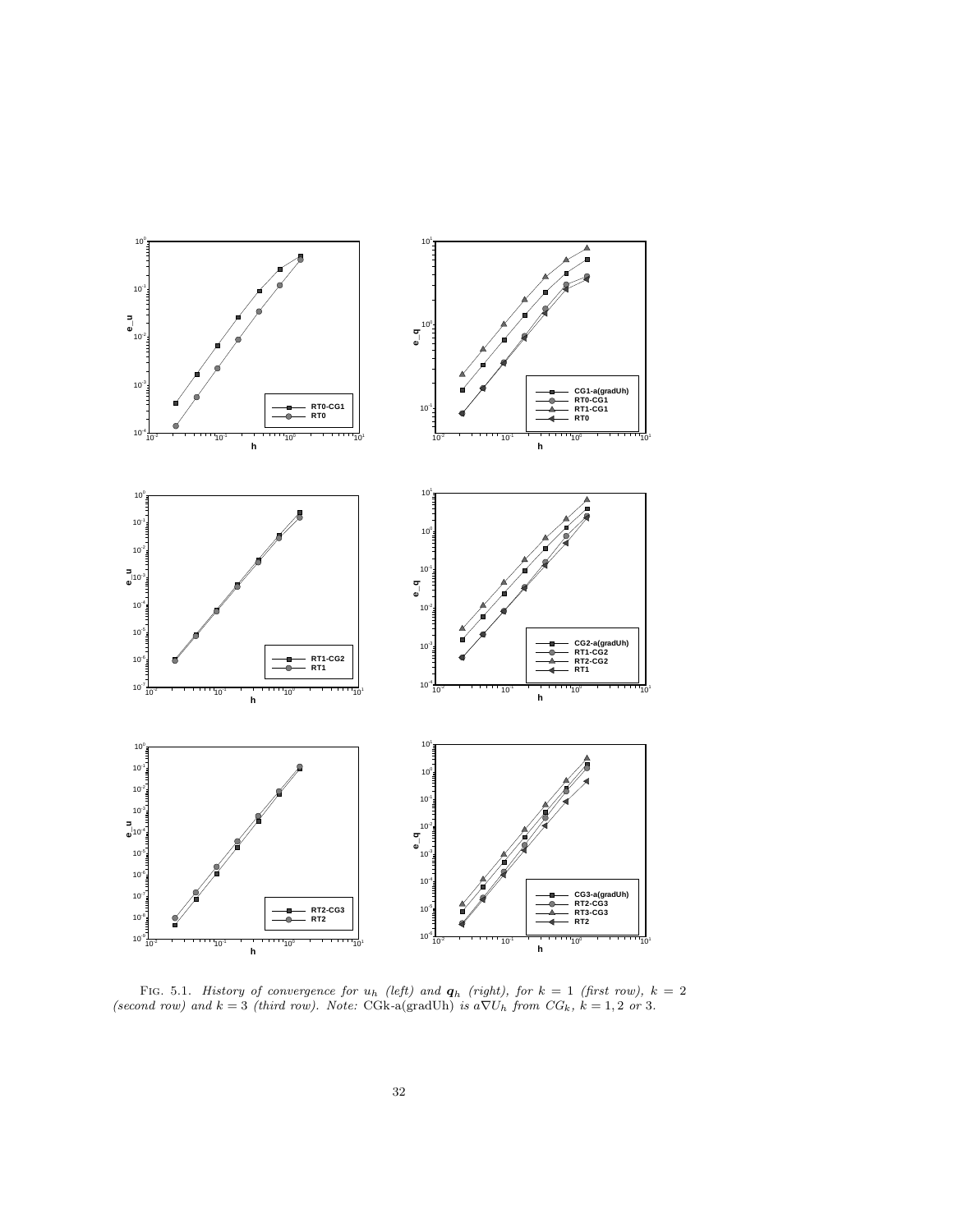

FIG. 5.2. Streamlines in the left upper corner with  $k = 1$ . On the left column is the solution given by the  $RT_k$  method and on the right column that of the  $RT_{(k-1)}$ -postprocessed  $CG_k$  method. From top to bottom, mesh size  $h = \frac{1}{8}, \frac{1}{16}, \frac{1}{32}$ .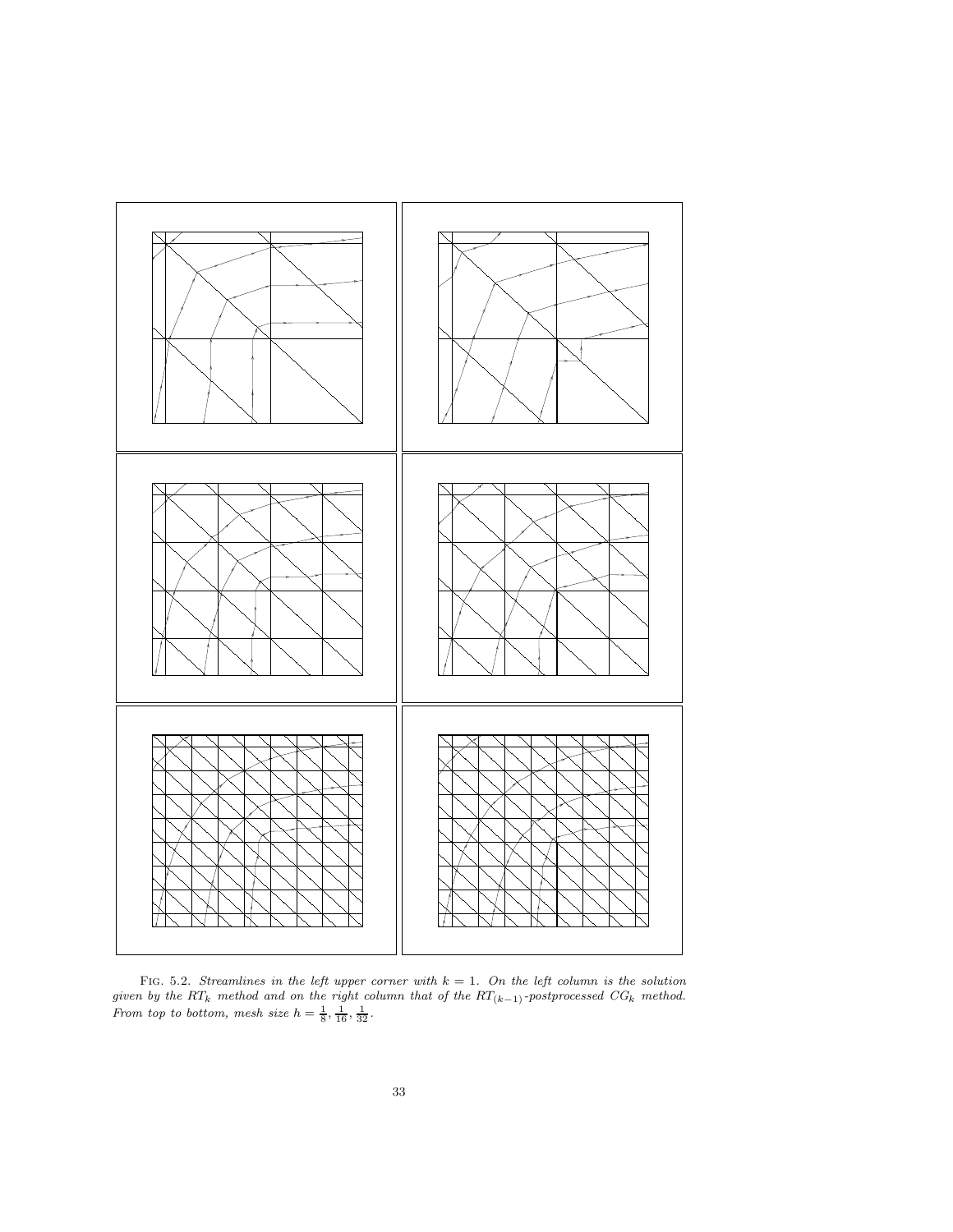

FIG. 5.3. Streamlines in the left upper corner with  $k = 2$ . On the left column is the solution given by the  $RT_k$  method and on the right column that of the  $RT_{(k-1)}$ -postprocessed  $CG_k$  method. From top to bottom, mesh size  $h = \frac{1}{8}, \frac{1}{16}, \frac{1}{32}$ .